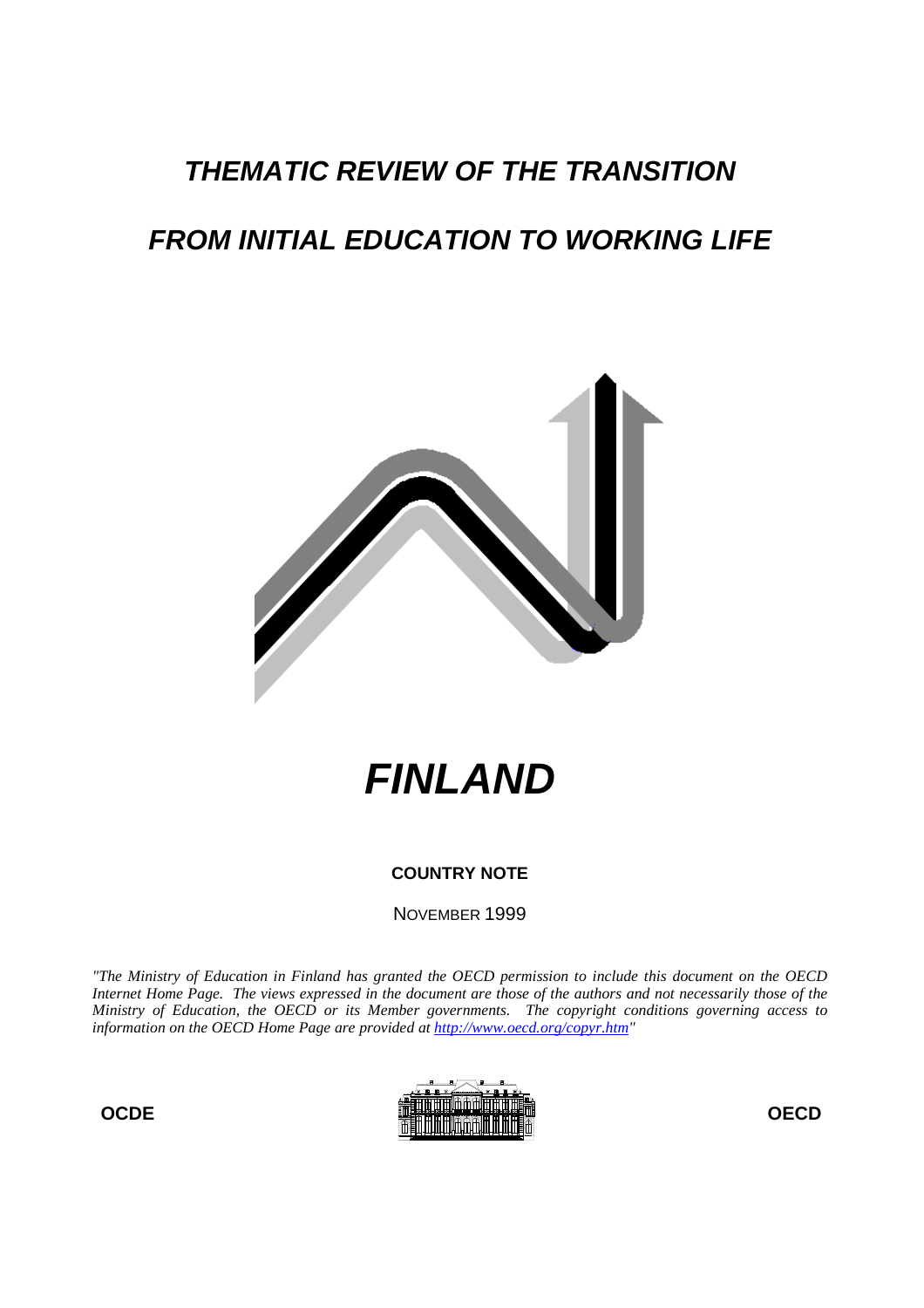# **TABLE OF CONTENTS**

| Up to the 1990s: good economic performance and a well developed welfare state2<br>The crisis of the early 1990s: high unemployment and rapid economic recovery 3<br>4. THE LABOUR MARKET: INSTITUTIONS AND POLICIES AFFECTING TRANSITION 7 |
|--------------------------------------------------------------------------------------------------------------------------------------------------------------------------------------------------------------------------------------------|
|                                                                                                                                                                                                                                            |
|                                                                                                                                                                                                                                            |
|                                                                                                                                                                                                                                            |
|                                                                                                                                                                                                                                            |
|                                                                                                                                                                                                                                            |
|                                                                                                                                                                                                                                            |
|                                                                                                                                                                                                                                            |
|                                                                                                                                                                                                                                            |
|                                                                                                                                                                                                                                            |
|                                                                                                                                                                                                                                            |
|                                                                                                                                                                                                                                            |
|                                                                                                                                                                                                                                            |
|                                                                                                                                                                                                                                            |
|                                                                                                                                                                                                                                            |
|                                                                                                                                                                                                                                            |
|                                                                                                                                                                                                                                            |
|                                                                                                                                                                                                                                            |
|                                                                                                                                                                                                                                            |
|                                                                                                                                                                                                                                            |
|                                                                                                                                                                                                                                            |
|                                                                                                                                                                                                                                            |
|                                                                                                                                                                                                                                            |
|                                                                                                                                                                                                                                            |
|                                                                                                                                                                                                                                            |
|                                                                                                                                                                                                                                            |
|                                                                                                                                                                                                                                            |
| Widening participation in education and training and improving linkages between education and                                                                                                                                              |
|                                                                                                                                                                                                                                            |
|                                                                                                                                                                                                                                            |
| The anticipation of economic demand: clear objectives, but monitoring and evaluation remain open for                                                                                                                                       |
|                                                                                                                                                                                                                                            |
| Employment opportunities and transition to the labour market: progress for the young and the highly                                                                                                                                        |
|                                                                                                                                                                                                                                            |
| Delaying transition from initial education to working life to the post-secondary level: benefits and                                                                                                                                       |
|                                                                                                                                                                                                                                            |
|                                                                                                                                                                                                                                            |
|                                                                                                                                                                                                                                            |
|                                                                                                                                                                                                                                            |
|                                                                                                                                                                                                                                            |
|                                                                                                                                                                                                                                            |
|                                                                                                                                                                                                                                            |
|                                                                                                                                                                                                                                            |
|                                                                                                                                                                                                                                            |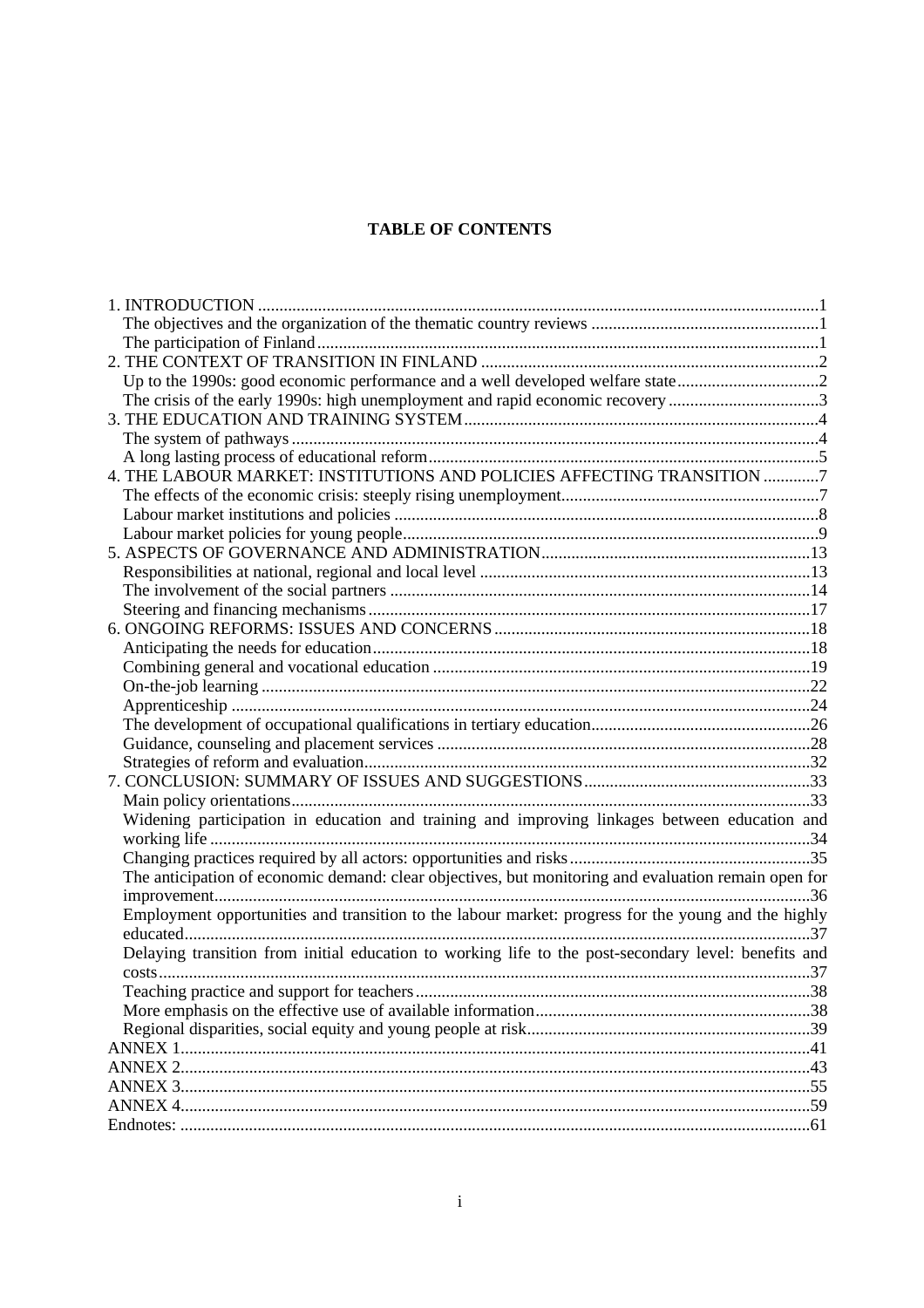# **1. INTRODUCTION**

#### *The objectives and the organisation of the thematic country reviews*

As part of OECD's follow-up work to the "Jobs Study" and to other preceding work<sup>1</sup>, the Education Committee launched in 1996 a series of country reviews focusing on institutional frameworks and policies affecting young people's transition from initial education and training to employment. The target group of these reviews is young people in the age span from about fifteen to thirty, that is from just before the end of compulsory education to the age where the predominant activity of the large majority of the age group is in the labour market rather than in education. These reviews are to examine both education and labour market institutions and policies and, in particular, the interaction between both as it affects young people.

Altogether fourteen countries have participated in this review. Australia, Austria, Canada, the Czech Republic, Norway and Portugal were visited in 1997. Denmark, Finland, Hungary, Japan, the United Kingdom, the United States, Sweden and Switzerland were visited in 1998 and early 1999. Each visit lasted between 10 days and two weeks and was undertaken by a team of four reviewers, coming from different countries and from different administrative, research and policy making backgrounds. Within countries, the visits were co-ordinated by education ministries, often in co-operation with other ministries concerned. Each country prepared a detailed Background Report according to common guidelines previously agreed by country representatives and the OECD Secretariat.

The visits enabled the reviewers to deepen and analyse the information contained in the country background reports on the basis of discussions with representatives of administrations, educators, employers and trade unions and -- last but not least -- young people. Site visits to schools, colleges, enterprises, labour offices, information and guidance services and to organisations in charge of coordinating education and training provision and labour market services provided further opportunities for improved understanding of the main transition problems and interesting responses to these in each country. After each visit, the review team prepared a Country Note synthesising the team's observations and suggestions. An Interim Comparative Report was prepared on the basis of the first six country visits in 1997<sup>2</sup>. The Final Comparative Report, based on observations from all 14 countries will be presented to the Education Committee at its Fall 1999 meeting.

#### *The participation of Finland*

The visit in Finland took place on 2 - 11 November 1998. The names of the co-ordinator, steering group, the authors of the Background Report and the members of the expert team can be found in Annex I. The team recalls with great pleasure and gratitude the warm hospitality with which we met in those early Winter days of the visit. We would like to profit from this opportunity to thank all those who through their knowledge, openness and patience have contributed to improving our understanding of the objectives and implementation of several interrelated reforms currently underway in Finland concerning the organisation of transition pathways.

Finland has in the past decade experienced one of the most uneven economic development processes within OECD. Being among the most successful economies at the end of the 1980s, the country was plunged into its deepest economic crisis since the Second World War as a consequence of the collapse of the Soviet Union. However, from 1994 onward economic growth has recovered and currently exceeds that of most other OECD countries. At the same time Finland was able to consolidate its public budget according to the Maastricht criteria.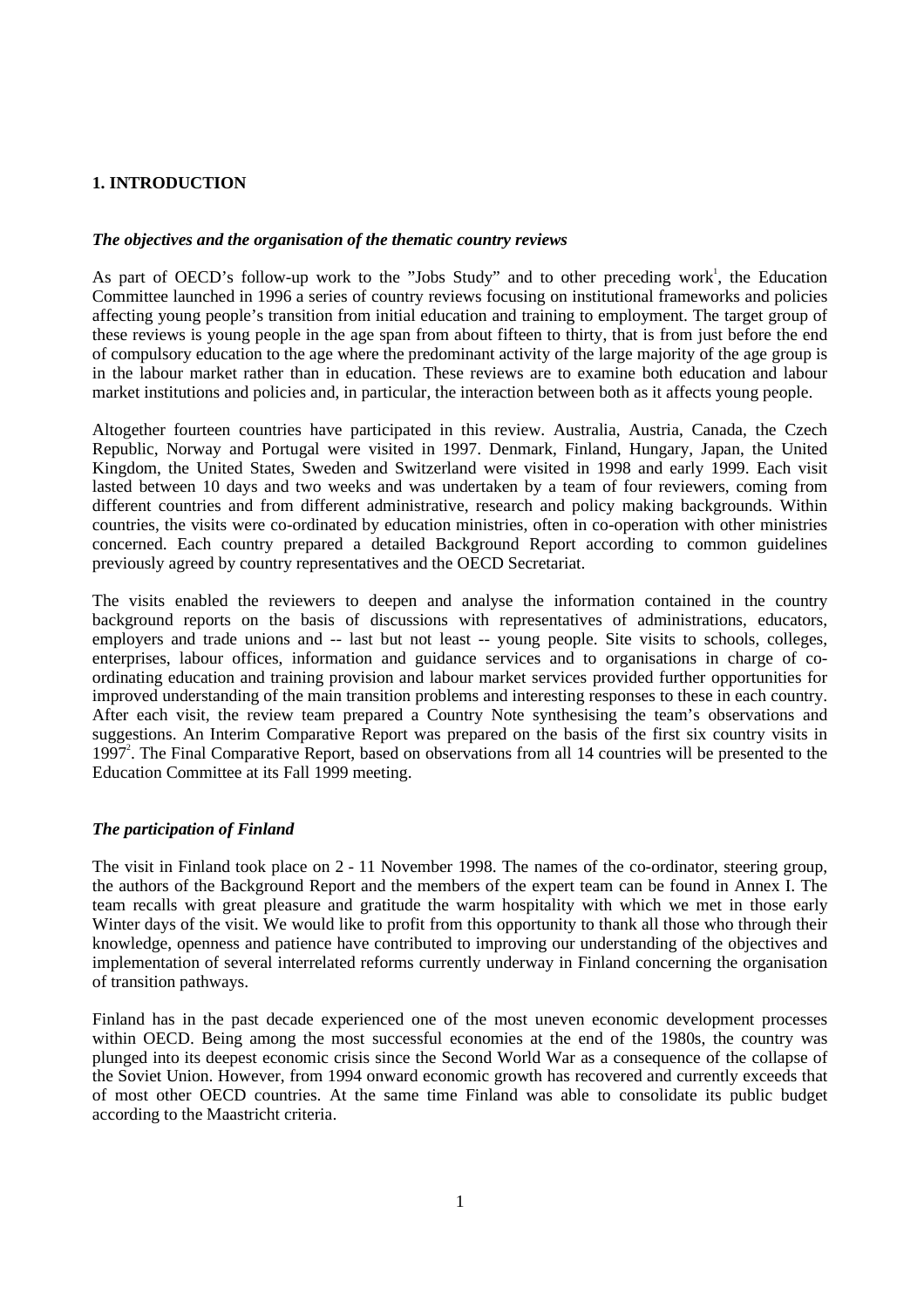Young people's transition from initial education to working life was strongly affected by these developments. Between 1991 and 1993, youth unemployment rose massively and more rapidly than adult unemployment. Since 1994, due to increased retention in education, labour market programmes and the preference of employers for well qualified young workers the situation of young people in the labour market improved more rapidly than that of the adult labour force.

It is not easy to distinguish the effects of education policy responses to the particular challenges of the early 1990s from the effects of longer-term educational reforms many of which started in the 1980s and will be completed only after the turn of the century. The Country Note tries to explore some of the complexities of the interrelationship between re-active and pro-active policy approaches and to examine the role of the central government and administration, of regional and local actors -- including schools and employment offices -- and of the social partners in the ongoing reform processes.

Section 2, 3, 4 and 5 present briefly the economic context of transition, the education and training system and major reforms, labour market institutions and policies and aspects of governance and administration respectively. Section 6 discusses in greater detail major issues and concerns with regard to the ongoing reforms. The conclusions, finally, provide a summary of the main issues and policy suggestions discussed during the visit.

# **2. THE CONTEXT OF TRANSITION IN FINLAND**

#### *Up to the 1990s: good economic performance and a well developed welfare state*

Until the beginning of the 1990s the Finnish economy was among the most successful ones of the OECD countries. Growth of GDP was above OECD-Europe, and GDP per capita was higher than in the other countries of the European Community<sup>3</sup>. During the 1980s, the Finnish economy developed the base for high-tech infrastructures in support of the emerging information society. The proportion of R&D personnel in the labour force grew much faster than in most other OECD-countries.<sup>4</sup> During the late 1980s the number of persons obtaining a degree, or a qualification, in information technology or the media rose substantially. Between 1985 and 1990 the share of new students in these subject areas had doubled.<sup>5</sup> Unemployment was low at that time: between 3 and 4 per cent towards the end of the  $1980s$ .<sup>6</sup> Employment rates reached more than 70 per cent, similar to the US and considerably higher than the EU average.<sup>7</sup>

During the 1970s and 1980s product market policies supported the development of the forest industry and its peripheral sectors, in order to exploit the country's natural resources.<sup>8</sup> Nevertheless, overall the Finnish economy, like that of other OECD countries, experienced a long-term decline of the primary sector. The share of GDP produced by the manufacturing sector, however, remained steady at about 40 per cent until the mid 1980s and declined thereafter. By 1990, the employment share of the primary and manufacturing sectors together had declined to 36 per cent whereas employment in the service sector had grown to 64 per cent<sup>9</sup>

Like in other Nordic countries, public policies in Finland had adopted high standards of social welfare largely financed through relatively high taxes. During the eighties, about ten per cent of the labour force benefited from labour market measures or income support.<sup>10</sup> The standards of eligibility for social benefits and of the duration and level of income support were generous: the maximum duration of unemployment allowance was almost two years, about twice the average of the European Union and other Western countries. For the elderly unemployed it could even last up to seven years. The period of prior employment required for eligibility was shorter than in other countries.<sup>11</sup> Young people were eligible for unemployment benefits immediately after leaving compulsory school or higher levels of initial education.<sup>12</sup>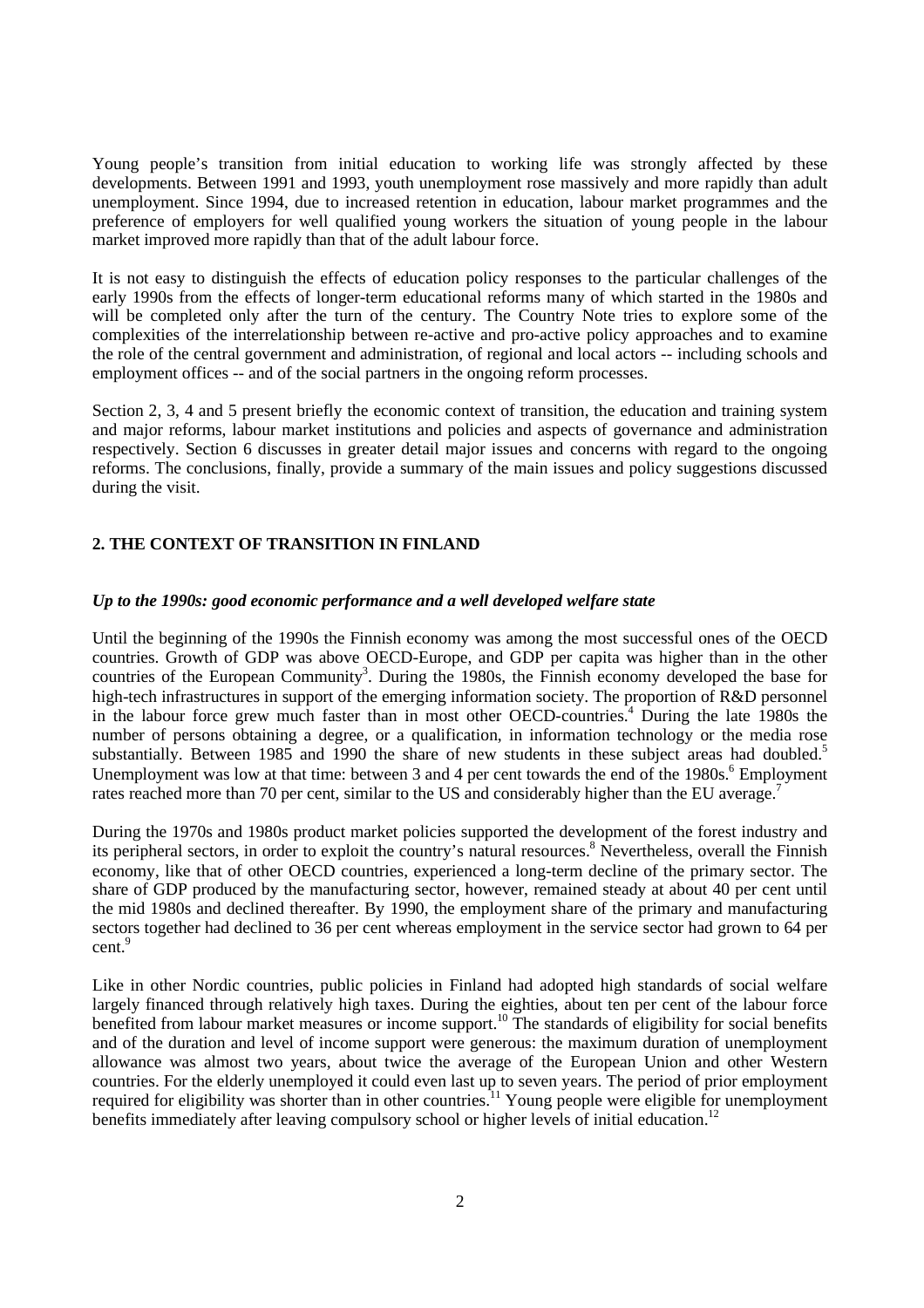## *The crisis of the early 1990s: high unemployment and rapid economic recovery*

In the beginning of the 1990s the Finnish economy and society experienced one of its deepest recessions, and subsequently an impressive process of recovery. The recession had severe consequences on employment and unemployment and on the overall system of welfare and public policy:

- Between 1990 and 1994 the number of employed persons fell by about 450.000; the employment rate fell by more than 10 per cent (from about 70 per cent in 1990 to less than 60 per cent in 1994).
- The unemployment rate, which at 3.2 per cent was one of the lowest in the OECD in 1990, peaked at 16.6 per cent in 1994 (Annex 2). In August 1994, 484.000 unemployed job-seekers were registered with the employment offices.
- That situation also created severe challenges to the welfare system and to the basic features of Finnish labour market policy. The burden on the unemployment insurance system increased suddenly, accompanied by growing taxes for wage-earners and an increase in the unemployment insurance contributions by employers. The resources of the employment offices were severely overburdened. Labour market measures became less effective for several reasons: due to the loss of jobs, no job offers could be provided as an alternative to passive or active measures; active measures were used to restore the access to passive measures; and subsidised employment was frequently used by the enterprises to merely cut their labour costs  $^{13}$
- The crisis, and subsequent rising number of social benefits claimants, led to an increase in social transfers from 27 per cent of GDP in 1990 to 37 per cent in 1993. After 1991, in order to consolidate the development of public finances, a series of austerity packages were implemented. This resulted in annual budget savings of about 6 per cent of GDP until 1995, compared to initially projected expenditure levels. During the following years savings of about 4 per cent of GDP have been generated. Approximately one third of the cuts concerned central government transfers to municipalities, leading also to a temporary decline in spending on education. After increases of 2.1 per cent and 3.4 per cent in 1990 and 1991 respectively, expenditures for education were reduced by 2.4 per cent in 1992 and by 4.7 per cent in 1993. Subsequently education budgets increased again, peaking at a growth rate of 7.7 per cent in  $1995.<sup>14</sup>$

The recession culminated in 1993. Since then, the Finnish economy has achieved an impressive recovery. Between 1994 and 1997 real GDP expanded on average by almost 5 per cent and fiscal consolidation allowed the Maastricht criteria to be fulfilled with relative ease. This process was underpinned by successful innovation in high-tech industries and industrial restructuring, resulting in a very successful performance of export industries. However, unemployment remained relatively high and regional disparities increased. Economic success concentrated strongly in certain regions, especially the southwestern parts of the country.

The context of transition frameworks and processes has been heavily influenced by the dramatic changes in economic and social conditions during the 1990s both, during the deep recession as well as the rapid recovery. Changing labour market conditions have particularly affected certain groups of persons and certain regions:

− A redistribution of employment chances in favour of younger and better educated people seems to have taken place during the recovery, paired with severe problems for older, less educated groups.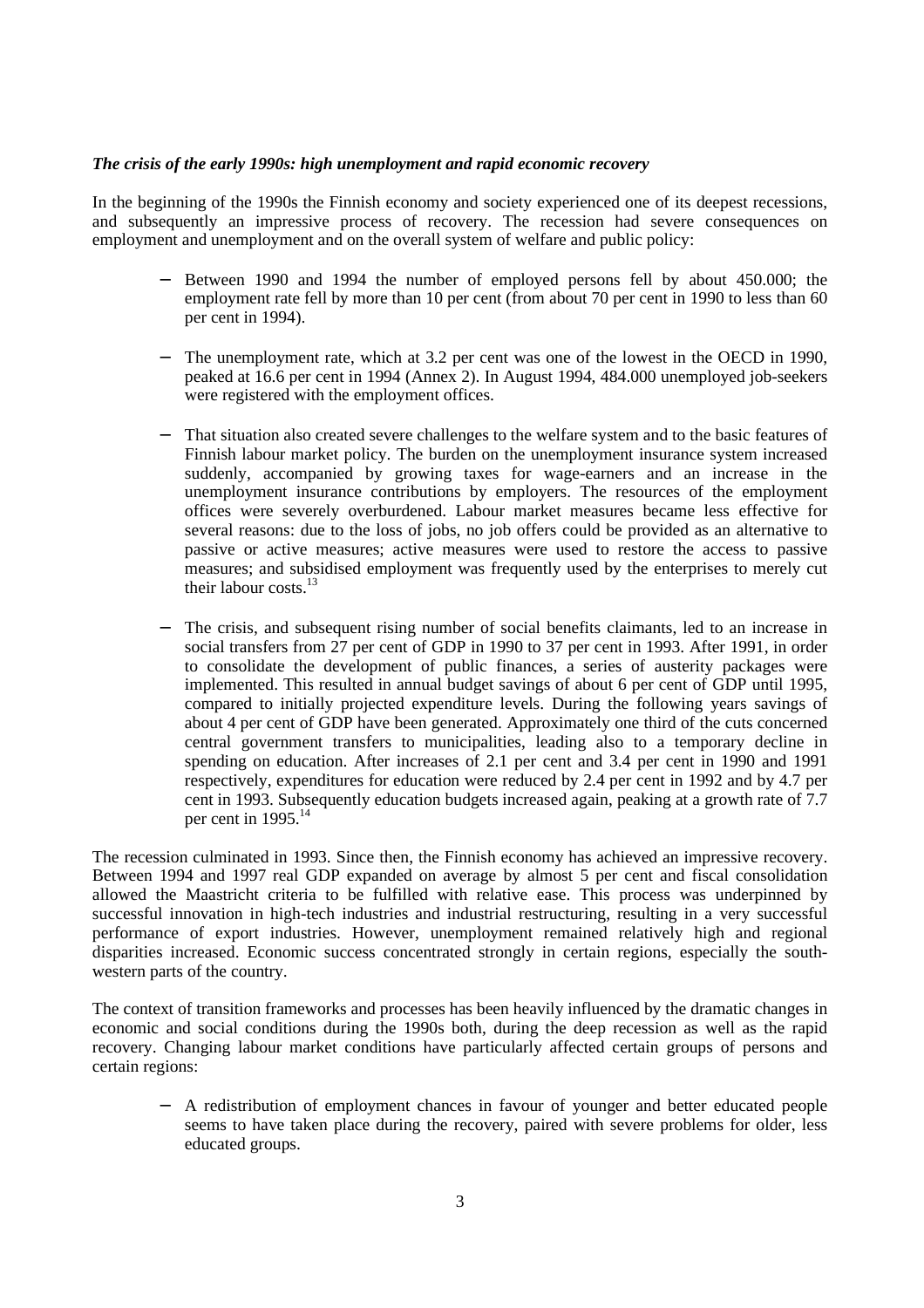− Regional imbalances increased: northern and eastern regions became poorer while the southwestern parts of Finland benefited more than proportionally from the recovery. These imbalances may to some extent have been reinforced by changing priorities of regional policy, with a shift of focus from reducing regional disparities towards encouraging geographical mobility.

The rapid and profound changes during the 1990s were very much highlighted in the Background Report. In considering the conditions of young people's transition from education to working life today, it is not always easy to distinguish between the consequences of the exceptional recent economic crisis and related policy responses on one side and, on the other side, developments due to the education and training reform policies put underway in the 1980s. Similarly, it is difficult to foresee how transition will function once Finland will return to a more "normal" pace of development.

# **3. THE EDUCATION AND TRAINING SYSTEM**

## *The system of pathways*

The Finnish education and training system has been subject to a number of profound reforms during the past decades which will continue at least for another decade. Major developments in that reform process may be summarised as follows: $15$ 

- the expansion of higher education into a network of universities covering the whole country during the 1960s and 1970s;
- − the shift from the two track system of compulsory education to the comprehensive school during the 1970s;
- − the overhaul of upper secondary vocational education and training in the 1980s;
- the establishment of the polytechnics (*AMK* institutions) at the tertiary level in the 1990s;
- the development of individual pathway options and of internationalisation during the 1990s, adding flexibility to the earlier improvements concerning educational standards and equity.
- − The structure of educational pathways has undergone substantial change. Presenting a picture of the current situation therefore requires an understanding of the main orientations of the various reforms.

Compulsory education is today provided through nine-years in the comprehensive school, including primary and lower secondary education. Presently, the normal age for entering primary school is 7, but in future, children will enter at the age of 6. Compulsory education is followed by two main pathways at the upper secondary level - general and vocational education. A third pathway -- apprenticeship -- was added in 1994. Many of the vocational schools have traditionally covered both upper secondary education and one or two years of post-secondary vocational education.

At the upper secondary level three main kinds of institutions can be distinguished:

− the *general upper secondary schools* offer a 3 year general education curriculum leading to a national matriculation examination;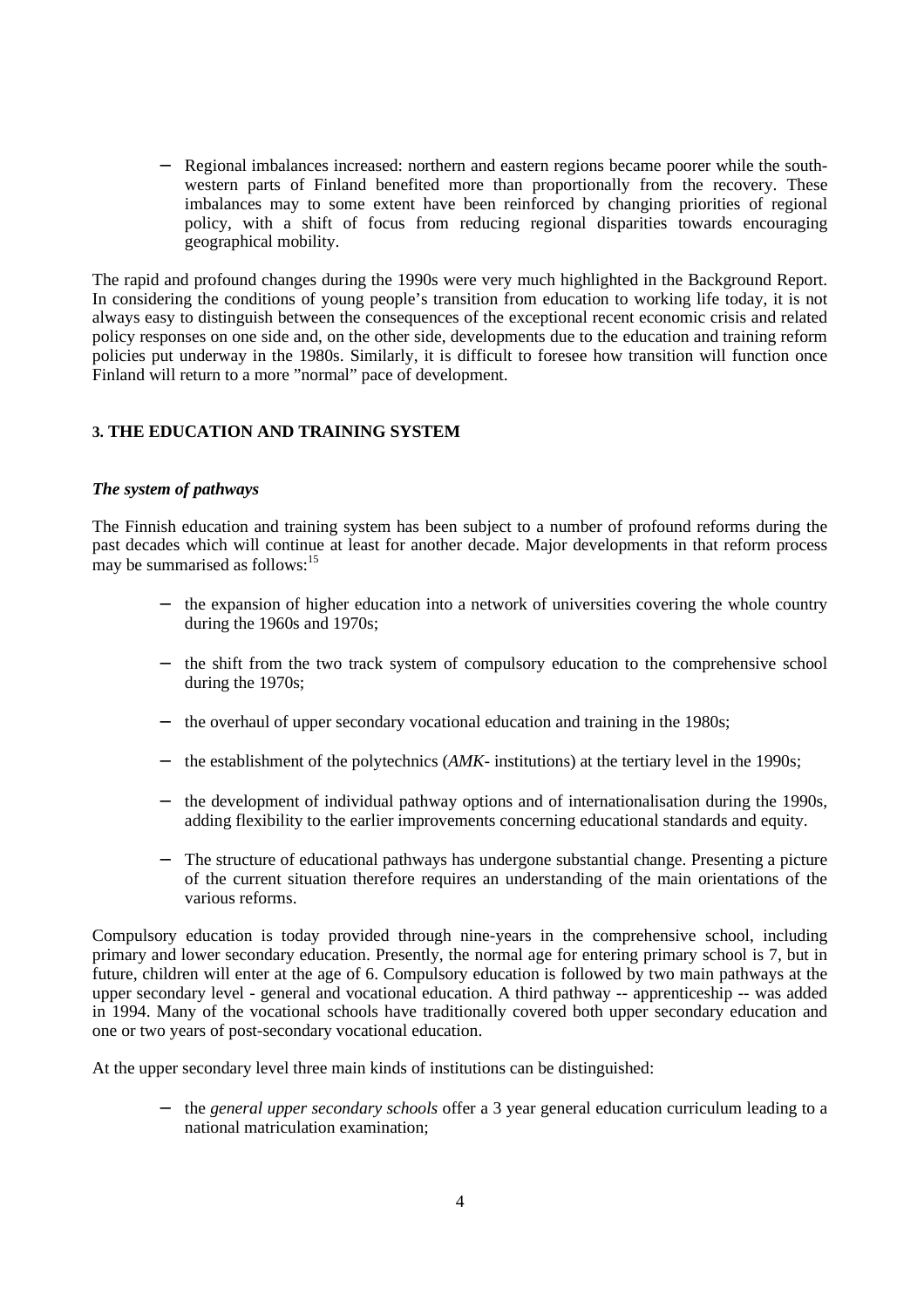- − the *upper secondary vocational schools*, which are part of the vocational institutions comprising various types of 2 and 3 year programmes as well as one or two years of postsecondary vocational education<sup>16</sup> (for a more detailed presentation see footnote 16);
- − the apprenticeship sector, set up initially as a route to qualification for adults and, since 1994, also as an alternative for young people at the upper secondary level.

The curriculum structure of the vocational schools is currently being reformed in order to develop a system of qualifications responding better to the needs of the employment system. Development began in the 1980s: today a system of thirty occupational categories in seven sectors comprise the main structure.<sup>17</sup> The overall structure is established at the national level, including guidelines for the courses in the different occupational categories. Another important feature of education and training pathways in Finland is their organisation in the form of modules<sup>18</sup> and credits<sup>19</sup> which have replaced the traditional subject areas.

At the post-secondary level there are two kinds of institutions:

- − universities
- − polytechnics (*AMK-* institutions)

Universities confer three main levels of degrees: the Bachelor's degree (3 to 4 years to completion), the Master's degree (5 to 6 years) and the Doctorate degree. In addition, there is a also a special kind of Licentiate's degree at Finnish universities. In order to cover the widespread territory and to account for regional disparities, a system of 20 universities -- half of them multi-disciplinary -- has been developed. Those located in the most remote areas are intended to stimulate modernisation and development in these regions.

As indicated above, the polytechnics (*AMK-* institutions) were set up in 1991 as pilot projects ("temporary polytechnics") with the aim of upgrading initial vocational education at the tertiary level. Since 1996 that system is being consolidated. By the year 2000, a total of 31 polytechnics (*AMK-* institutions) are planned, the majority of which will be multi-disciplinary.

Another important feature of the Finnish education system is that vocational and technical education and training are provided to young people who are continuing their careers immediately after compulsory school; to young people entering upper secondary vocational education after having completed upper secondary general education; and to adults. Similarly, the new apprenticeship system also serves both young people and adults. Recently the reintegration of drop-outs from upper secondary education has also become an important objective for the vocational education sector.

A system of benefits<sup>20</sup> supports the participation of adults in continuing education and training, including training provided by institutions normally serving young people. The bulk of adult education, however, is provided in separate adult oriented study lines for vocational education, which have expanded considerably during the last decade.

# *A long lasting process of educational reform*

Following the comprehensive reform at the lower secondary level in the 1970s an ongoing process of reform has taken place in vocational education over recent decades. At least three waves of increasingly complex reforms may be distinguished: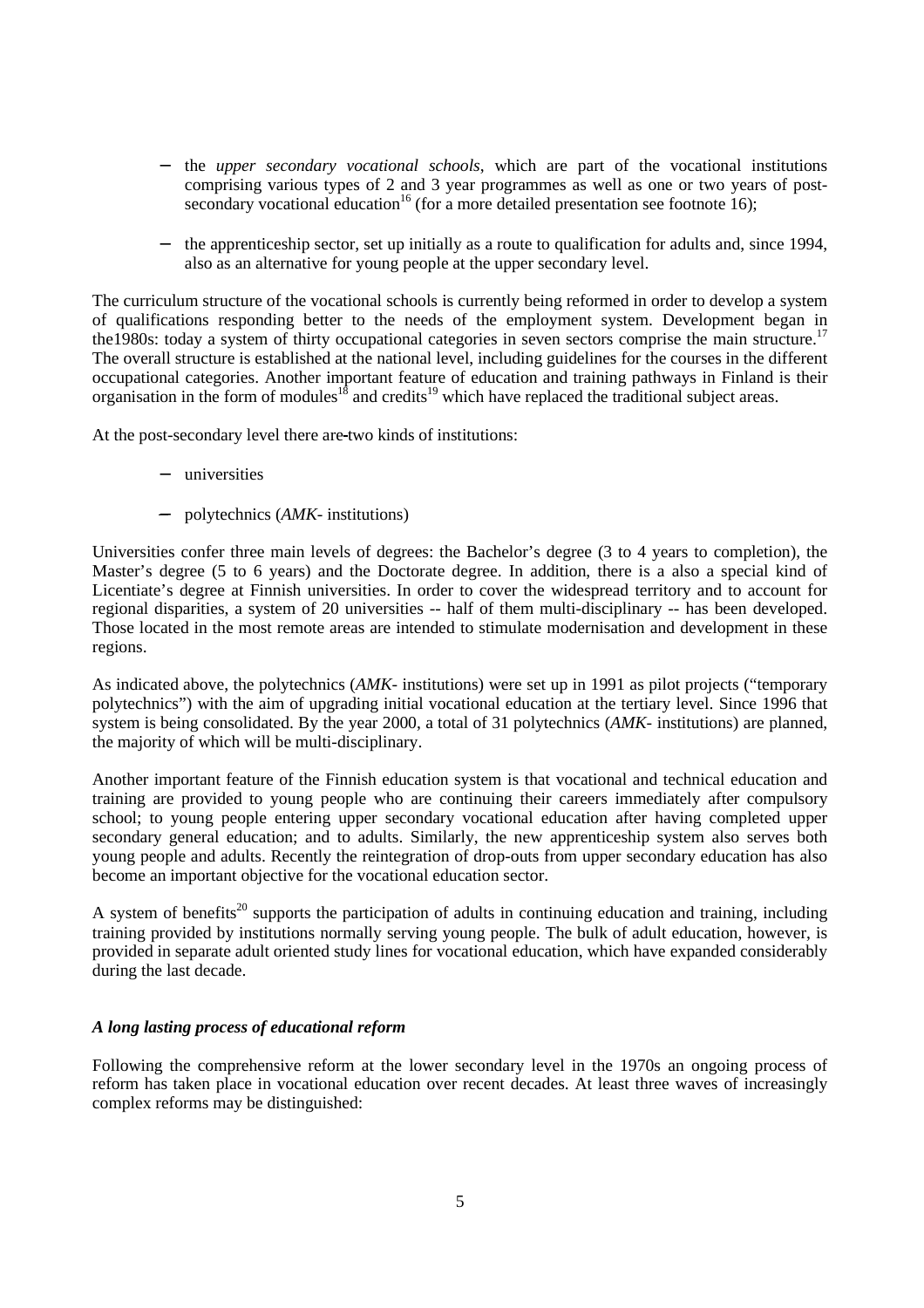- First, a new system of pathways was set up at the upper secondary level during the eighties. That reform, lasting from 1982 to 1992, included a curricular reform and a new structure of vocational education fields. Twenty five basic study lines were created for the first year after compulsory school, followed by 250 fields of specialisations, compared to some 650 occupations previously. The new specialisation courses could also be taken by students from upper secondary schools holding the matriculation exam. These students were usually taught in separate groups, and were not obliged to take the first basic year. Initial vocational studies were offered at the secondary level as well as at the post-secondary level. In addition, a more coherent framework of legislation for the vocational education sector was introduced by a new law in 1987 which assembled within a single act the existing dispersed regulations concerning vocational institutions.<sup>21</sup>
- − Second, in the late eighties, the "*Polytechnic Experiment*" was started as a pilot project for the reform of post-secondary vocational education. The aim was to establish a non-university sector with a clear vocational mission at the tertiary level, both to upgrade the existing postsecondary studies in vocational institutions and to provide a more practically and professionally oriented alternative to university studies which remain highly theory and research oriented.<sup>22</sup> The new sector was to be embedded in the local and regional social and economic environment. The system of polytechnics (*AMK*-institutions) was launched in experimental form in 1992. Since then that sector has developed and expanded step by step. Selected vocational colleges were provisionally upgraded to tertiary level institutions, with accreditation mechanisms to guarantee the expected high quality of programmes and qualifications. In 1995 the legislation was amended, allowing for the transition from "temporary" to "permanent" polytechnics (*AMK*-institutions). In 1996, 9 institutions acquired permanent status and 6 new temporary ones were added. In 1997 there were 14 temporary and 16 permanent polytechnics. From the year 2000, the Polytechnics (*AMK*-institutions) system is expected to function with a total of 31 permanent institutions. All of the expanding enrolments in the tertiary education sector are to be absorbed by polytechnics (*AMK*institutions) rather than universities.
- Third, since the early nineties a comprehensive reform plan for the overall system has evolved gradually. Its elements include: (a) administrative reform of the university system, (b) continuation of the polytechnic reform, (c) curricular reform of general and vocational education at the upper secondary level, comprising modularisation, more flexible and individualised choices and study programmes, permitting combination of general and vocational courses from different schools, etc. (d) creation of a new apprenticeship system, (e) implementation of extended on-the-job-learning in vocational education, and (f) development of continuing education for adults, in particular the implementation of a new system of competence based qualifications and new financing mechanisms for improving access to education and training.
- These three waves of reform of vocational and technical education were accompanied by changes in the administration of education and training. The administration of various societal sectors in Finland has traditionally been entrusted to specific central boards. When church control over education ended more than one hundred years ago, the Board of Education, later the *National Board of General Education*, was founded to manage educational matters. That board was principally responsible for general education, whereas responsibilities for vocational education were scattered among a large number of organisations and authorities. In 1968 the *National Board for Vocational Education* was founded to co-ordinate the management and steering of all vocational education and training. In 1991, the two boards were merged into the current *National Board of Education*. More recently, central administrative tasks have been transferred to the Ministry of Education. The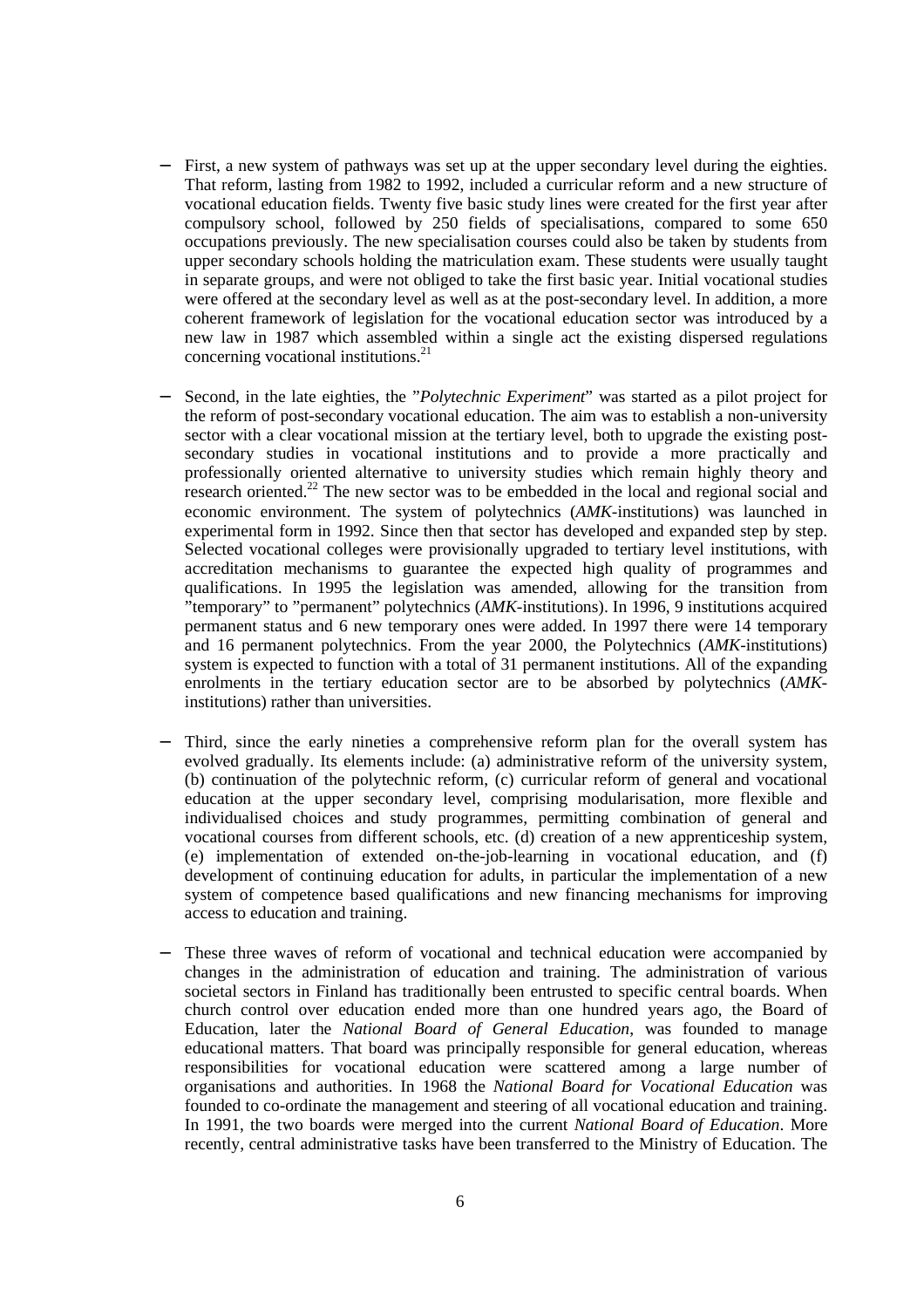*National Board of Education* has now become an expert, planning and advisory body for the Ministry of Education.

The most recent changes mentioned in the Finnish Background Report are the following:

- New legislation for higher education replaced the various acts for individual universities by a single University Act which gave more autonomy to the universities (implemented since mid 1998);
- new legislation for vocational education and training (implemented in early 1999);
- − new modes of decision making have been introduced in vocational education and training, in particular through the creation of *Training Committees*, which are now starting to function;
- in January 1998 the government and the social partners put forward a recommendation in favour of increased opportunities for on-the-job training for young people. The expansion of training places is just starting to be implemented.

# **4. THE LABOUR MARKET: INSTITUTIONS AND POLICIES AFFECTING TRANSITION**

## *The effects of the economic crisis: steeply rising unemployment*

During the recession, together with overall unemployment, youth unemployment increased suddenly to the highest levels in the European Union as well as in the OECD.

Education has played an important role in countering the social consequences of the recession by trying to keep young people in initial education and, to some extent, by bringing young people at risk back into educational pathways. According to the information provided in the background report that policy has been successful: participation in initial education is rising, and young people seem to highly value education and training.

At the same time, the budget for education was reduced, so more young people had to be educated within a declining infrastructure. Educational providers compensated for declining government money by raising additional resources, as reflected in the divergence of real unit costs compared to the calculated unit costs.

As the economy recovered, well educated young people were absorbed relatively rapidly by the labour market and unemployment concentrated on the elderly and on less educated young people. The overall number of registered unemployed persons in 1994 was five times higher than in 1990. The numbers for the younger age groups have expanded strongly as well, but considerably less than those for adults, especially among  $15-19$  year olds<sup>23</sup>. Among older persons, unemployment among the 55-59 year old expanded far higher than average. During the recovery period from 1994 to 1998 the overall unemployment rate decreased by almost one quarter. However, while the number of unemployed young people (15-24) declined by 50 per cent, unemployment among older workers increased further by more than 30 per cent.

Nevertheless, the unemployment rates for the younger age groups, based on the labour force survey, remained very high. That may be partly due to decreases in the labour force participation of young people during the recession. Some small effect can also be attributed to a decline in the younger population during the early nineties, so that the potential supply in the 20-24 age group declined. In the recovery period, the unemployment figures from the labour force survey differ markedly from the registered unemployed, especially in the 15-19 age group: for that group the labour force survey shows a fairly constant figure of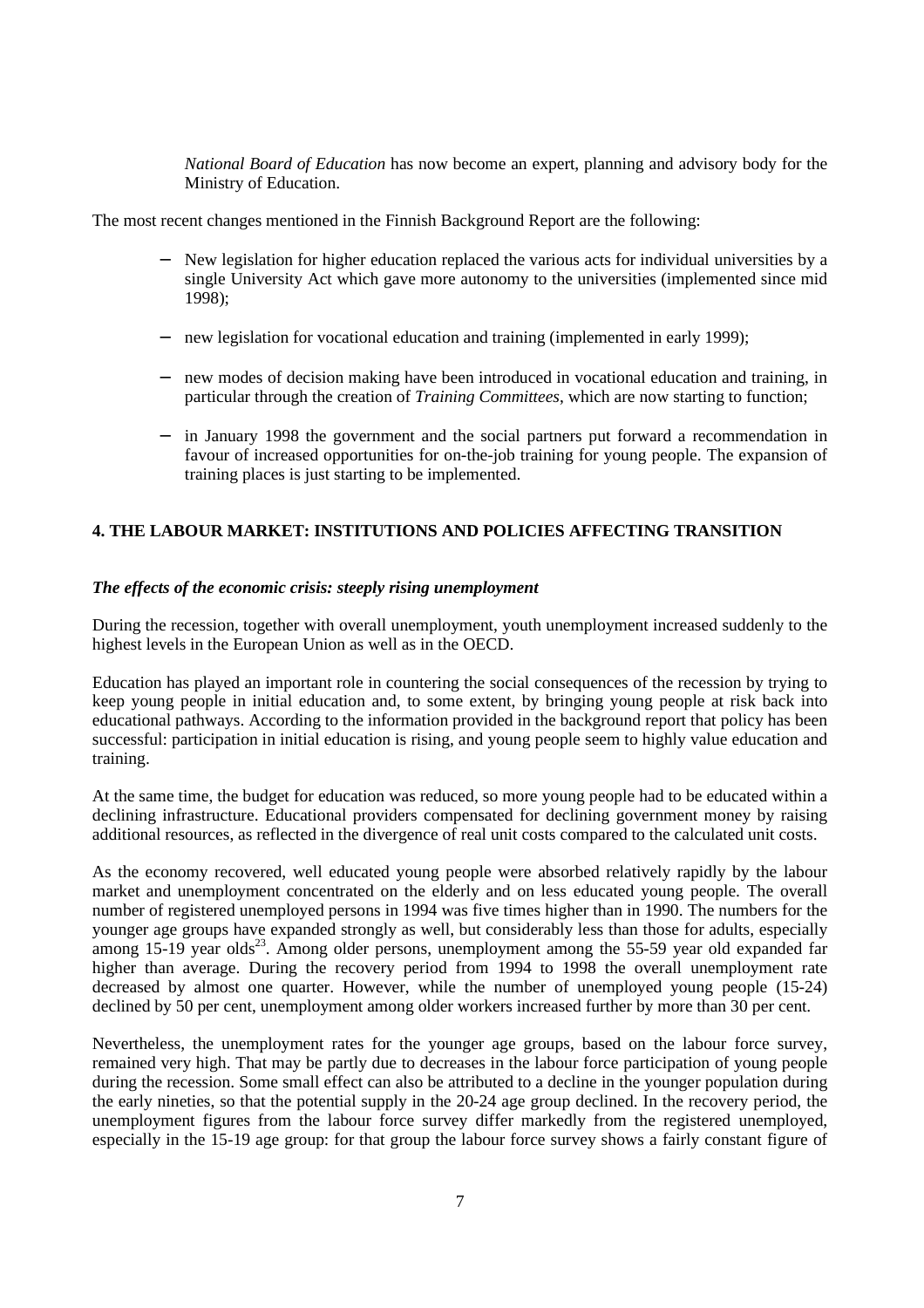about 37-39 per cent, whereas the rate calculated from the register data was only 11 per cent. The opposite trend, rising and much higher registered unemployment as compared to the figures from the labour force survey, can be observed for the older age groups.

The unemployment rates based on registered unemployment, both relative to the labour force and to the population, indicate more severe problems in the 20-24 age group. The policy of preventing youth unemployment through longer participation in education seems to have proven relatively successful, both during the crisis when young people where kept away from the labour market and since the recovery when the labour market seems to favour well educated young people. Overall, however, the data show that youth unemployment still is a serious problem. Studies by Statistics Finland (reported in the Background Report) show that educational attainment affects the employment opportunities for young people. Tertiary education ensures far higher likelihood of employment than secondary vocational education.

The OECD-Database shows the development of youth unemployment in Finland as compared to other OECD countries. From 1990 to 1993 youth unemployment in the overall 15-19 age group rose from a relatively low level to the highest level of the countries included. Subsequently, during 1993-97, the unemployment figures declined markedly, however remained at the highest level in comparison to the other countries taking part in the thematic review. This holds true irrespective of whether one looks at the unemployment/population ratio or the unemployment/labour force ratio. During the recovery youth unemployment fell while adult unemployment stagnated (it continued to rise for older workers).

The unemployment/population ratio is considerably higher among the 20-24 olds than among the 15-19 year olds. There are several countries at a similar level as Finland in the younger group, whereas in the older age group the Finnish ratio is the highest between 1992-96. The only other country which has reached an unemployment/population ratio similar to that of Finland in 1997 is Sweden. Due to low employment participation the unemployment/labour force ratio in Finland is higher among the 15-19 year olds than in age group of 20-24 year olds, and very high for both groups compared to the other countries.<sup>24</sup> The incidence of long-term youth unemployment in Finland is below OECD average and shows a marked decline for the 20-24 year olds in comparison to other countries. (For detailed statistics and comparative charts see Annex 2.)

#### *Labour market institutions and policies*

Labour market institutions and labour market policy developed during the prosperous times of the Finnish welfare state when unemployment was very low. In the end of the 1980s 2 per cent of GDP was spent for labour market measures, distributed about equally across active and passive measures. Approximately 10 per cent of the labour force participated in such measures, not taking into account another 10 per cent receiving a disability pension. The composition of participants in labour market programmes during the late eighties was as follows<sup>25</sup>:

- about two-thirds received some kind of unemployment compensation (pension, state unemployment assistance, unemployment assistance from insurance funds)
- − about one-third were employed in subsidised jobs (selective measures or job programmes such as public works, ESF objective 3 measures)
- − about one third of participants in active labour market policy measures were enrolled in labour market training, the remaining two thirds in subsidised employment (in 1989 the absolute figures were 15.000 to 30.000, in 1991 about 20.000 to 40.000).<sup>26</sup>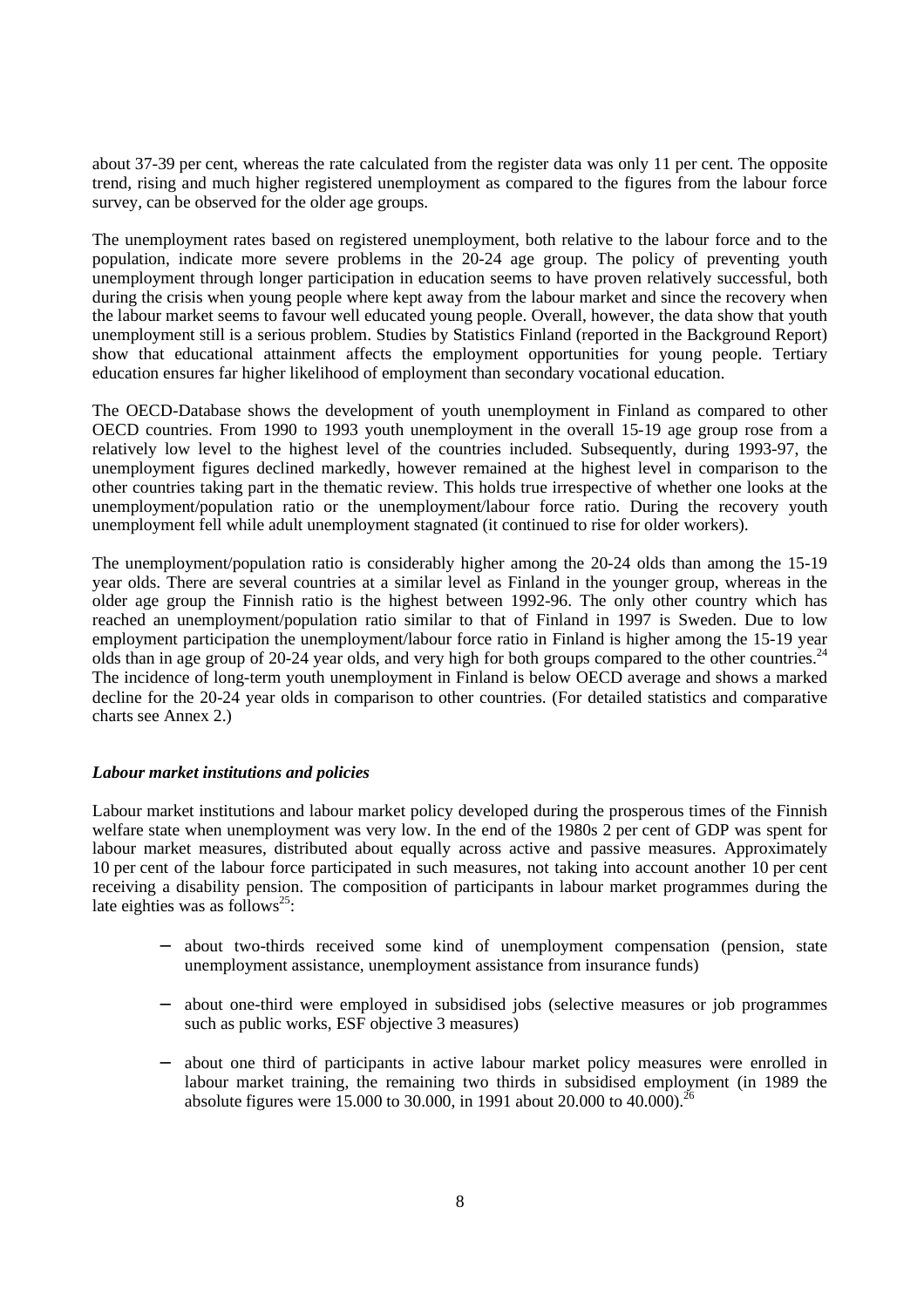Finland has a highly developed system of adult education, consisting of a broad range of opportunities within schools and universities, independent adult education, personnel training, and labour market training. In the early 1990s, the average participation for adults was 15.000 - 20.000 in labour market training; 10.000 to almost 20.000 adults in initial vocational education programmes; nearly 30.000 (1993) in independent adult education; 40.000 in open university courses; and 62.000 in continuing university education. The relatively high participation in training provided within companies (310.000 in 1995) is offset by the short average duration (4 days per person and per year), resulting in an average equivalent of about 3.400 units of full time education. In addition to adult education, a new system of apprenticeship training was developed during the nineties.<sup>27</sup> So far, most of the apprentices in the 26.665 annual taining places are adult workers. 66 % are over 25-years old.

The system of labour market institutions and policies has suffered deeply through the severe recession. The Programme for Employment in Finland 1996 - 1999 states the problem as follows: "The Finnish labour market policy system was never designed to cope with mass unemployment."<sup>28</sup> Several significant changes in the system of unemployment benefits and labour market policy have therefore been proposed and implemented since the mid-1990s. The following paragraphs provide an overview and discussion of the most important policies concerning young people.

## *Labour market policies for young people*

Soon after the beginning of the economic crisis, the government took policy action against youth unemployment. As indicated earlier, policy makers expanded the number of study places within education in fields where employment opportunities remained intact. However, budget cuts necessitated by the pressures on public finances limited the ability to create an appropriate number of additional places.

In 1993 the *Youth Committee* developed an "*Action plan to combat youth unemployment*", based on a cooperative strategy of education, labour market and social policy. Three main challenges were addressed:

- − How to provide ongoing educational opportunities for comprehensive and upper secondary school leavers?
- − How to ensure traineeships for students at all levels in order to provide qualifying work experience?
- − How to ensure youth transition from initial education and training to initial employment?

The work of the *Youth Committee* was an important step to create a co-ordinated action plan for solving the problems on the youth labour market. Several joint policy measures were created by the committee which involved the Ministries of Education, Labour, and Social Affairs and Health. The development and expansion of an apprenticeship pathway, subsidised through labour market measures, is one important example. Furthermore, the "*Employment Programme*" developed in the mid 1990s, formed an important basis for government policy and integrated the issues of vocational education into the overall strategy of employment policy. Programmes for creating closer links between education and work and for reintegrating young people without vocational qualifications into education or practical training were also developed in that context.

To complement the provision of additional study places in education (the Background Report mentions an overall number of  $100.000$  additional places during a period of three years)<sup>29</sup>, and other policies aiming at improved linkages between education and working life (e.g. revision of the national framework curricula), the Committee proposed an expansion of the existing but very small apprenticeship system. That proposal aimed to: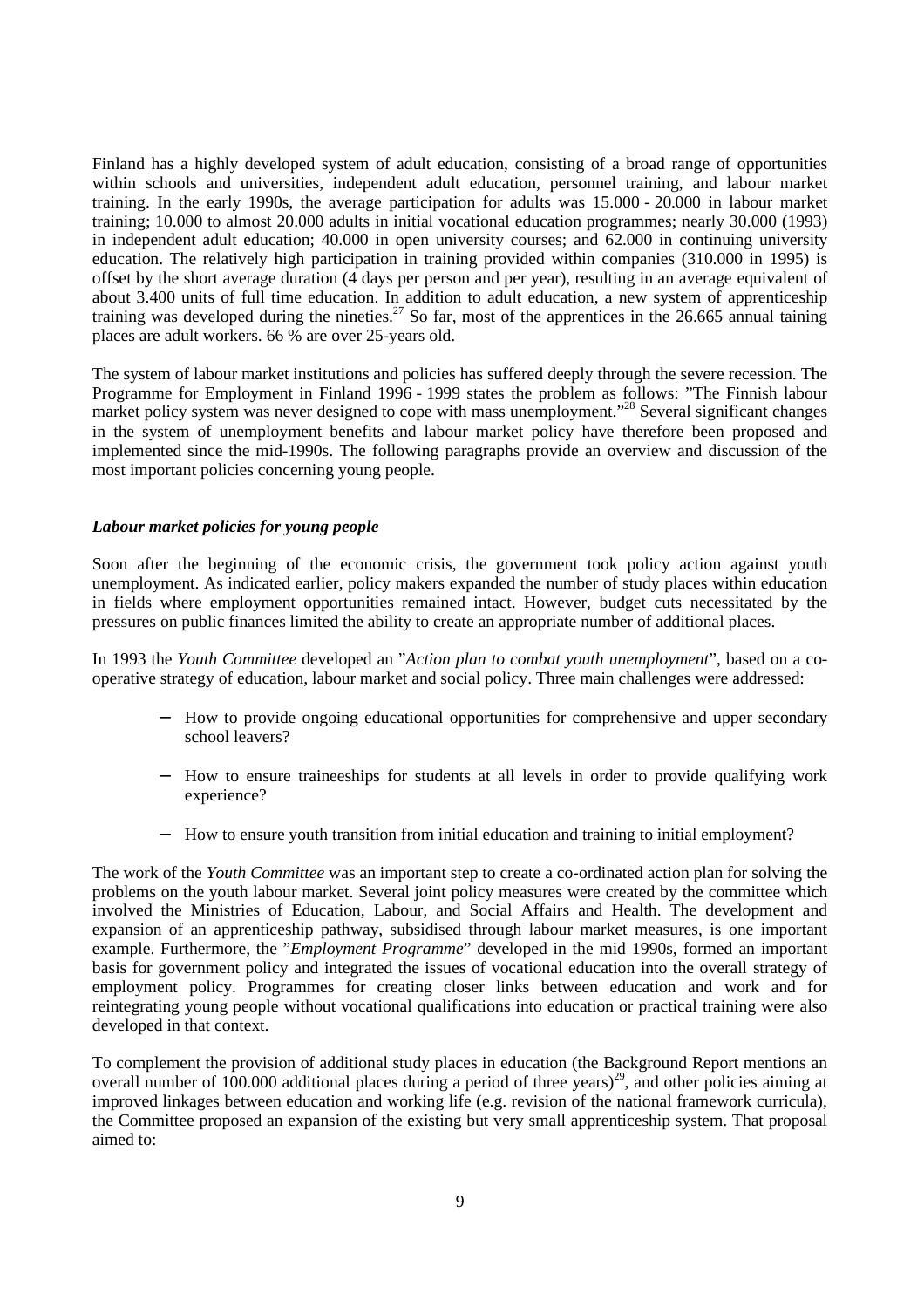- increase educational supply by involving industry;
- improve the content and quality of training by clearer and more demanding education and training objectives;
- − create an additional educational pathway which could adapt more quickly to the changes in labour demand and serve the needs of more 'practically oriented' young people;
- − provide an effective alternative to passive unemployment subsidies by including a strong training component into active labour market measures.

The expansion of apprenticeship training was implemented in co-operation with the labour administration, which provided employment subsidies to employers creating apprenticeship places. According to the Background Report, the number of apprenticeship contracts grew from between 3.000 - 8.000 students a year during the 1970s and 1980s to about 17.900 in 1995 and 25.000 in 1997. That support of apprenticeships was a first major labour market policy measure to aid the transition of young people. As the measure concerned *unemployed* young people, it was implemented as part of the *European Social Fund (ESF Objective 3)*<sup>30</sup>. In the beginning of the 1990s apprenticeship training was aimed at adults. The new strategy expanded apprenticeship into youth education (basic training for young people under 20 years, lasting on average for 2.5 years), and enrolled young people aged 20-25 years into the adult programmes (further training, lasting on average for 6 months). The new apprenticeship programmes for the unemployed were financed on the basis of a reallocation of labour market policy budgets. About 20- 25 per cent (depending on the actual share of young people within apprenticeship for further training) of the overall expenditure planned within the *ESF* policy for objective 3 was allocated to the apprenticeship programmes. The distribution of public and private contributions differs between the basic apprenticeship training for young people (23% *ESF* : 49% public : 29% private) and apprenticeship for further training (18% *ESF* : 35% public : 46% private). In relation to the expenditure for national labour market policy the public amount for apprenticeships (national + *ESF* contribution) may be estimated at 3%.

A second series of measures to assist young people's transition targeted the least educated young people. For unemployed young people who had not completed upper secondary vocational training or education, the entitlement to benefits from the Labour Market Support Scheme<sup>31</sup> was made conditional on either actively applying for vocational education or participating in a labour market measure. The scheme and the conditions mentioned were first implemented in 1996 for young people aged 18-20 and expanded to 18-25 years-olds in the beginning of 1997. For 17-year old unemployed the support is paid only for periods of participation in labour market measures, whereas young people under 17 years are not entitled to labour market support under any circumstances. These measures were aimed at increasing the longer term employment probability for young people at risk by providing them with an upper secondary vocational qualification.

This scheme also aims at providing at least practical training, or some other kind of active labour market measure for those young people who did not continue beyond compulsory school. The *Youth Work Shops* created with support of the *ESF* programme are an important measure to cope with the problems of these young unemployed.<sup>32</sup>

#### *Workshops for young unemployed people in Finland*

The task of the workshops intended for young unemployed people is to help them to manage their own lives. The majority of young people in the workshops lack a vocational education or have been unemployed for extensive periods, thus being excluded from society. Workshops help young people to identify their own strengths, which are used as a basis for customising personal pathways through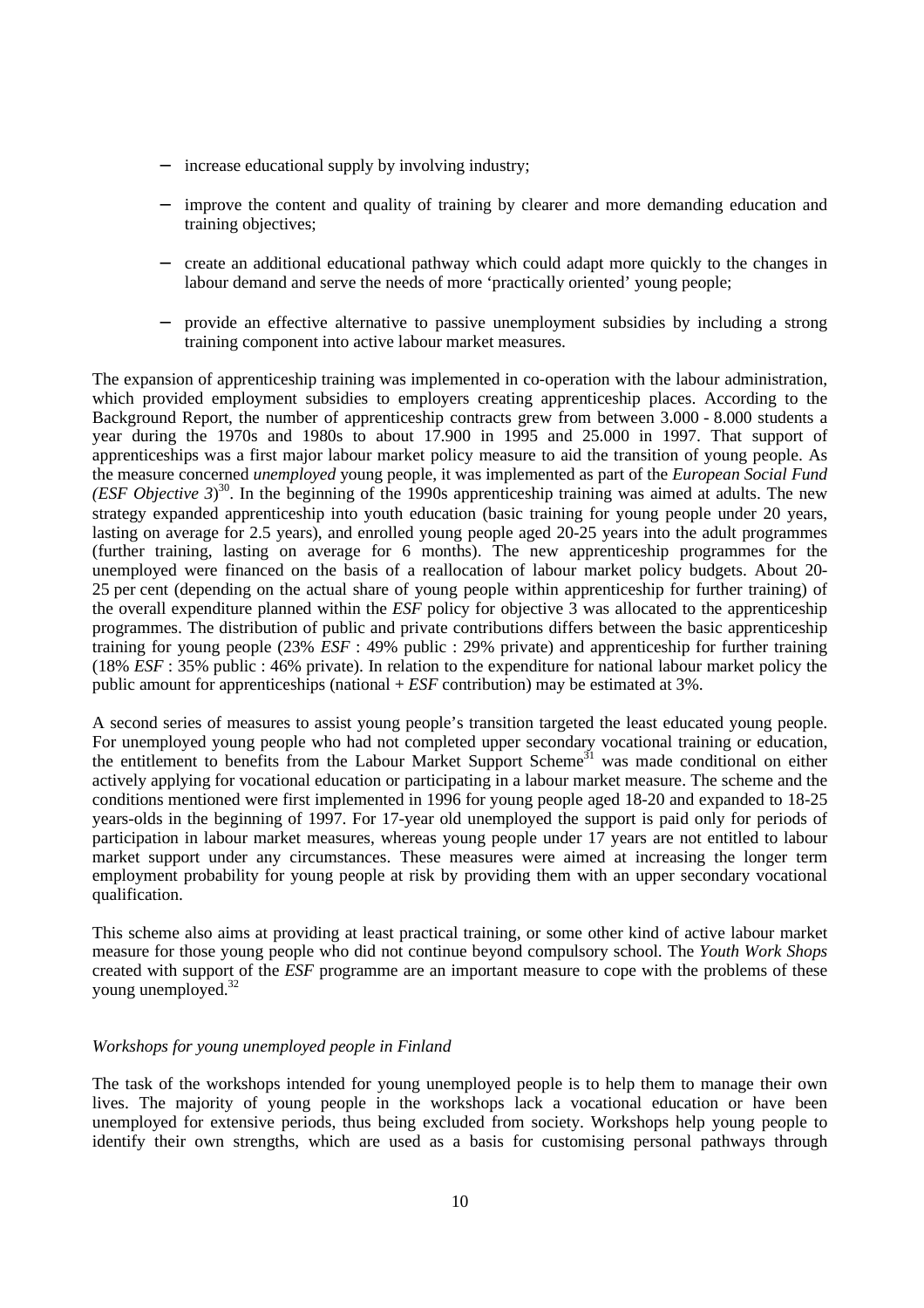education to working life. There are approximately 40,000–50,000 young unemployed people in Finland; of these, about 15,000–20,000 (summer 1999) are very difficult to employ or have multiple problems.

Initially, workshops were intended to provide these young people with a job, in which they could acquire the necessary work experience, as the labour market could not offer it due to the economic depression. However, the activities proved that young people's questions and problems call for a more thorough investigation into their concerns; therefore, after establishing their basic operations, workshops have also engaged in supporting young people to manage their lives. Now that there is work available on the labour market, there are roughly speaking three kinds of young people in the workshops:

a) young people whose circumstances require total readjustment or a "life renovation programme" (those with multiple problems);

b) young people with a poor comprehensive school leaving certificate and lacking vocational education and work experience; and

c) young people taking a year off from their studies, searching for something of interest.

Together with young people, workshop instructors plan a personal pathway for each workshop participant in line with his or her circumstances. Since the questions and problems vary, a workshop instructor must have a broad range of know-how in various domains (such as measures to help intoxicant abusers, finding a dwelling, or drawing up a debt payment scheme). In the most difficult cases, instructors must first help young people to sort out their lives, in order to enable them to build a pathway through education to working life.

Workshops have a 30-year history in Finland, but they reached their current importance only during the 1990's; in 1990 there were about 50 workshops for young unemployed people, whereas since 1997 the figure has stabilised at about 350. Of these, 95% operate under municipal youth, educational, cultural, or social and health administrations, and other background organisations include associations and educational institutions. The average time a young person works at a workshop is six months, and the total annual number of young people in the workshops is 12,000.

Workshops have a wide range of work assignments; the most traditional are crafts shops (such as ceramics, textile, wood, printing) and repair shops, others include workshops operating in services (such as help for the elderly, cleaning) and media and information technologies. A factor common to all Finnish workshops is that they all train young people to use computer software, since these skills are needed for study and in the workplace.

The results of the workshop activities are evaluated by surveys and studies, which are conducted by an independent body. According to the results, workshops can, due to their flexible organisation, rapidly react to societal changes, and more than 60% of young people involved have found a study or workplace after periods of varying duration spent in a workshop. In young people's own opinion, workshops help them to manage their lives and to plan their careers, as well as to clarify their career choices. According to these findings, workshops have succeeded extremely well in preventing the marginalisation of young people.

An evaluation showed that for young leavers from compulsory school this measure has reduced registered unemployment considerably, and increased application for studies in upper secondary vocational education. For boys of that group, the study estimated a one-third reduction in unemployment (half of the decrease being due to participation in education); for girls, the increase in education almost equalled the decrease in unemployment. This means that, especially for young males, this measure also contributed to an increase of unreported unemployment, an issue which is also mentioned in the Background Report.

#### **Box 1 - The innovative workshop project of vocational institutions**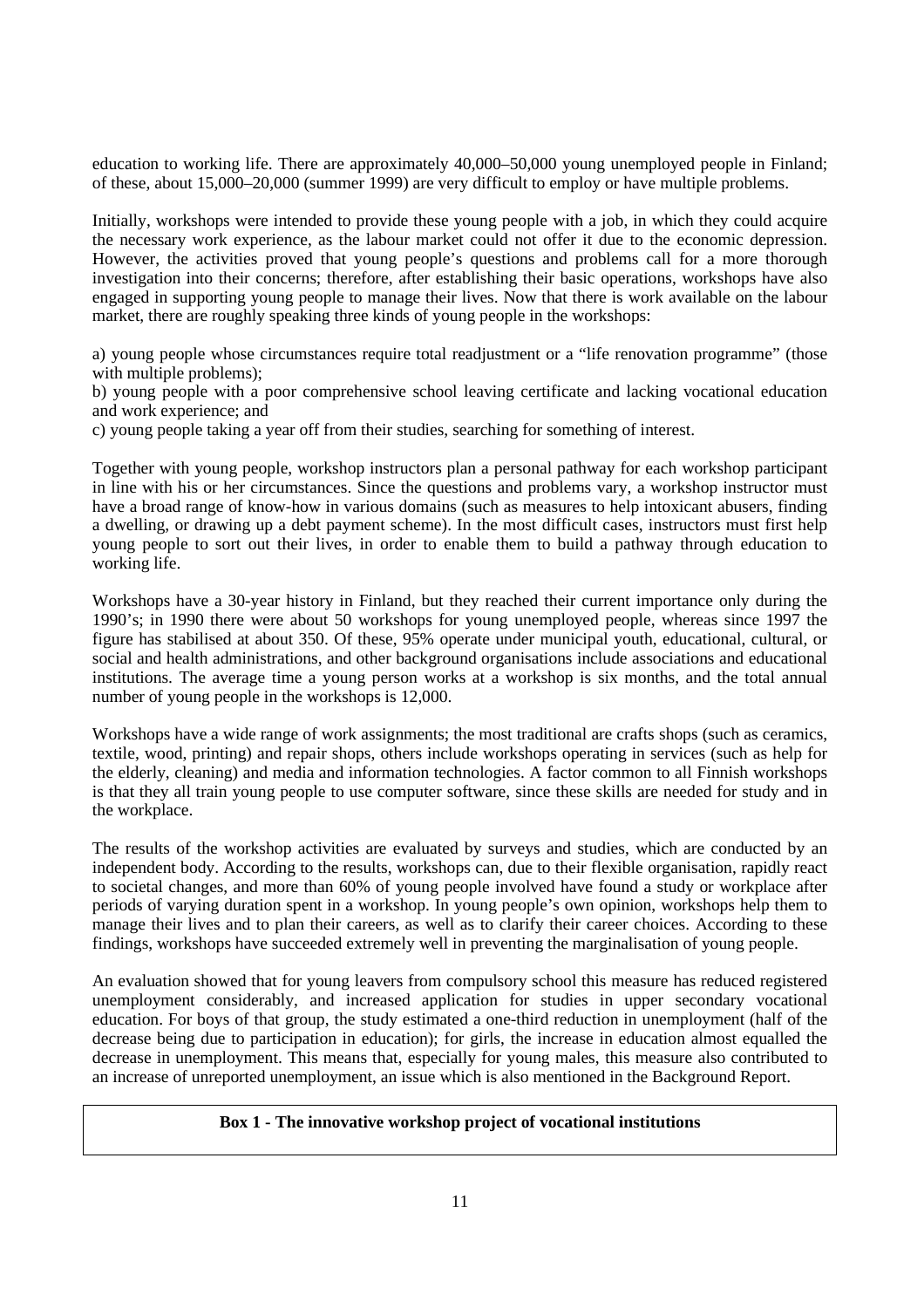The project is being carried out from 1<sup>st</sup> August 1998 to 31<sup>st</sup> July 2001 at 28 vocational institutions in different parts of Finland. The objective is to identify regional and/or institutional practice aiming to prevent dropping out, to develop student counselling, student-tutor activities and student welfare work, as well as to set up co-operation networks. A further goal of this experiment is to render the functioning of educational institutions more flexible and more diversified. The project is co-funded by the European Social Fund.

The responsibility for the experiment rests with the Ministry of Education, and it is co-ordinated by the National Board of Education. The educational institutions design the projects and are responsible for their implementation. The steering and monitoring of the overall strategy is assigned to a steering group appointed by the National Board of Education.

The projects differ in terms of implementation methods, but the students involved are always those of the institution concerned. The most common reasons for participating in 'inno-shop training' are numerous absences, deteriorating study motivation, intentions to drop out or studies already interrupted, problems with life management, and learning difficulties. Workshops provide an opportunity to finish incomplete studies and to return to normal instruction in a flexible manner. The objective of all workshop students is an initial vocational qualification.

The activities emphasise the individual guidance of each student and the preparation of a personal study plan. On-thejob training is an integral part of the practical implementation. Students' abilities to manage their lives are supported and improved through common programmes and recreational leisure activities.

The educational institutions involved in the project are provided with in service training 2 to 3 times per year. There are also several ongoing or planned studies on the project within the institutions. The National Board of Education ensures that the experiences and good practices gained from the experiments will be conveyed to other educational institutions, students, teachers, labour administration, local authorities and other interest groups. The results and innovations of the experiments will be disseminated through various publications, seminars, workshops and bulletins, as well as via electronic media, such as the web-site of the National Board of Education.

Based on the results of an evaluation study, the incentives to remain in educational careers were clearly successful for young people who had been previously unemployed, and who had only a comprehensive school background. 52 per cent of girls and 30 per cent of boys of that group started at least one period of apprenticeship or other subsidised employment, or labour market training. Compared to earlier cohorts, considerable increases due to these measures are reported. The overall estimated maximum number of additional unregistered unemployed youth is reported to be close to 3.500. It should be kept in mind that young people applying for education have to be accepted by the schools. Huge differences in supply and demand seem to exist across different fields of study. This suggests that access to the more popular fields have not been facilitated by the reform.<sup>33</sup>

Special pilot projects for developing new and innovative strategies for young people threatened by social exclusion have also been set up under the *Community Initiative Employment Youth Start Programme*. The background analysis in the Operational Programme shows that 20 per cent of compulsory school leavers, about 10.000 young people, dropped out of initial education or have not been accepted for further studies. 6 to 8 per cent of an age group, 3.500 to 5.000 young people, were estimated to be threatened by exclusion. These projects, though small in scale, seem to have been successful in providing more vulnerable young people with basic experience which promotes the development of sustainable strategies for actively finding employment or engaging in further education.<sup>34</sup> Several innovative projects have been implemented in that programme which are currently under evaluation.

The more recent "*Employment Action Plan Finland*" confirms and reinforces these policies through the following priorities concerning young people: $35$ 

− the obligation for young job seekers to take basic vocational training in order to qualify for labour market support;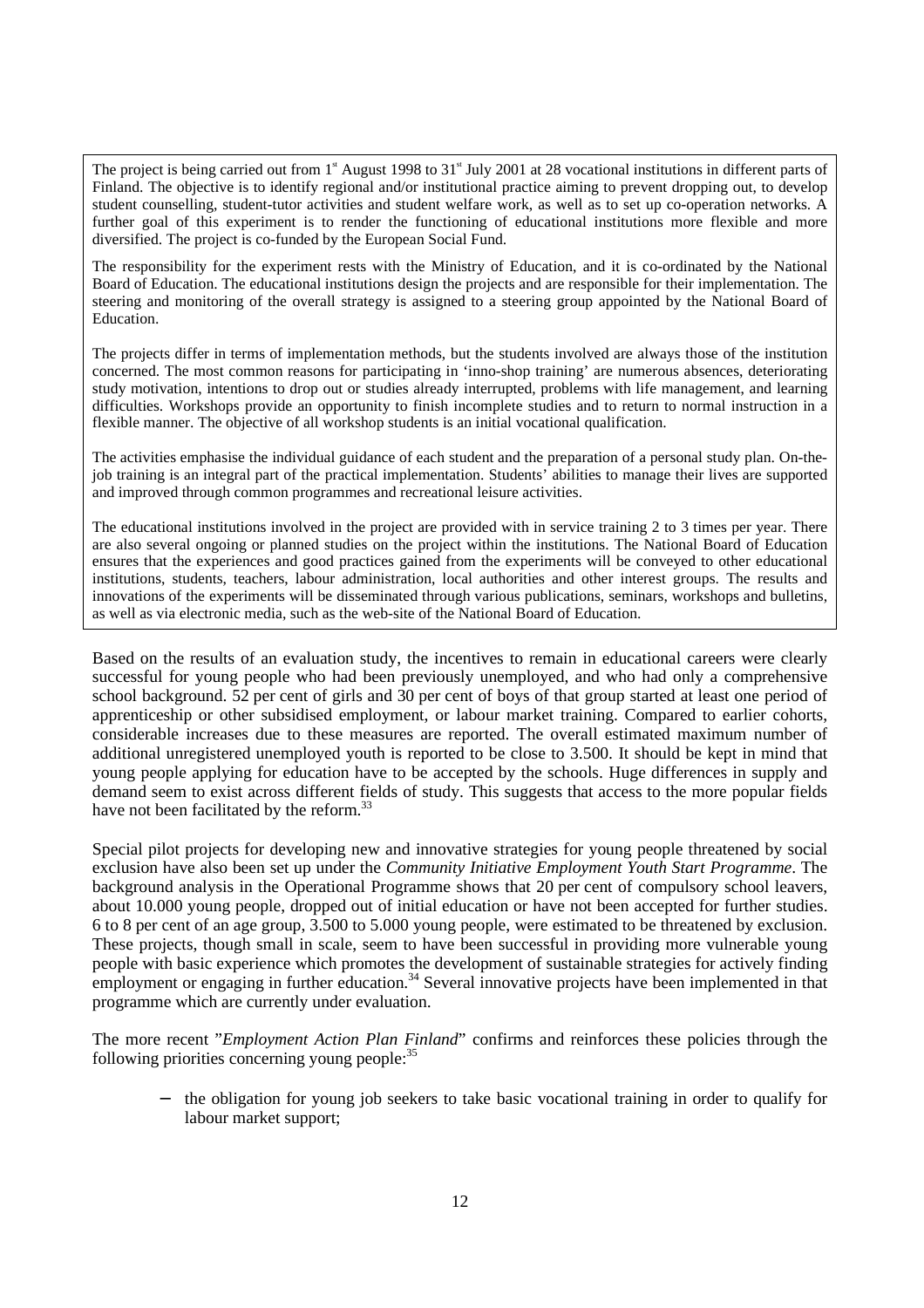- − the number of persons beginning apprenticeship is planned to increase to about 20 per cent of the yearly intake in post-compulsory vocational training;
- − the reforms in vocational education will continue: prolonging all upper secondary vocational education to three years and including on-the-job-training in all qualifications;
- in order to prevent youth unemployment: employment services are requested to give priority to the acquisition of additional vocational qualifications through advice and guidance; in 1999, each young unemployed person is to be provided with a job-seeking plan; the maximum duration of subsidised trainee work has been extended from 12 to 18 months; specialised services for unskilled young people are to be established in every employment office;
- − the workshop activities carried out under *ESF* programmes should be continued in order to cope with the problems of drop-outs from upper secondary education (who are estimated at a comparatively low rate in that document).

Altogether the success of Finnish policies aiming to combat youth unemployment is very impressive, considering the exceptionally dramatic situation in the early 1990s. During the recovery, young people entering the labour market were clearly at an advantage over adult unemployed and especially the elderly:

- − Since 1994, absolute figures of registered unemployment fell for young people while they continued to grow for adults.
- − The rate of registered unemployment fell more strongly for young people than for adults, while it continued to rise for elderly workers.
- The unemployment rate from the labour force survey fell more strongly for the 20 24 year olds than for 15 - 19 year olds, but the very large majority of the younger age group are still enrolled in initial education.
- While OECD data do not show a clear advantage for young people in the decline of unemployment it shows that long-term youth unemployment in Finland is lower than in other Scandinavian countries and below OECD average.
- − Labour force participation rose for young people while it stagnated for adults<sup>36</sup>.

# **5. ASPECTS OF GOVERNANCE AND ADMINISTRATION**

#### *Responsibilities at national, regional and local level*

Policies for education and employment are determined by the Parliament and the Council of State. The main executive bodies are the Council of State, the Ministries of Education and Labour and the *National Board of Education (NBE)*. The latter is an important expert agency which assumes most of the development and evaluation work for primary and secondary education, including vocational education and training. It is in charge of developing core curricula and the modularisation of the upper secondary curriculum, as well as a system of standardised competency based vocational qualifications. In addition, the *NBE* conducts multiple evaluation activities of educational institutions, both with regard to their regular functioning and their involvement in pilot projects of educational reforms.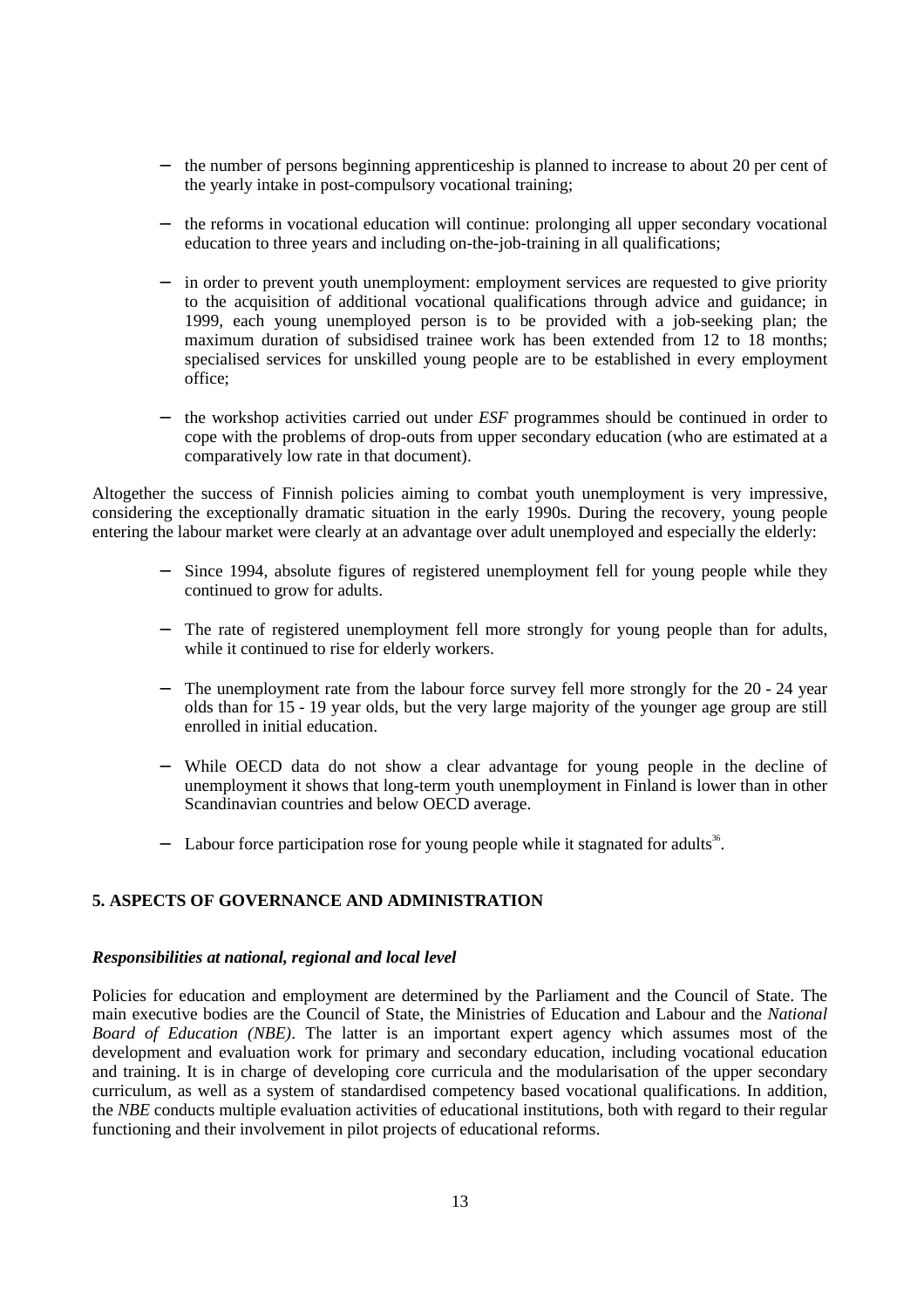A major recent trend in the administrative framework of the Finnish education and training system is the increasing devolution of responsibility and decision making power from the Ministry of Education to providers, i.e. municipalities and educational institutions. The Ministry, supported by the *National Board of Education,* sets objectives and provides financial support (see section below on financing), while the providers are relatively free to elaborate their own strategies of achieving these objectives. One important development is the creation of partnership networks among different institutions either on a bi-lateral basis or, more frequently, as "consortia" of several municipalities and industries.

Vocational institutions are maintained either by municipalities, federations of municipalities, the state or private associations. The trend is to municipalise and privatise state institutions. In practice, municipalities maintain the majority of vocational institutions. Vocational and polytechnics (*AMK-* institutions) are mostly run by federations of municipalities which are organised through joint municipal boards. The autonomy of the educational institutions depends on the administrative culture of the local authorities. The degree of independence varies: some local boards only provide guidelines, while others are involved in detailed decision making. In addition, it is the statutory obligation of municipalities to organise apprenticeship training which is supervised by inspectors jointly hired by one or several municipalities from the regional apprenticeship office. The inspector is responsible for organising the contacts between students and employers as well as for other practical measures.<sup>37</sup>

At the regional level, Finland presents a somewhat complicated picture. There are 19 regions, 6 provinces, 15 *Employment and Economic Development Centres* and 46 *Regional Apprenticeship Offices*. Regional councils have no particular responsibilities with regard to education and training. Provincial governments are, among other things, responsible for ensuring continuous vocational training capacity and for allocating certain government subsidies. However, their role with regard to education has decreased in recent years. The aim of administrative reforms has been to share responsibilities in the education sector directly between the central administration and the local authorities. Only universities are genuinely self-governing bodies, under the direct responsibility of the Ministry of Education.

*Employment and Economic Development Centres (EEDCs)* are joint regional offices of the Ministry of Labour, the Ministry of Trade and Industry and the Ministry of Agriculture and Forestry. They are responsible for promoting trade and industry at the local level. They also plan and organise regional labour market training, mostly for the unemployed, as well as development activities, including training measures for small and medium-sized enterprises. In addition, *EECDs* will have increasingly important responsibilities for anticipation and planning of skill requirements and other needs and trends related to the functioning of regional economies.

*Regional Apprenticeship Offices*, run by groups of municipalities, have traditionally been responsible for the implementation and supervision of apprenticeship training. However, with the reform of vocational education and training effective as of January 1999, these responsibilities will be transferred directly to education and training providers, mostly municipalities and schools. At the time of the visit it was not yet clear how this shift in responsibility would affect the *Regional Apprenticeship Offices.*

#### *The involvement of the social partners*

National level policy makers in Finland are advised by a large number of expert committees, commissions and working groups involving to various degrees the social partners and other stake holders. Of particular importance for transition issues is the *Youth Committee,* established in 1993 with the aim of co-ordinating policy measures in favour of young people among the relevant ministries (Labour, Education, Social Affairs and Health). This committee prepared the *National Youth Programme*, an action plan dealing with the provision of continuing education for comprehensive and upper secondary school leavers, traineeships for vocational students as well as effective transition from vocational secondary education to full-time employment. A *Presidential Working Group on Employment* produced a *Programme for Employment in*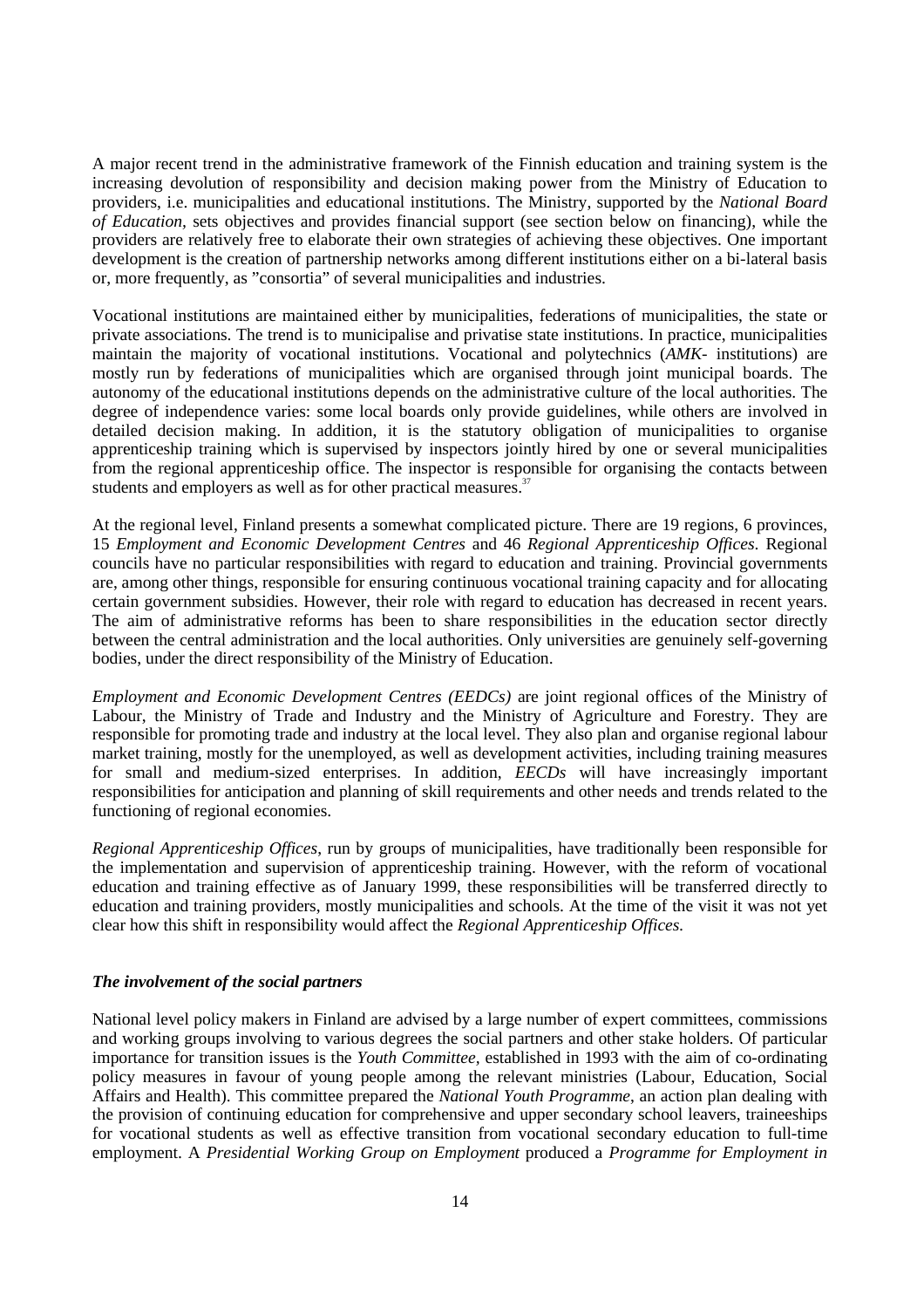*Finland 1996-1999* which provided the basis for the government's action plan adopted in October 1995. In October 1997, the *Committee for Lifelong Learning* developed a report on the basic principles of Finnish policy in that area..

Another example of co-operative relationships is the common recommendation of January 1998, signed by the Prime Minister, the Minister of Education and Science, the Confederation of Finnish Industry and Employers and five major trade unions in favour of the provision of training places in industry and of teacher and trainer training (cf. Box 2). The vocational education reform foresees formal contracts between schools and enterprises as a basis for high quality traineeships for all vocational education students. It also foresees to expand the proportion of apprenticeship trainees among vocational education students from currently 5 per cent to 20 per cent. All this requires a formidable mobilisation of industry and of the vocational education providers.

Finally, *Training Committees* involving employers and trade unions have recently been created, based on an act of October 1997. Thirty *Training Committees* (6 sectoral committees and 24 occupational subcommittees) corresponding to the structure of education and training fields in the re-designed study lines were established. They will advise the *NBE* on the content of vocational courses, the development of competency-based vocational qualifications and the number of education and training places corresponding to the need for qualified labour in different parts of the economy. The tasks of these committees include:

- − the promotion of interaction between education and working life;
- the anticipation of skill requirements;
- − the development of education and training programmes and structures within their sector.
- The development of competency-based qualifications.

In addition, industry is represented in boards of educational institutions and of local and inter-municipal education consortia as well as in regional advisory councils. They contribute to adjusting educational provision to local needs and opportunities.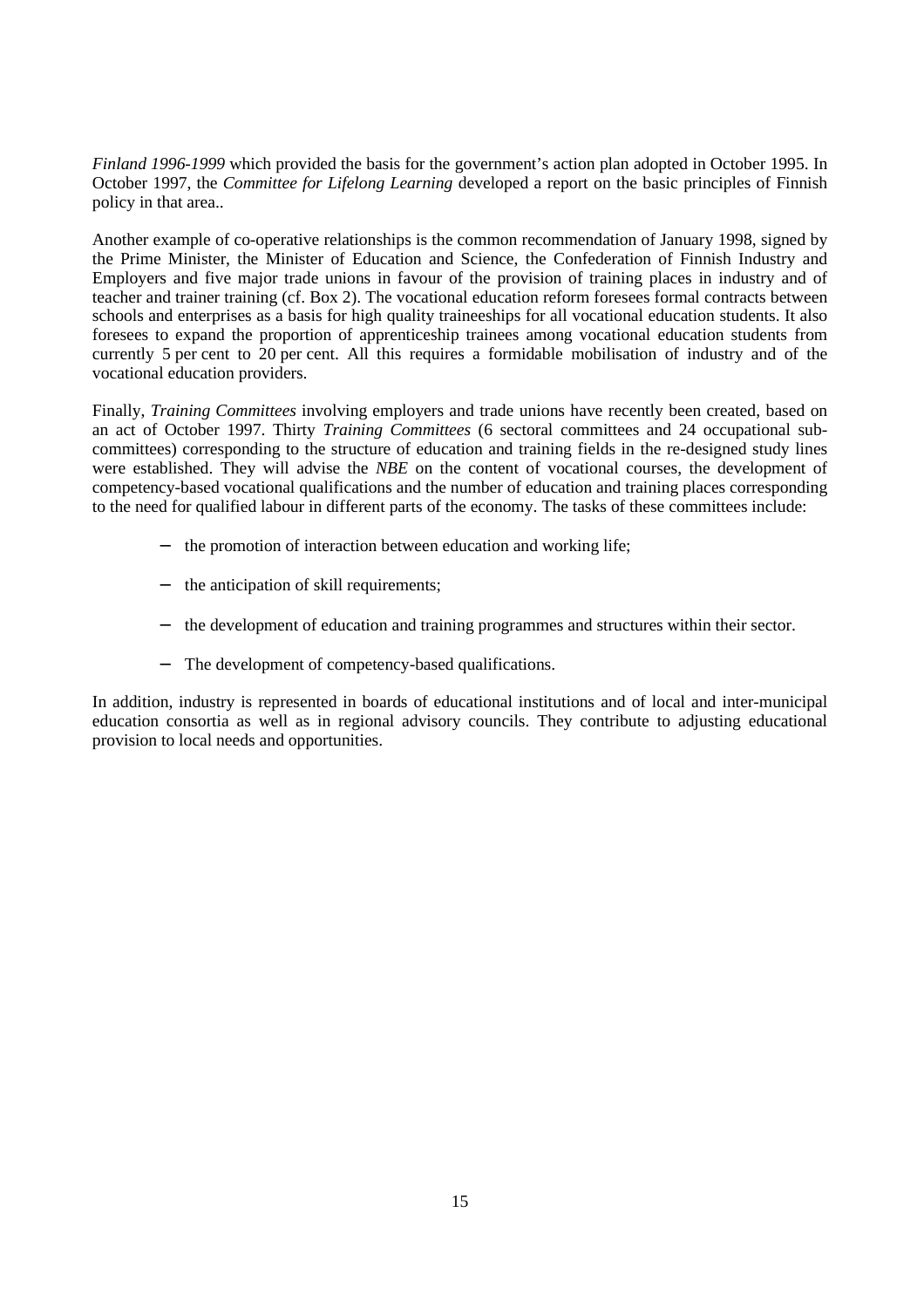#### **Box 2 - Recommendation concerning young people's on-the-job learning**

The basis for securing Finland's success and competitiveness is a competent work force capable of renewal. The rapid changes in the industrial structure and in qualifications entail closer contacts between training and the workplace. In vocational training, emphasis will be on work-based instruction, or on-the-job learning.

According to the objectives set by the Government, measures will be taken to increase the share of on-the-job learning in vocational training, to expand apprenticeship training, to intensify interaction between industry and training, and to enhance appreciation of vocational training.

The social partners have issued a recommendation for the arrangement of on-the-job learning and work practice in vocational training. The recommendation enables each branch to stipulate on ways to promote on-the-job learning and work practice. The recommendation stresses the role of co-operation within fields and at each workplace in creating traineeship for on-the-job learning and internships. At the same time, it is intended to prevent conflicts by securing the status of the staff within the business enterprises.

The aim of the present recommendation is to guarantee that young people have opportunities to acquire high-standard vocational skills and knowledge, that enterprises have access to skilled work force and that young people can find jobs after vocational training.

The undersigned recommend that the educational institutions and their owners, organisations and enterprises, and the public administration, each in its sector and at workplaces within the sector, explore the possibilities to increase the number of internships. The parties consider it important that the partners involved institute a sufficient number of internships, participate in the guidance of young people at the workplace and launch various initiatives to promote onthe-job learning. Measures must be taken to promote the upgrading of teachers' professional skills in the methods of on-the-job learning as far as possible, according to the conditions of each workplace. Similarly, the expertise of business and industry in the planning and implementation of training must be increased.

The Ministry of Education, in co-operation with the confederations of the social partners, will launch the legislative and other follow-up measures needed to expand on-the-job learning.

Helsinki, the  $21<sup>st</sup>$  of January 1998

Prime Minister Paavo Lipponen

Minister of Education and Science Olli-Pekka Heinonen

TRADE UNION OF EDUCATION IN FINLAND Chairman Erkki Kangasniemi

EMPLOYERS' CONFEDERATION OF SERVICE INDUSTRIES Managing Director Jarmo Pellikka

FINNISH CONFEDERATION OF SALARIED EMPLOYEES Chairman Esa Swanljung

CONFEDERATION OF UNIONS FOR ACADEMIC PROFESSIONALS IN FINLAND AKAVA Chairman Mikko Viitasalo

CENTRAL ORGANISATION OF FINNISH TRADE UNIONS Chairman Lauri Ihalainen

CONFEDERATION OF FINNISH INDUSTRY AND EMPLOYERS Director General Johannes Koroma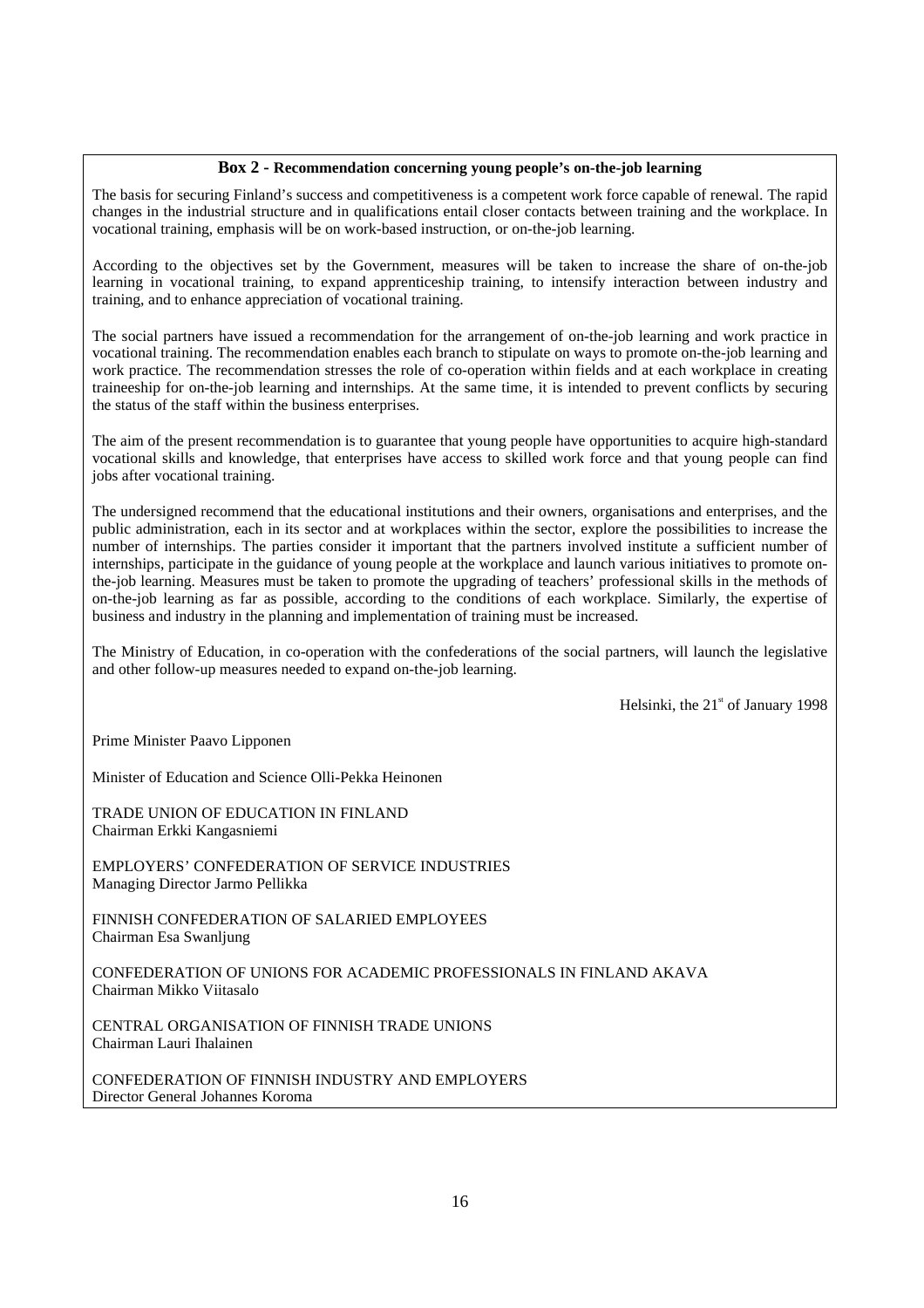#### *Steering and financing mechanisms*

The funding policies in the Finnish education and training system differ somewhat across types and levels of education and training. In principle, the state subsidy system is based mainly on unit costs per student (or, since 1998 in initial vocational education on full time equivalents). The funding of educational services is part of the state subsidy for the municipalities. The present system developed through several partial reforms since 1993. The funding mechanisms are similar in comprehensive schools, upper secondary schools, initial vocational schools and the polytechnics *(AMK-* institutions), however there are different forms of "ownership" for each of the main types of institutions $38$ :

- − Compulsory schools, and most schools for upper secondary general education are owned by the municipalities. $39$
- The maintenance of institutions in vocational and technical education and training (upper secondary vocational schools and polytechnics (*AMK-* institutions) is mixed and currently under reform as indicated before. Different kinds of groupings or provider networks (e.g. consortia) are emerging at the municipal level. The polytechnics *(AMK-* institutions) are owned by municipalities, combinations of municipalities, or may be private association. They get most of their funding from the state and municipalities (in 1998 their core funding for running expenses covers about 94 per cent of their operational expenditure, 5.5 per cent is earned by project funding, and 0.5 per cent is performance-based funding).
- Universities are maintained by the state, and most of the funding for their basic tasks is included in the state budget (in 1997 the proportions of core funding, project funding and performance-based funding were 90 per cent, 5 per cent and 5 per cent respectively). State funding is complemented by additional external funding. Approximately 70 per cent of the overall budget of universities is provided by the state and the remaining 30 per cent by additional external money. The funding system will gradually be related to activities (degree programmes, research, etc.) and results, especially the number of degrees completed.
- The funding of adult education differs from that of initial education. General adult education is financed partly by a fixed state subsidy percentage (usually 57 per cent of unit costs), whereas continuing vocational training is financed according to a subscriber-provider model through the provincial *State Offices*, the latter buying services predominantly from centres for vocational adult education owned by the Ministry of Education.<sup>40</sup>

The maintainers of the educational institutions, which -- apart from the state -- may be municipalities, federations of municipalities, private organisations and trusts receive funding calculated on the basis of the share of unit costs and the number of students. The government supports 25-70 per cent of the costs related to the foundation of educational institutions and  $45$  to 60 per cent of their operating costs. The number of students are calculated twice a year, a mechanism which to some extent inhibits flexibility of student choice. The incentives for taking over students from another institution between the calculation dates are few as the money remains in the former institution. The unit costs are re-calculated every two years. Due to cuts in government spending, all unit costs were reduced from 1993-1997. Thus, with the exception of the upper secondary schools, the expenses were higher than the unit costs.<sup>41</sup>

Funding linked to number of students typically encourages institutions to grow. Fixed amounts of money per student are calculated in advance, depending on the type of institution and the occupational field. A fixed cost approach creates incentives to save money and to reduce unit costs. Clear regulations concerning the quality of the services, as well as fines and penalties which can go as far as the withdrawal of the licence to run a programme, are used to guarantee the proper provision of services. When the law to reform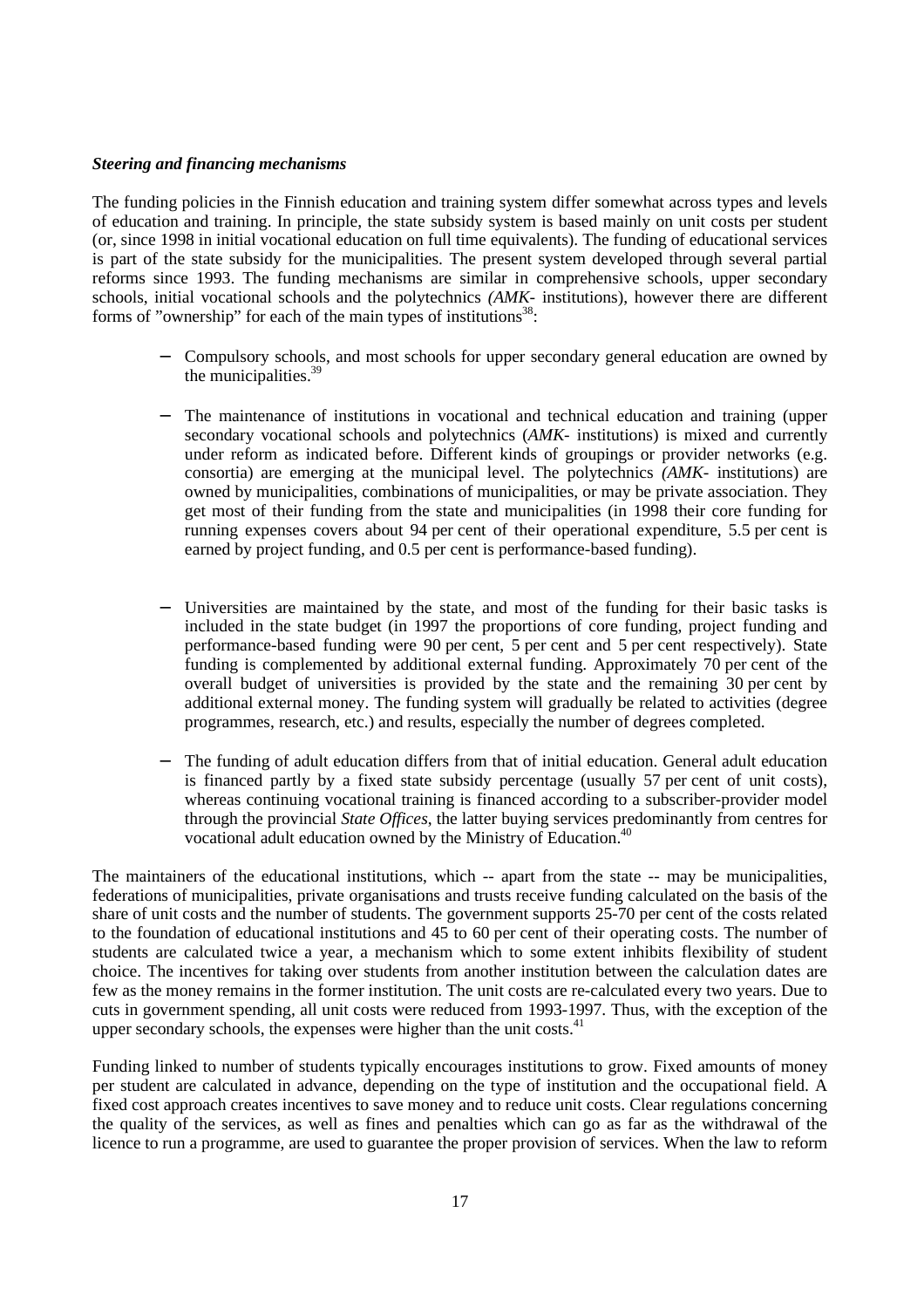the financing system was passed in 1998, Parliament required its effects to be monitored. After three years (in 2001) a comprehensive evaluation must take place in order to see whether the reform produces skilled workers sufficient to meet employers' demands and aids co-operation among the various actors.

#### **6. ONGOING REFORMS: ISSUES AND CONCERNS**

The variety of recent and ongoing reforms of the education and training system in Finland incorporates several major elements, which this section describes in more detail:

- − Anticipating the needs for education
- − Combining general and vocational education
- − On-the-job learning
- − Apprenticeship
- The development of occupational qualifications in tertiary education
- − Guidance, counselling and placement services
- − Competency-based qualifications
- Strategies of reform and evaluation

#### *Anticipating the needs for education*

Finnish education policy at the national level is driven by a vision of an information society that demands higher level skills, developed through interaction between educational institutions and employers. There are indeed indications of high current demand for highly qualified young people. The most frequently cited source is a survey among employers, indicating recruitment needs for 30.000 young people per year between 1998 and 2000. Of these, 11.000 are expected to come from higher education (5.000 from universities, 6.000 from polytechnics (*AMK-* institutions), 16.000 from vocational schools, while the expected educational origins of the remaining 3000 persons are not specified.<sup>42</sup> The objective to expand enrollment in tertiary education to 60-65 per cent of an age group is supported by strong consensus in the Finnish society.

Presentations and discussion during the visit of the review team indicated, however, that anticipation exercises on the education side may be undertaken in relative isolation from the employment side. Clear planning procedures are provided for educational development planning.43 The government adopts a plan for a five year period every fourth year. It includes a strategic statement about the priorities in the various fields of education policy, and an estimated target number of students by educational sector (including estimates for youth as well as for adult students).

The process includes discussions among the various organisations of the Finnish economy and society, and demands for qualifications are included in these consultations. However, this process is relatively new, both with regard to participating bodies and to the methods for estimating skill needs. Therefore the review team did not obtain an entirely clear picture as to how anticipation in labour demand is currently functioning on the employment side. The system apparently remains relatively supply-driven, with educational institutions adjusting for the anticipated demand for initial education.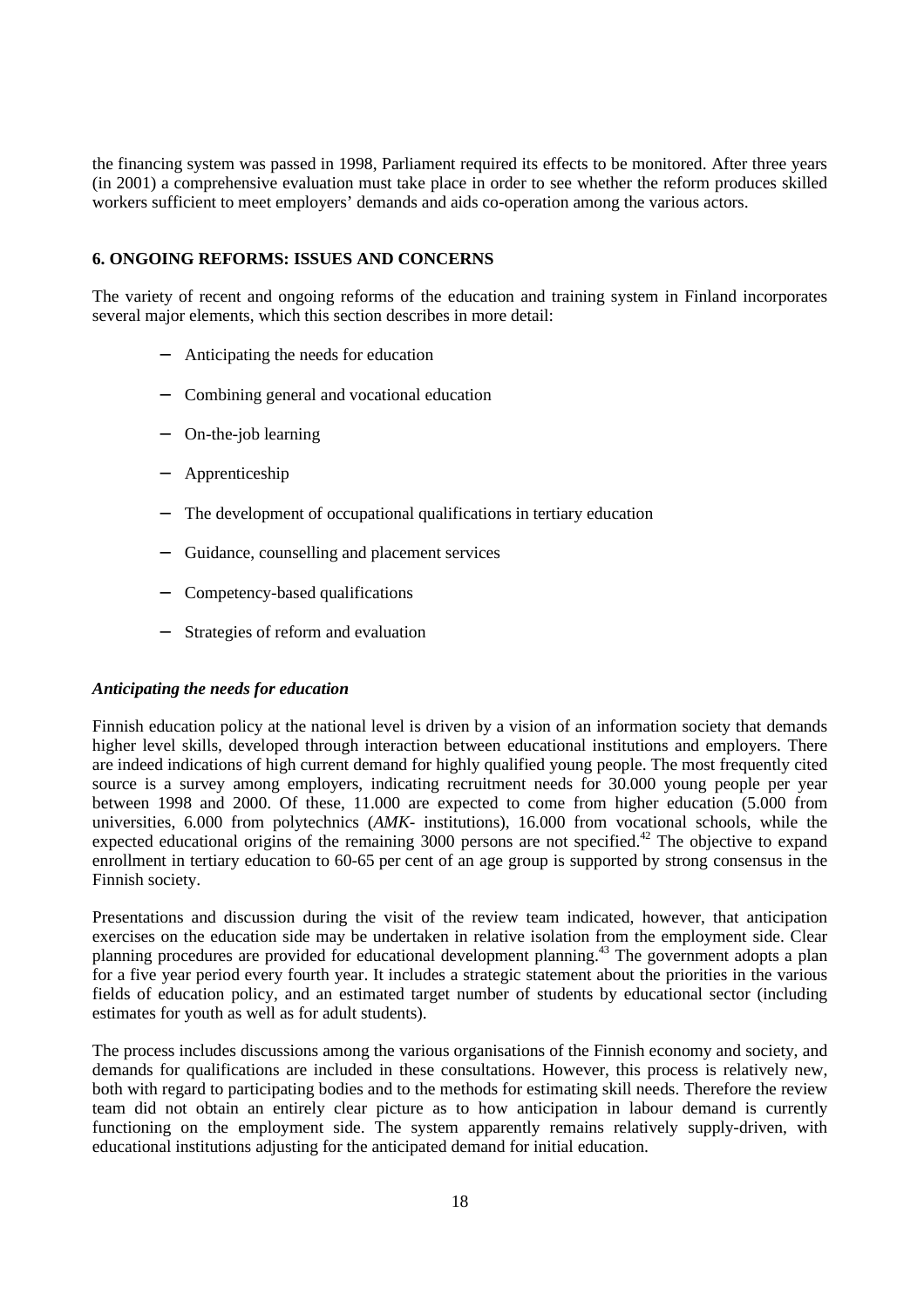A recent study for the European Commission gives an extensive overview about the ongoing activities concerning anticipation, and shows how the various approaches and projects are to be seen in the overall anticipation system.44 A map about the ongoing anticipation projects within *ESF* policy comprises about 90 projects at different levels and for different issues and purposes. These projects relate to various levels and sectors of anticipation, including basic forecasts of inflow to and outflow from the labour force; regional training needs analyses; several sectoral projects concerning training needs or potential for development clusters; macro-level projects about the future of telework or the information society; projects concerning the relations of polytechnics (*AMK-* institutions) to their regional environment, and the like.

Seven distinct mechanisms for anticipation are described in more detail in the study:

- 1. The multisectoral model to forecast employment shifts (PTM-model, Ministry of Labour)
- 2. The occupational structure model (Ministry of education)
- 3. A model for regional labour market and training needs forecasting (Vaasa model)
- 4. Forecast for demand for educated staff in metal industries (FIMET model)
- 5. Development plan for education and university research
- 6. Core curriculum reform of vocational education
- 7. Development project of competence-based qualification system

(1) and (2) are the main anticipatory activities carried out at the national level. (3) and (4) are examples for regional and sectoral analyses. (5) - (7) are pragmatic rather than scientific methods of anticipation at fairly disaggregated levels which build on the expertise of the various actors in a consultative process. Overall it can be expected that the various anticipation activities will probably produce very interesting results in the near future.

More qualitative approaches to anticipating the needs for skills, involving the actors within economic sectors and at the regional level, are to complement the traditional technical methods of quantitative forecasting. However, it was not clear how the new, more qualitative approaches relate to the traditional quantitative forecasting methods. We had the impression that the closer links between educational institutions and enterprises are expected to support more direct exchange between the actors who determine supply and demand, as well as ongoing feedback and innovation. As these links develop, longer term cycles of anticipation and more central implementation will become obsolete.

The system of *Training Committees* which have been set up since 1998, covers the newly defined fields of vocational education. These organisations are designed to play an important role in developing education and training within their respective fields. However, the committees are still developing their modes of functioning and at the time of the visit it was difficult to see exactly how they will contribute to the anticipation of the skill demands of both young people and employers.

#### *Combining general and vocational education*

As indicated above, the Ministry of Education has, during the 1990s, initiated several important reforms in upper secondary education. These reforms aim above all to strengthen the connections between school and working life in several ways. These include upgrading vocational qualifications by increasing the duration of two year upper secondary vocational programmes to three years; providing more and better work-based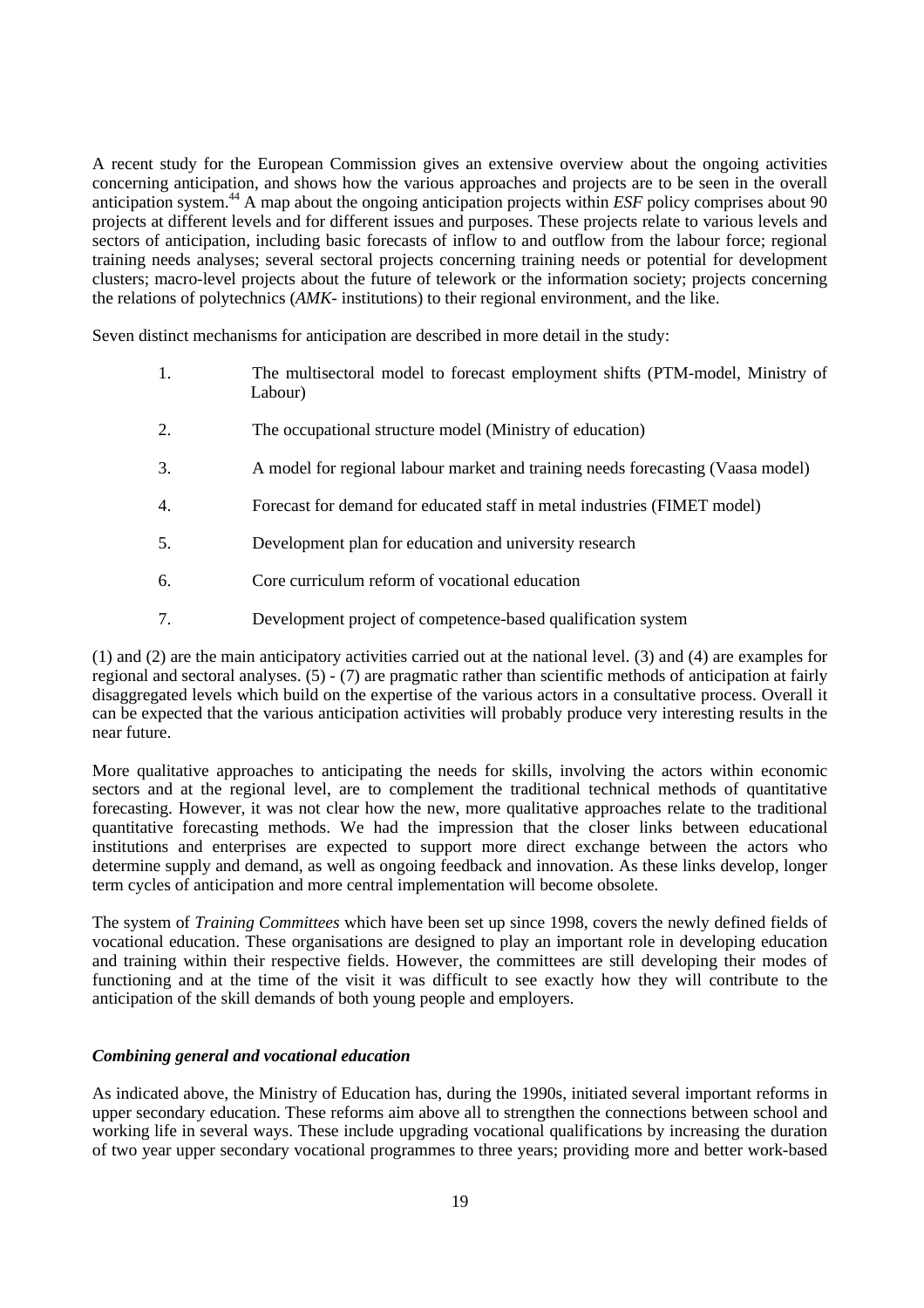learning opportunities for students; increasing apprenticeship opportunities for young people; creating "*education consortia*" at the local level to better connect schooling with employment; and giving more decision-making authority to local educational institutions.

The desire for change partly came about because of dissatisfaction with the upper secondary vocational programme, where training is primarily school-based. Employers felt that vocational students were not well prepared for working life, a feeling born out in the recent recession where upper secondary vocational graduates experienced a higher unemployment rate relative to other groups. On the other hand, few expressed concerns over the quality of the upper secondary general school, which enjoys higher status than the vocational programmes. The success of the upper secondary general students is partly due to selection processes, as the "better" post-compulsory students pursue the general upper secondary programme of studies. A significant proportion (over 10 per cent) return to vocational upper secondary education afterwards while waiting for a study place in university or an polytechnic (*AMK-* institution*)*.

In 1992, the ministry began an experiment to create more flexibility in the upper secondary school curricula. First known as the "*Youth Education Experiment"* and later as *the "Mutual Enrichment Strategy*" the idea behind this reform was to create a new type of upper secondary education in which vocational and general students could take courses in each programme, thereby benefiting from what each had to offer. Promising vocational students can take advanced general education courses, while general education students can develop work-related knowledge and skills by taking vocational courses. Students are also free to take up to 40 per cent of their credits in other schools. This flexibility in course taking also means that the most ambitious students can gain double academic and vocational qualifications, thereby enabling vocational students to matriculate to university.

In addition to creating flexibility for students to choose classes outside their own school, the curriculum is modularised and ungraded. This means that particular courses are no longer tied to a particular year of schooling, thus enabling more choice and freedom in course selection within a school programme. Students can decide the order and pace of their studies within limits of course availability and the maximum time allowed for completing their studies. The curriculum comprises 120 credits or "study weeks" and on average takes three years to complete. Flexibility, as represented in "choice" or ungraded curricula, is intended to "move the point where students start to make their own decisions" earlier in their school career.

From discussions with the *National Board of Education* and written materials on the experiment, it is clear that curriculum flexibility and student choice is seen as a first step in reforming upper secondary education. After an initial learning phase, reformers hoped that schools and teachers would begin to co-operate in ways to enhance mutual enrichment. In this second stage of the strategy co-operation would include, for example, designing and organising course content, creating new integrated projects, and developing new teaching methods.

An interesting aspect of the youth experiment is its dependence on student initiative: it is entirely up to the students to take advantage of the choices offered. At this point in time, few students in the experimental schools actually take part. Available data from the National Education Board indicate that about 20 per cent of students choose a few courses from other schools; 60 per cent do not take any advantage of the choice option. Only about 6 per cent of vocational students have taken the university matriculation  $exam<sup>46</sup>$ ; about 2 per cent of general students have double qualifications.

At a combined school visited by the OECD study team, only about 5 per cent of students, primarily general education students, are taking advantage of flexibility even though the general and vocational schools are located in the same building.<sup>47</sup> Some students took language courses in different schools over the summer months, primarily to better prepare for the matriculation exam or to retake a course they had failed. A final example of flexibility concerned the development of short, two-hour practicum where, for example, chemistry students might visit a lab in a factory, complete a practical project, and write a memo about their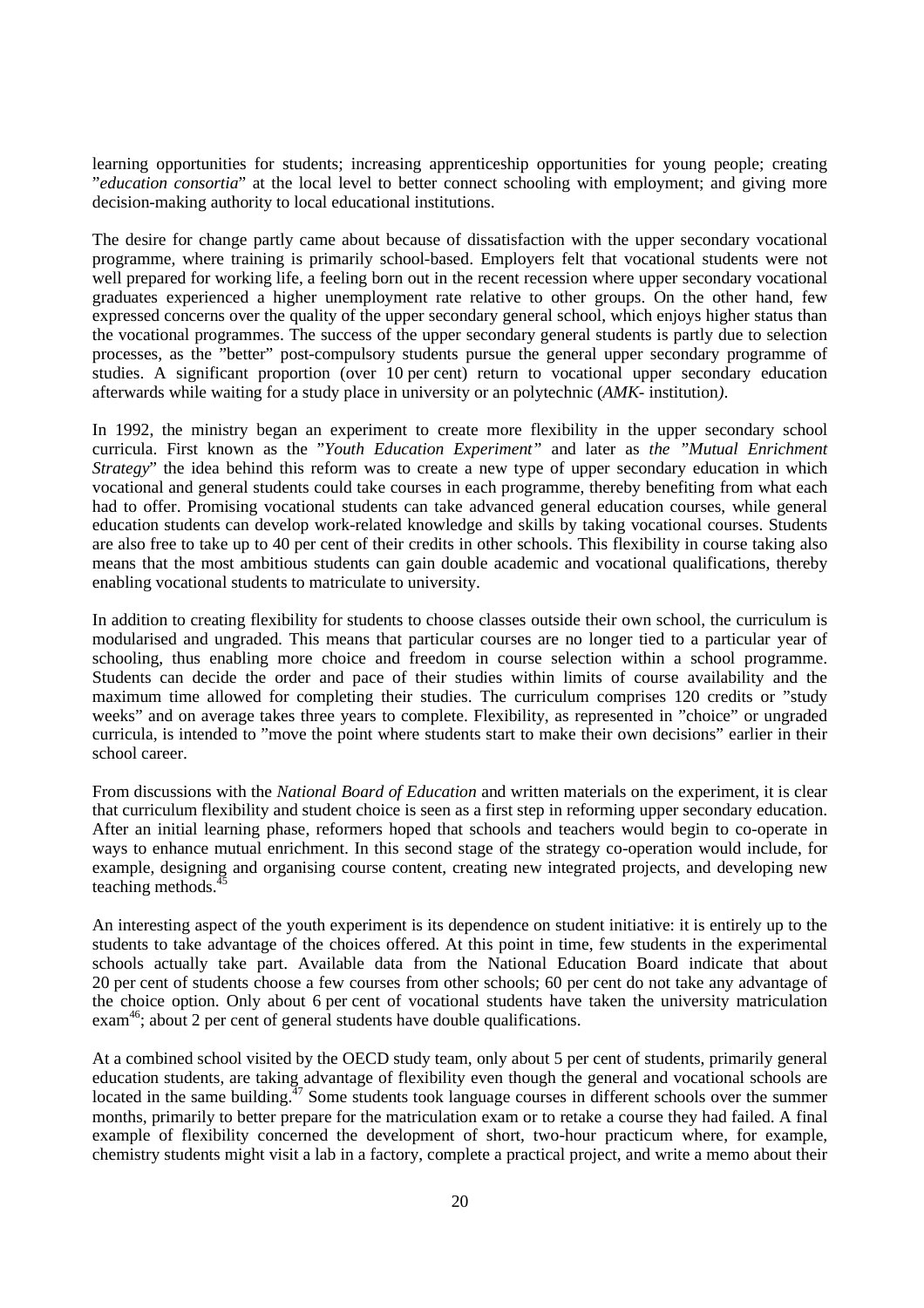work. Students may have six or seven such opportunities each year. This type of activity did not seem widespread, but rather a special arrangement between a teacher and employer that would only involve students in that teacher's class.

Although the type of flexibility provided in the *Youth Education Experiment* is arguably an advance over the older, more rigid system, it is worth asking why so few students seem to take advantage of the new choices offered. Several reasons emerged in our discussions and in studies of the experiment. First, scheduling problems create barriers to students taking courses in other schools, as the vocational and general schools in the same area must be structured with the same number of study periods, typically five or six weeks in length. Alternatively, the schedules must permit students to take classes at a particular time, say one afternoon a week, at another institution without losing coursework in their home school.

Second, the majority of vocational and academic schools are in completely separate institutions, each with their own building, administration and faculty. This means that students aged 16-19 must travel from one school to another in the course of an already busy school day. Thus, distance, lack of public transportation, or lack of time may prohibit interested students from choosing to take courses at another school.

Third, while students had opportunities to choose, they do not seem to get much guidance. The parallel structure of schooling makes it difficult for teachers in either setting to have much knowledge of courses or opportunities in the other school, so it is difficult to see how students or their parents can get the information they need to make useful choices.<sup>48</sup> Similarly, administrators and teachers in each institution have little experience collaborating with their peers in the other. The experiment does not provide any extra resources for teachers to collaborate or even learn about other schools' programmes, nor does it provide incentives for school administrators or municipalities to create co-ordinated school schedules.

Despite the low participation rate by students, nearly all seem enthusiastic about the experiment, which the Ministry of Education will likely expand through new education legislation.<sup>49</sup> Even though very few students attempt double qualifications, those who participate can take other courses that interest them or that may be useful later when they enter the labour force. School administrators also note some economies of scale with this reform, especially where schools are close together. An often cited example concerned language teachers, as one teacher could teach courses to both vocational and general students rather than having a teacher for each language in each school. As currently implemented, however, even supporters seem to agree that this reform is not likely to attract very many students.

In sum, it is not clear whether the *Mutual Enrichment Experiment* should be seen as a glass that is half full or half empty. It seems half full if the intent is to provide some flexibility for a small minority of students who will choose courses outside the prescribed menu and gain some personal satisfaction from doing so. Theoretically, the reform has the potential to enhance understanding between two very separate secondary institutions, even if implemented on a small scale. It seems half empty if the intent is to academically enhance vocational schooling or to make the latter more attractive to secondary students and their parents. As currently structured and implemented, it will certainly not affect teaching or the general education curriculum in any significant way nor help promote "parity of esteem" between academic and vocational students or programmes.<sup>50</sup>

In order to promote the kind of co-operation between teachers and schools that will lead to curriculum and teaching reforms, the experiences in other countries suggest that much more may need to be done. Studies of similar efforts in the U.S., for example, to "integrate" academic and vocational education, suggest that teachers need several direct supports, including professional development on the goals of the reform, models of new curriculum and teaching practices, and time to collaborate during the school day. If vocational and academic teachers and administrators are not used to working together (the case in Finland and in most American schools), then additional time is needed to bridge the "cultural" gap between the two groups. Collaboration requires time, and time requires money. More successful efforts in the U.S. allocated resources for collaboration at the state level. Local funding can be both unstable and insufficient to support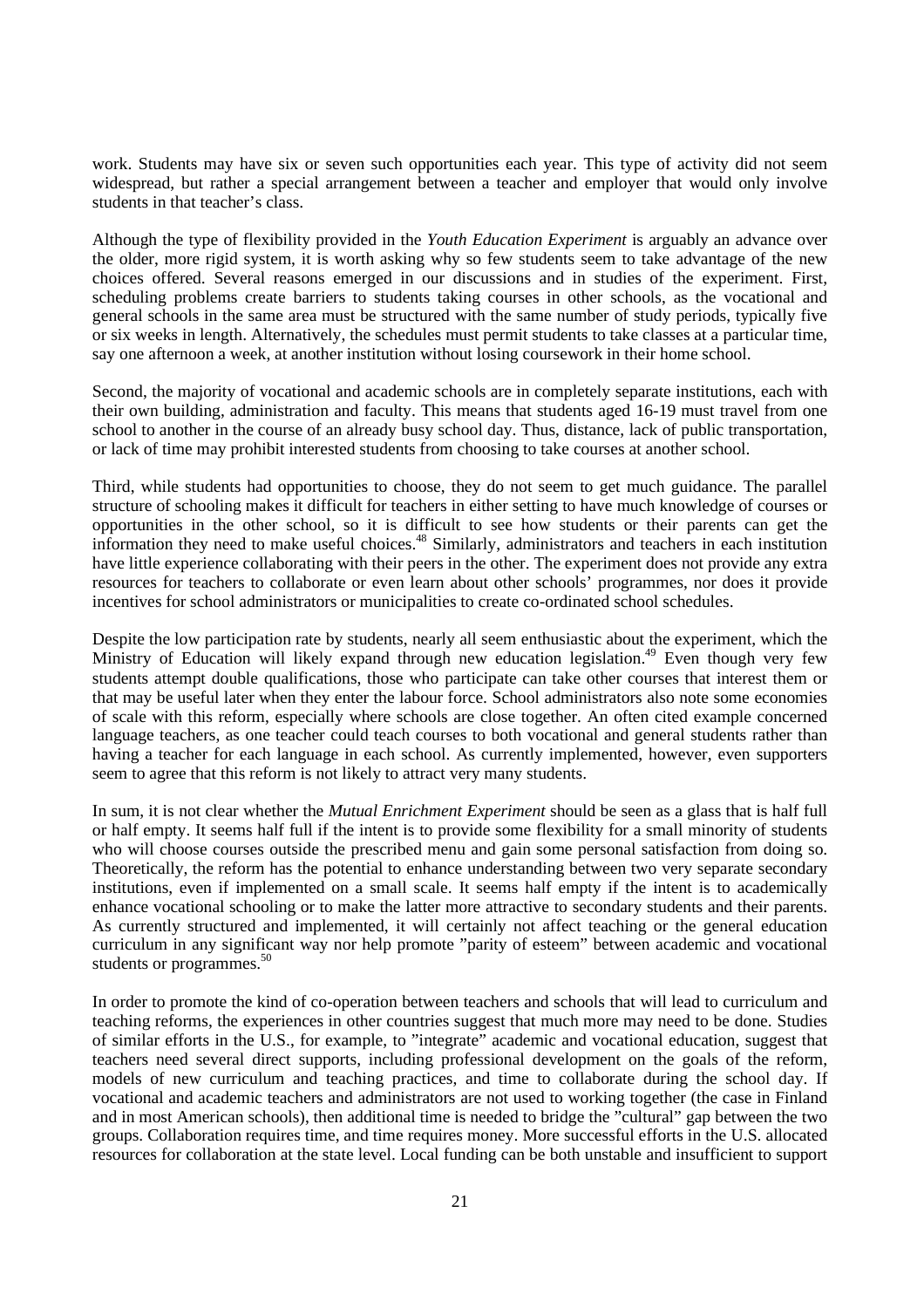long-term implementation efforts, as reforms of this type can take five or more years. Without some significant, direct support for collaboration, it is highly doubtful that stage two of the *Mutual Enrichment Strategy* will succeed.<sup>5</sup>

As in many of the English-speaking countries there is a relatively sharp division between academic and vocational schooling in Finland which may underlie both the shape of the reform and the results thus far. This division is perhaps best illustrated by considering the history of the *Youth Education Experiment*. Originally, a working group appointed by the Ministry of Education in 1989 recommended a unified upper secondary education and a binary model of tertiary education. However, the political climate at the time (towards neo-liberal conservatism) made the unification model unacceptable. As a result, the academic and vocational education remained separated, a move primarily intended to preserve the status of the general upper secondary school. The experiment emphasised co-operation rather than unification as the route toward broadening the scope and variety of courses for students to choose. According to one report, this solution was politically acceptable because it incorporated the liberal ideas of decentralisation and individual choice.52 In discussions about the *Upper Secondary Experiment*, a few sceptical voices expressed the belief that the decision to make the students responsible for implementing the reform, rather than creating some stronger institutional supports for it, is due to the strength of the general education sector and their unwillingness to change. In Finland, the matriculation examination is an important culmination of secondary schooling and a condition for entry into the tertiary system. The value of the matriculation examination -- some say it is overly valued -- creates strong resistance to changing the general school. Indeed, most of the reforms to upper secondary school, whether legislated or experimental, have most strongly affected the vocational sector.<sup>5</sup>

Considering this history, the reform may also be seen as an attempt to initiate an innovative, bottom-up strategy that would eventually unify general and vocational studies at the upper secondary level over the long term. Local decision-making, curriculum flexibility and student choice can be seen as the first steps, followed by teacher collaboration to further develop new curricula and pedagogies. As discussed above, however, the experience of other countries suggests that more significant resources must be invested to support and realise such a bottom-up strategy.

The varied reforms to upgrade the vocational programmes at the upper secondary level have several purposes and are tied to the state of the tertiary sector. Although the tertiary reforms are discussed in more detail elsewhere, it is important to mention this connection here to show how changes in higher education can affect lower level schools. By enhancing vocational programmes it is hoped that graduating students will be better prepared for working life. In addition, it is also hoped that more vocational students will gain the qualifications needed to matriculate to university or to vocational colleges or polytechnics (*AMK*institutions). Third, it is hoped that more students entering secondary education will choose the vocational path, rather than the general path. Presently, a shortage of university positions means that many students suspend their schooling for a few years after secondary school until they find a place at university. In effect, many of these students have a short spell in the labour market while waiting to go on to school and thus compete for entry-level jobs with vocational school leavers. The expansion of tertiary education, especially through the polytechnics (*AMK-* institutions), is meant to alleviate this situation over the coming years.

#### *On-the-job learning*

Another important reform in upper secondary vocational schooling involves new requirements for workbased learning. In the former system, vocational programmes typically took two years and included four weeks of work-based learning over that time period. The purpose of work-based learning was primarily exposure to "real working life" or for "practical training". It was not intended to enhance the students' school-based programme or provide opportunities for students to learn specific work skills or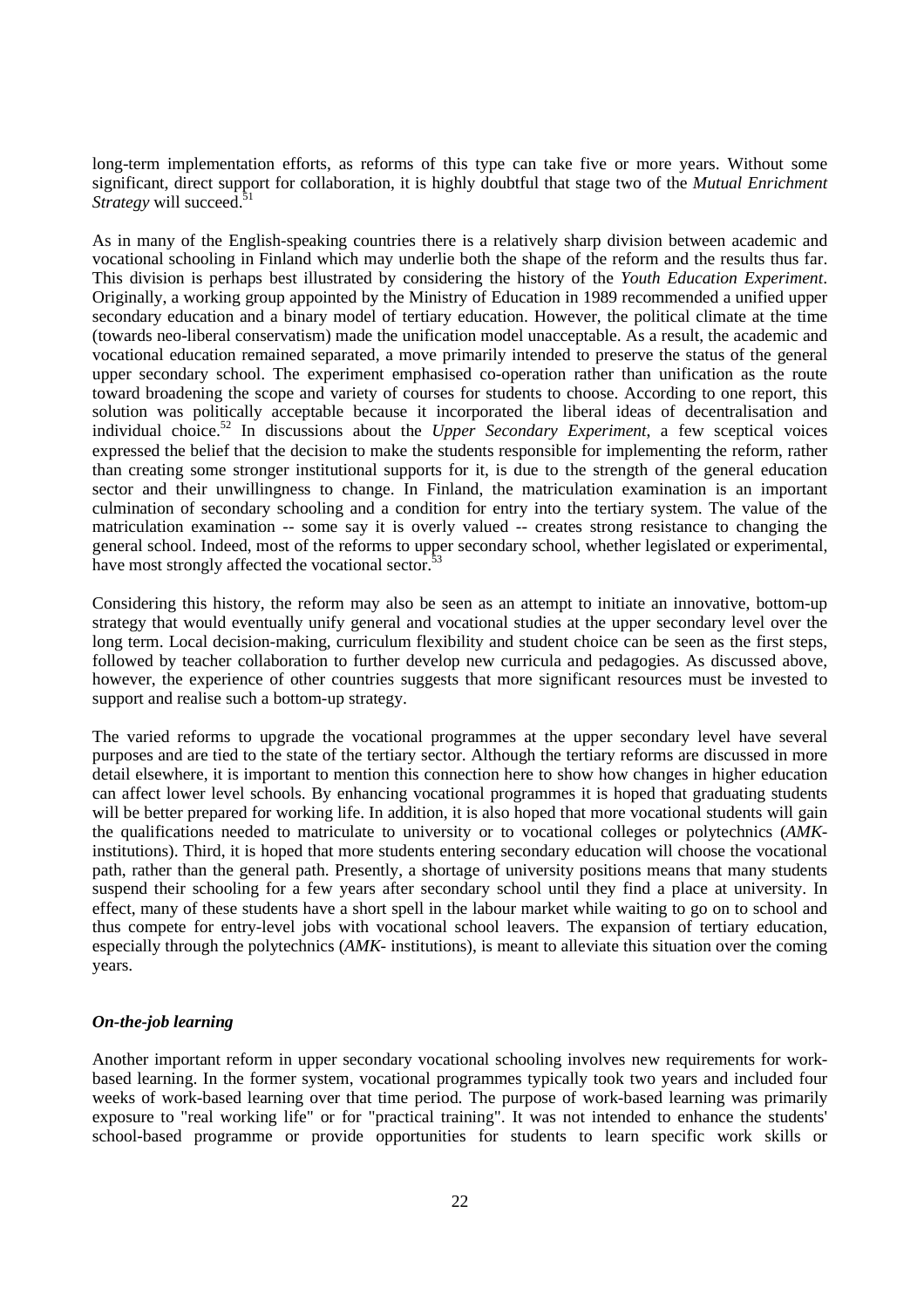competencies. Under this system, it was generally felt that too much of vocational education was schoolbased and thus provided little "real" experience.

The new approach not only lengthens work-based learning to a minimum of six months, but includes a number of structural features to institutionalise the conduct and quality of these work-based learning experiences. Once a placement is identified, an agreement is made between the vocational school and the employer. The "*Agreement on Training Provided in Connection with Practical Work at the Workplace"* specifies goals, objectives and responsibilities associated with the work placement. It includes the form (unpaid, non-employment relation), duration and content of training, the tasks and duties of the educational institution and the enterprise, how the two institutions will co-operate, reimbursements to employers, other arrangements (i.e., clothing or other gear, subsidies, safety and liability, meals), and termination procedures. The standard text of the agreement, elaborated by the Ministry of Education, is presented in Annex 3. The document is signed by representatives from the school and work site and the student receives a copy. Both teachers and students may identify the work placement, and, by all reports, many students are able to find a work placement for themselves. The general plan is for students to participate in work-based learning for a few weeks during the first two years of school, then end the last year with a longer experience lasting as many as six months. Both employers and students are likely to benefit from this arrangement, as the student comes to the workplace with more knowledge and is mature enough to cope with work. The final work experience may also give students an advantage in the labour market, especially if the same employer hires them after graduation.<sup>54</sup>.

Work-based learning is also designed to be quite flexible, as students can use the experience to satisfy other curricular requirements. With the modularization of the vocational education curriculum, teachers and students can assess how a potential work experience satisfies the learning objectives attached to a particular module. This process enables close connection between school-based and work-based learning for the students, and also helps teachers to identify gaps in students' preparation or opportunities to enhance the curricula in ways that better meet employers' needs.

Vocational teachers traditionally have ties to the labour market, which also enhances the likelihood of identifying placement opportunities and ensuring good matching between students and employers. Vocational teachers are responsible for developing work-based learning agreements, assessing quality, and monitoring students on the job. Schools may also organise three-way exchanges between teacher, student and employer to assess student performance and further enhance quality control. In addition, some schools operate their own student-run enterprises (e.g., shops, computer assembling, and hair dressing) as a way to provide work-based learning.

The work-based learning reform is being phased in from 1997-2001, beginning with the business programmes in spring 1997. The goal is to reach 30 per cent of upper secondary vocational students by 1998, 70 per cent by 2000, and 100 per cent by 2001. While the reform looks very promising at the moment, it is too soon to tell how well it will fare as it scales up to incorporate more industry sectors and students.<sup>55</sup> As the reform continues, it will be important to evaluate several key aspects of the programme. Most important is the question of employer participation. Experience in other countries (e.g., expansion of work-based learning programmes in North America and the United Kingdom) suggests that the capacity or interest of employers to participate in these programmes may vary with sector even when students are not paid employees (as is the case in Finland). Size of establishment can also make a difference, as small employers often lack the resources to provide the needed training and supervision. In addition, employers may have different motivations for participating, which can affect their willingness at any point in time.<sup>56</sup> Unemployment in Finland is still rather high, which creates issues with trade unions who will not want unpaid students substituting for qualified, employed workers.

A second question concerns who teaches in the workplace. In order for students to gain the maximum benefit from their work-based learning experience, they need support, training and guidance from experienced workers. In addition, the workplace should be generally oriented toward training and skill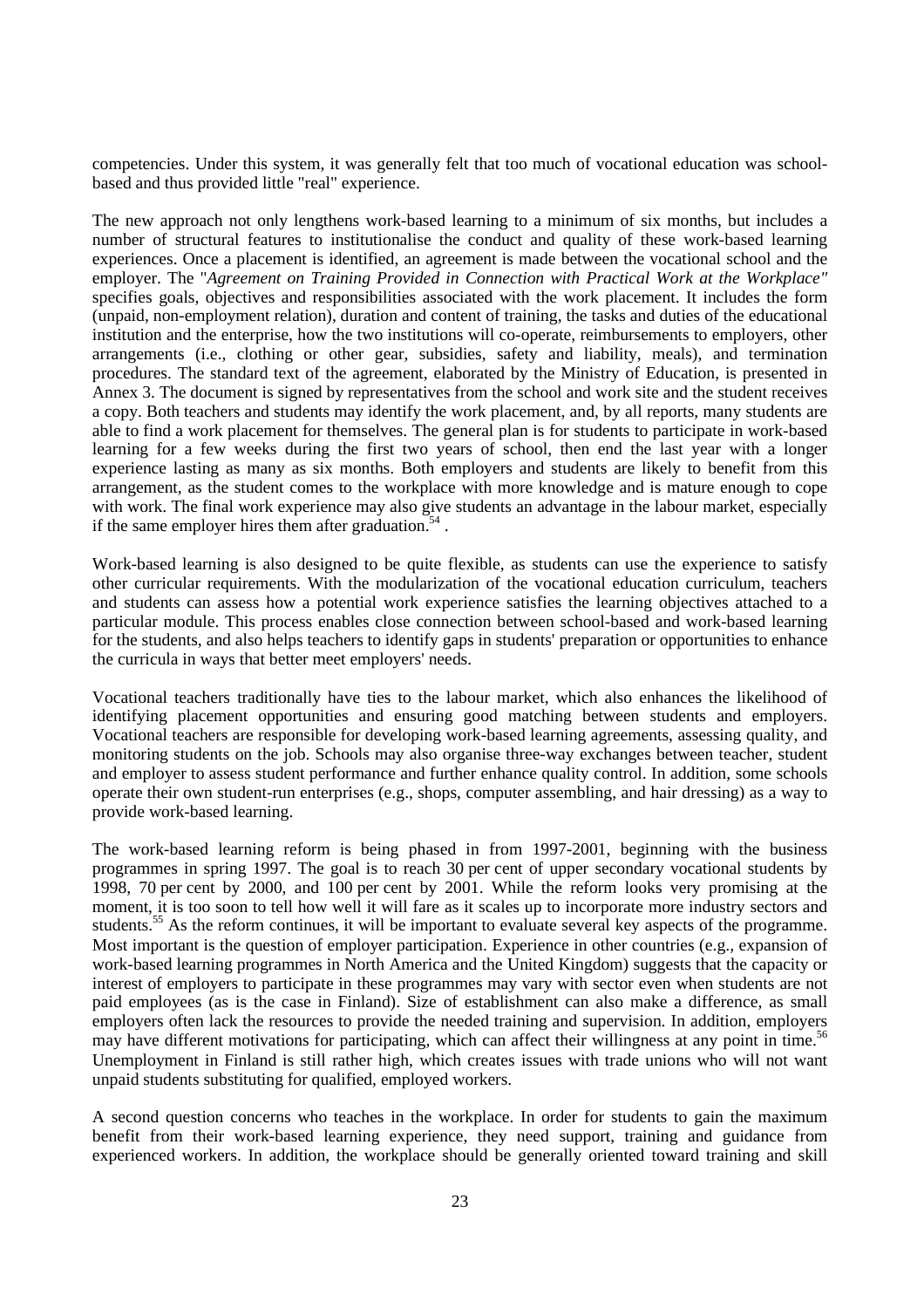development and provide a learning and working environment that is accepting of young people as workers.<sup>57</sup> Perhaps the most well-known models for work-based training of young people are the German, Swiss and Austrian apprenticeship systems, in which trained "Meister" have responsibility for teaching or training on the job. However, even this system has some known shortcomings: even Meisters may receive only a few weeks of training in approaches to pedagogy, and apprentices may receive training from any number of individuals who do not hold the Meister's certificate.<sup>58</sup> Finland has no equivalent to the Meister system, but reformers do recognise that prospective trainers of young students need training. To begin to address this issue, a project has been established under the *ESF* programme. This project will provide three weeks of training for 5000 trainers.<sup>59</sup> To meet the needs of the reform, however, it is clear that this project will fall considerably short of training the number of individuals who will be needed to train and supervise students at work.

A third issue concerns how to ensure quality in the absence of standards. Presently, for example, the content of modules is somewhat flexible: teachers interpret national guidelines to define the content that is to be covered within each module. Work-based learning experiences, in turn, may substitute for portions of various modules that students must complete. Thus there are several occasions in which judgements about curricular content are made. Students graduate with a certificate and a record of modules completed (with grades) and work-based learning experiences.<sup>60</sup> There is no specific exam leading toward certification, although the development of a competency-based testing scheme is well advanced in adult training and will in future also be applicable in initial education and training. Until clear orientations have been elaborated for the initial education and training sector, it will be difficult to judge the quality of work-based learning experiences across an occupational sector (e.g., business studies).

Although both the employer groups and government officials seemed to acknowledge the issues just raised, they also seem fairly confident that enough employers would be found and that the different pieces will come together. Importantly, together with the government, social partners at the national level have put forth the recommendation concerning young people's on-the-job training, the text of which is reproduced in Box 2 above. This recommendation encourages partners to identify internships and to provide needed training to teachers and trainers to implement work-based learning on a broad scale**.** The *National Board of Education* will be assessing whether vocational institutions, teachers, and students, who have the initial responsibility for finding placements, are able to carry out this task. Should they experience problems, the *NBE* will plan ways to help. In addition, the Finnish approach does include a specific written agreement (the contract model discussed earlier) which will help structure and institutionalise the work-based learning arrangements in several ways and provide some measure of quality control. Studies in other countries have found that structured agreements of this type are important for ensuring the quality of work-based learning. It will also be important to establish ways to train work-based trainers after the current *ESF* project ends. Although the written agreement will focus attention on the trainers' role and responsibilities toward providing a useful work-based learning experience for students, it will likely not substitute for "training the trainers". As this reform progresses, it also seems prudent for the social partners to further explore the experiences of other countries and to identify other viable options (e.g., school enterprises, virtual training companies) for providing educationally relevant applied learning opportunities.

#### *Apprenticeship*

In 1992 new legislation was introduced superseding the Apprenticeship Contracts Act of 1967. The objective was to strengthen the status of apprenticeship training as an alternative equivalent to schoolbased vocational education. Apprenticeship includes on-the-job instruction and theoretical studies either in the enterprise or in vocational institutions. Apprentices spend 70-80 per cent of their time at the workplace. According to the Act the employment contract between the apprentice and the employer must also define a personal study programme for each student, according to the needs of both students and employers. The enterprises providing apprenticeship training have to be approved by the local education providers (municipal boards, education consortia).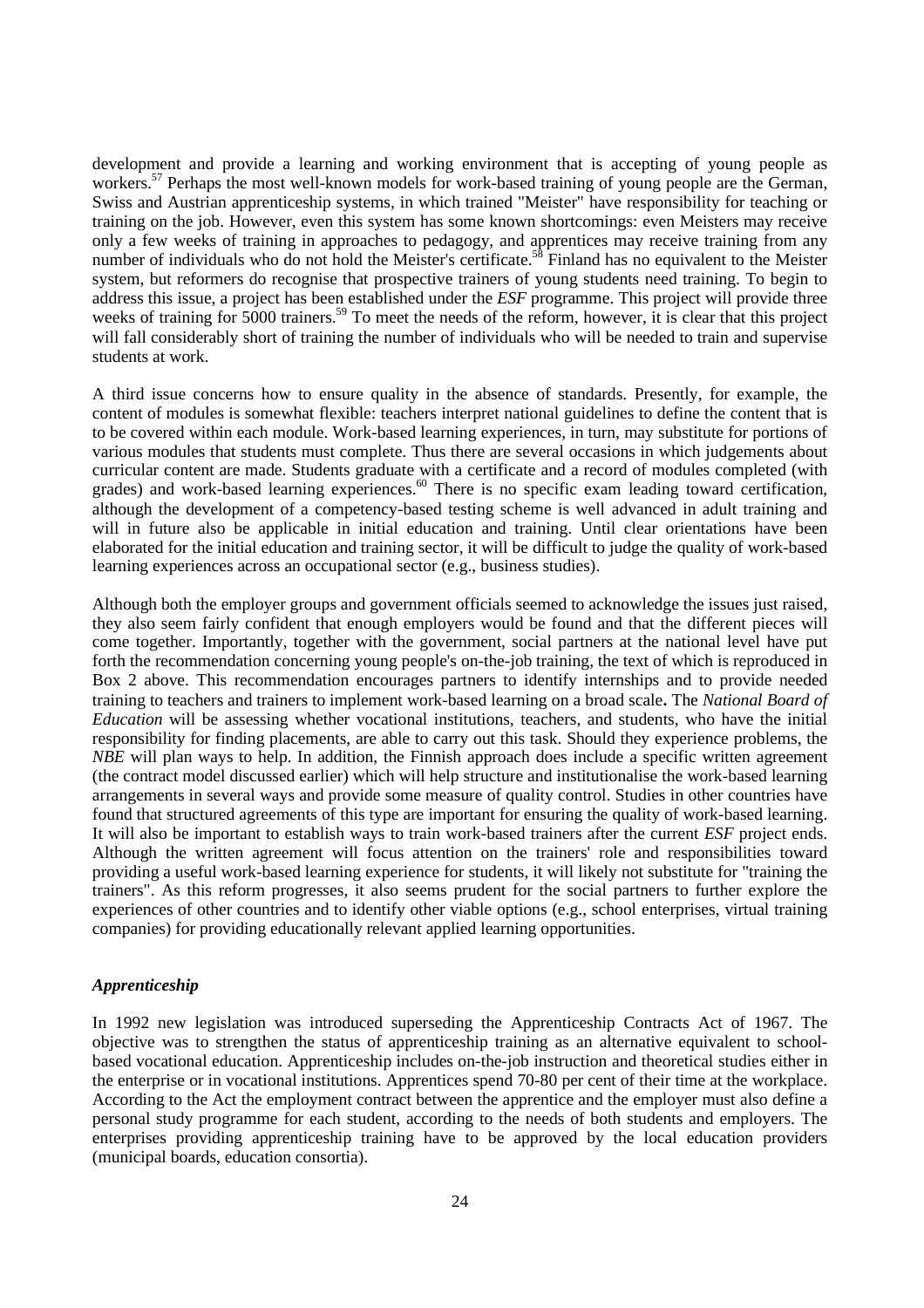Qualification requirements and framework curricula for apprenticeship training are defined at the national level. The *National Board of Education* and the Ministry of Education are advised by a number of expert councils involving representatives of labour market organisations, teachers and researchers. Of particular importance in this respect are the *Training Committees* referred to above.

The apprenticeship system is largely financed by the budget of the Ministry of Education. The ministry pays an annual unit price to local education providers. In 1998 it amounted to FIM 27.000 per initial vocational education student. This covers salaries of local government staff, the training compensation paid to the employer and the purchase of theory lessons and proficiency tests. The amount paid to the employer depends on the field of study and on the student's experience and level of education. Students receive wages agreed in collective agreements during on-the-job periods and social benefits during theoretical training.

During the 1970s and 1980s the number of apprenticeship contracts was comparatively low, varying between 3000 and 8000 apprenticeships per year. With the new legislation in 1992 the status of apprenticeship was strengthened as an equal alternative to vocational training. The number of apprenticeships has risen sharply to 17.900 annual training places in 1996 and even 26.665 in 1998. 34% of the apprentices were under 25-years old. However, with 66%, the majority of apprenticeship places is still taken by adults (over 25-years old). There are many reasons why the popularity of apprenticeship has increased. The state's objective is to improve co-operation between educational institutions and the world of work. The Ministry of Education has been funding and implementing many promotion activities as a part of on-the-job training policies. The aim was in particular to encourage employers, students and education providers to adopt apprenticeship training for which good examples of learning at school and at work exist already. Besides, the Ministry of Education and the Ministry of Labour together have been allocating the money from the European Social Fund and other resources for the support projects such as training for on-the-job instructors implemented in 1996 - 1999. Apprentices use the apprenticeship scheme to gain formal further vocational training while being paid about 80-90 per cent of a skilled worker's wage. By the year 2000 it is intended to provide 20 per cent of the yearly intake of basic vocational education and training for young people in the form of apprenticeship for young people.

At the time of the review visit the expansion of apprenticeship for young people was just beginning and it was difficult to appreciate the extent to which the relatively ambitious quantitative and qualitative objectives will provide a means of mobilising all the players involved or whether participation targets can indeed be reached in the envisaged time span. In any case, the system will have to be closely monitored in order to achieve the intended outcomes. There are a number of issues which seem to deserve particular attention.

In meetings with representatives of the social partners and with teachers our impression was that, whilst generally in favour of apprenticeship, the social partners where perhaps less firmly attached to the 20 per cent target than the national education authorities. Above all they seemed to support the development of alternative opportunities for high quality work-based learning, be it in the framework of apprenticeship or in the new school-based forms of work experience. Some trade union representatives expressed reservations about apprenticeship training in branches where high quality schools exist and where apprentices are seen to be at risk of being used as "cheap labour". The hotel and catering sector was cited as an example where such cases might occur. It was also pointed out that apprenticeship exams involve fewer general education elements than qualifications obtained in vocational schools and that many employers prefer students from vocational schools.

Employer representatives expressed concern that comprehensive school leavers at the age of 15 or 16 may not be mature enough for apprenticeship. Experience in the German speaking countries shows that the requirements of academic preparation differ across occupational fields and that some intake into apprenticeship can take place successfully at that age. However, to the extent that Finnish employers cannot be convinced to recruit young people who want to enter apprenticeship after comprehensive school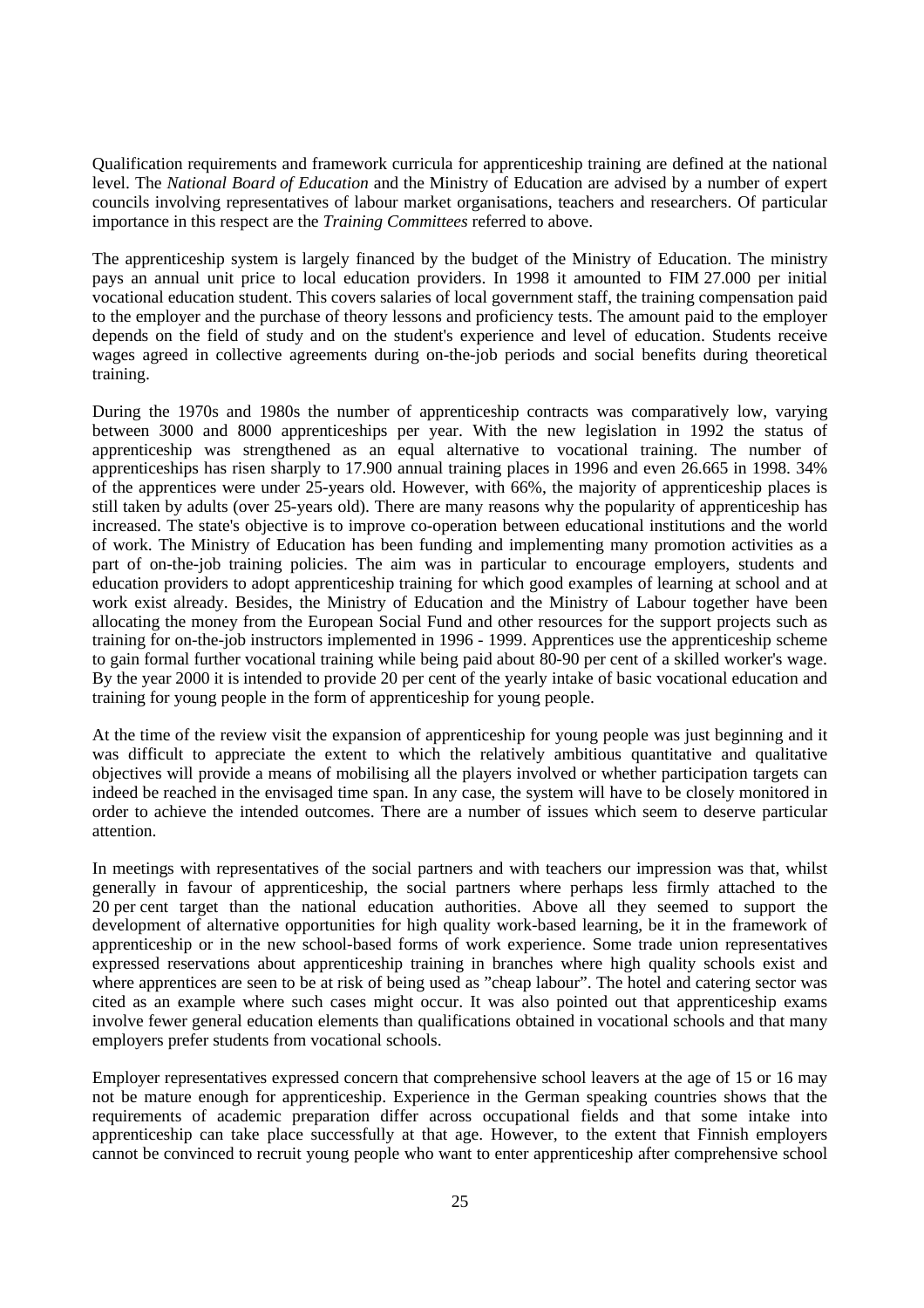other solutions will have to be found, for instance in the form of one or two years of up-front school-based vocational education at the upper-secondary level preceding fulltime apprenticeship training in the enterprise<sup>61</sup>. Otherwise an educationally unproductive "waiting loop" could emerge for comprehensive school leavers waiting to be old enough for apprenticeship. For young people who are not at ease with abstract learning this raises questions about how to organise more motivating and applied forms of learning within schools, a challenge which all countries seem to be struggling with.

Another issue relates to the fact that 65 per cent of apprenticeship places in 1997 were supplied in firms with more than 500 employees, although these account for less than 0.1 per cent of all Finnish companies. In order to reach the 20 per cent target small and medium sized enterprises will have to provide considerably more apprenticeship training places. In our visit to a labour office we were told that the demand for apprenticeship places by far exceeds the supply. Since in most sectors there are no strong apprenticeship traditions small and medium-size enterprises (SMEs) must be made aware of existing needs and supported to provide high quality training. This will above all require highly qualified trainers. The three week training programme for 5000 trainers which is supported by the European Social Fund is a good start for technically qualified persons especially in large enterprises. Longer programmes involving technical up-dating for future trainers might be needed, especially for smaller firms.

Similar training needs will arise for teachers in vocational schools. Careful selection of the workplace is essential to guarantee appropriate training for the apprentice. So far, inspectors appointed by the *Apprenticeship Offices* are ensuring that the company meets certain requirements with regard to training qualifications of experienced staff, the quality and volume of production, and up-to-date tools and equipment. The team was told that in future the responsibility for assessing training companies could be shifted more towards vocational school teachers. While such teachers should in general have a good perception of the requirements which training companies should fulfil they may need specific training programmes to prepare them for the administrative aspects of this task.

To make apprenticeship attractive to employers, young people and parents, it will be important to implement competency-based qualifications in initial training. In addition, social partners must view these as equivalent to qualifications obtained through school-based combinations of practical and theoretical learning. At this early stage the reform should be closely monitored to ensure that the apprenticeship system develops as a genuinely equivalent route to school-based programmes and not just as a track for the least successful students.

Finally, the review team saw reasons for concern with apprenticeship wages which reach 80-90 per cent of skilled workers' wages. Up to now, most apprentices have been adults. For young people, however, who do not have work experience such wages seem to be very high. Considering that apprenticeship wages are largely subsidised by the public budget and that apprenticeship places for young people will increase, the burden on public finances could be excessive. While there seems to exist a general consensus in Finnish society that initial vocational training should be free, current apprenticeship wages cover much more than the living expenses of young trainees, especially if they live with their parents. Since the apprentices are to receive formal training during their time at the work place a lower wage should be acceptable. A distinction may need to be made between the wages for adult apprentices on the one hand and young people on the other.

#### *The development of occupational qualifications in tertiary education*

Like other parts of the education system in Finland, tertiary education is undergoing profound reform. Since 1992 polytechnics (*AMK-* institutions) have been created in order to provide more occupationally oriented tertiary level qualifications in addition to the highly theoretical and research oriented university qualifications. Polytechnic studies are of a more practical nature and include 20-40 credits of traineeships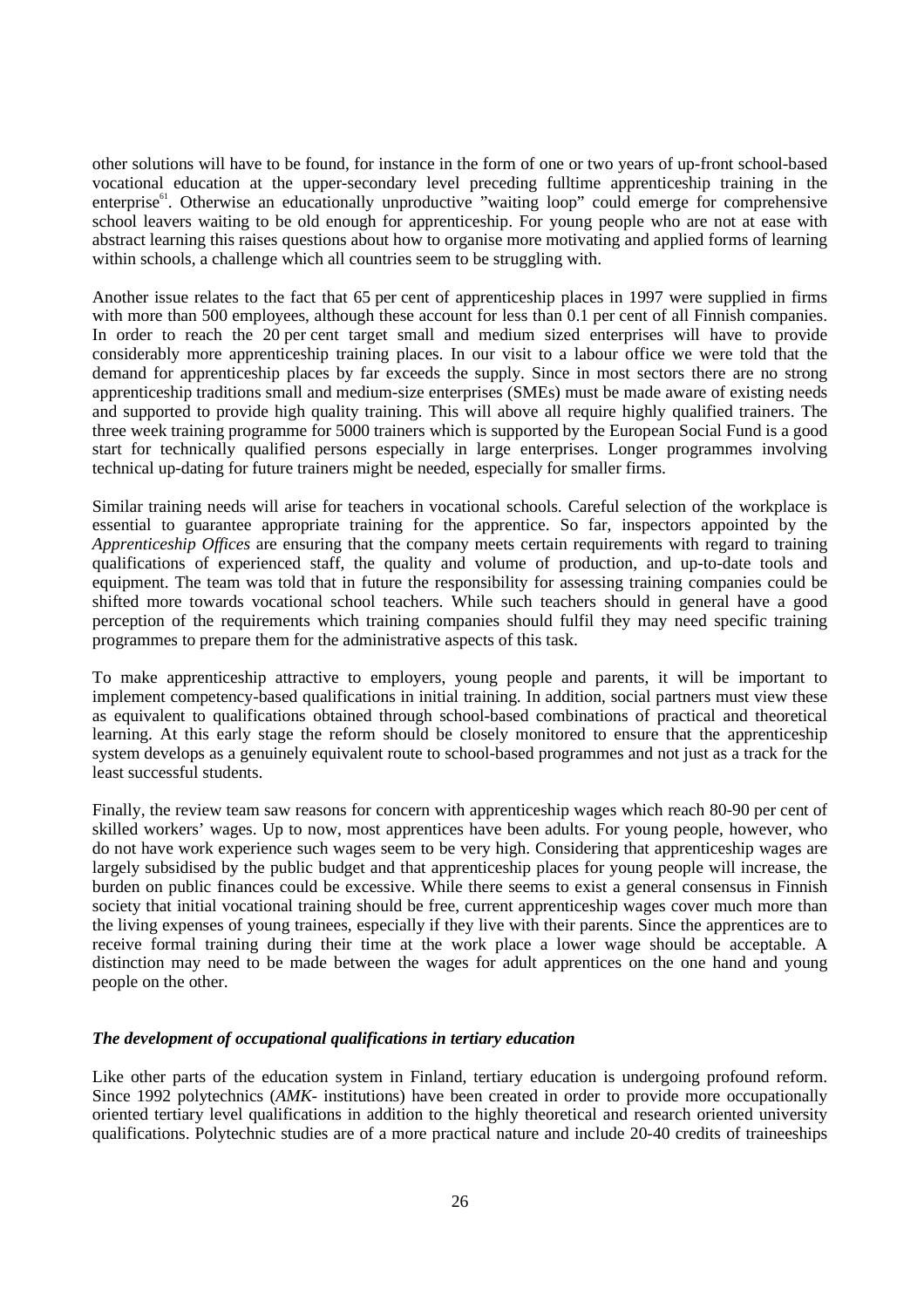in enterprises. Major aims of the reform were to raise the level of educational attainment, to respond to changing skill requirements and to increase the attractiveness of vocational education.

Clear quantitative planning for the further development of tertiary education foresees an almost exclusive expansion of study places in polytechnics (*AMK-* institutions). Between 1994 and 1996 the intake of *AMK*institutions almost tripled with 20.000 additional students, while the number of university places increased by just 16 per cent during the same period and is planned to remain relatively stable. Currently there are 20 universities with a total of 140.000 students.

General upper secondary education is the major pathway leading to tertiary studies. However, the majority of those who have completed upper secondary education (62 per cent in 1998) do not immediately continue their studies. Most of them wait for admission to university either in short-term jobs or in uppersecondary vocational programmes. Seventy five per cent of upper secondary graduates in 1996 applied for a place in tertiary education, but only 17 per cent continued at university, 10 per cent at polytechnics (*AMK-* institutions) and 12 per cent in upper secondary vocational education. As indicated by their repeated applications to university many of the graduates who opted for vocational education would have preferred a study place in tertiary education. Acquiring a study place can take a number of years. 98 per cent of upper secondary graduates apply for tertiary education at least once. The average delay between graduation from secondary education and the beginning of tertiary education is two years. The team was told at various occasions that many school leavers prefer a year outside of the education system, either in the labour market, to complete military service (male students only), or in order to travel. While this may well be the case, the severe "numerus clausus" system which applies to all educational fields at university and the still limited number of polytechnic places partly explain the late start of many students in tertiary education. In the long run at least 85 per cent of matriculated students are expected to complete a tertiary degree or a vocational upper secondary qualification in later years.

Until 1997 about 70 per cent of those entering polytechnics (*AMK-* institutions) took the matriculation exam at general upper secondary school and 30% in vocational schools. Only 21% of the school-leavers from vocational schools entered polytechnics institutes directly after graduation<sup> $\alpha$ </sup>. Up to now, entrance to *AMK-* institutions is restricted to those who completed a three year course or a shorter vocational programme providing studies in the same field. From the year 2001 all school-leavers from upper secondary vocational schools will be granted universal eligibility for higher education. A greater participation rate of school-leavers from vocational schools might be expected from a regulation passed in August 1998 that anyone who completes a vocational qualification in a three-year programme will be eligible for higher education. Since all vocational training shall take three years after the year 2000, all vocational school-leavers will be eligible for admission. The government supports this increase by setting the objective of leave for 35 per cent of those entering *AMK-* institutions to come from vocational schools. The easier transition from vocational upper secondary schools into the tertiary education sector might convince pupils to accept this pathway as an alternative to the general upper secondary school. However, in discussions with various partners the team has observed a very strong tendency in the Finnish population to see the matriculation examinations from general schools as the ultimate goal. Therefore, to establish this career path, guidance at comprehensive schools should emphasise this possibility and upper secondary vocational students should be encouraged and supported to achieve this goal.

The expansion of the *AMK* sector should facilitate the transition from upper secondary school to tertiary education. The target is to provide places for 66 per cent of the age group with places in higher education. For 1999 it has been planned to offer 29.600 openings at *AMK-* institutions (with 20 per cent for adults) and 20.800 openings at universities (with 9 per cent for adults). This will provide study places to a total of 66 per cent of the age group (64.500). While in 1994 only 20 per cent of the school-leavers from general upper secondary schools were able to get into university or *AMK-* institutions directly after school, in 1996 this has increased to 27 per cent. While this is still far off from the target, questions have also been raised about possible effects of such a high transition rate into the tertiary sector.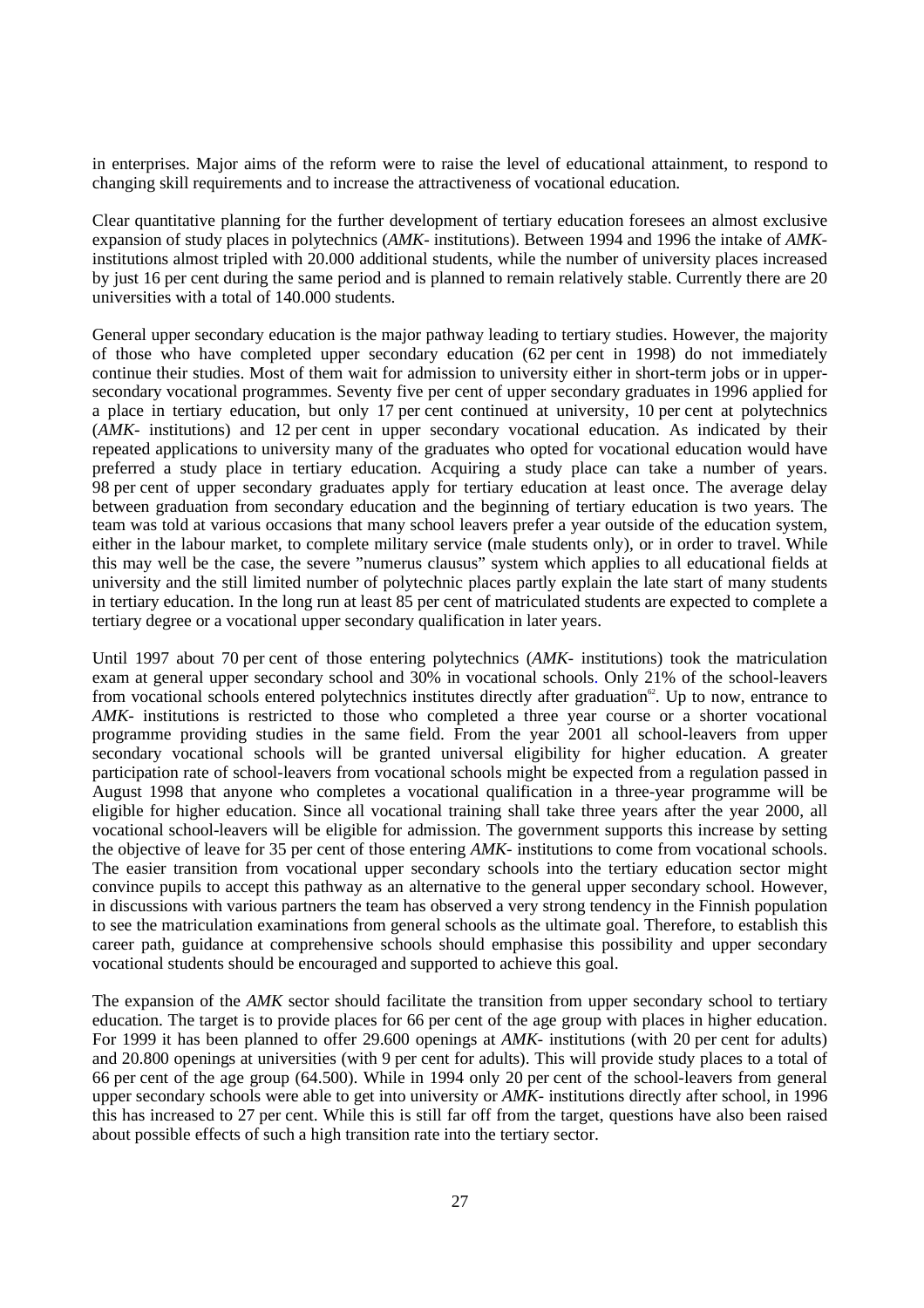The target to provide 66 per cent of the age group with tertiary education seems to be very high in comparison to other countries even when a certain drop-out rate has to be considered. In the US, where the percentage of university graduates is considered as relatively high, the proportion of degree holders (Doctorate, Professional, Master or Bachelor) is highest in the age group of 35 to 44 years and adds up to 26 per cent in 199663. In Germany the percentage with a degree from university and *Fachhochschule* accounts for 16 per cent of the age group 30-40 years<sup>64</sup>. Is Finland's target for an entry rate of 66 per cent of the age group realistic with regard to completion and employment opportunities? The policy should be carefully monitored to see if it:

- − leads to an over-qualification for the jobs which are available after graduation,
- − lowers the general level of qualifications acquired at *AMK-* institutions or
- − leads to a varying level of qualifications taken at the *AMK-* institutions.

Discussions with personnel from *AMK-* institutions suggested that the standards of the *AMK-* institutions may actually vary to a significant extent. While some of them can choose among many applicants, others in the same field have problems filling their places. This may partly be related to regional imbalances which may be counteracted by the development of a national standard framework.

#### *Guidance, counselling and placement services*

Guidance, counselling and placement services are important at all three educational levels (comprehensive school, upper secondary school, and tertiary institutions) and in connecting young people with the labour market.<sup>65</sup> In Finland, the Ministry of Education plans the school-based services, while the out-of-school services are handled through the Ministry of Labour. These government agencies have special departments dedicated to working on these services, and the efforts of each are intended to complement one another. These agencies have the primary responsibility for organising guidance and counselling services in the public sector, although the municipalities, which also maintain educational institutions share this responsibility for school-based services.

The general goal of guidance and counselling services is to help individuals make choices concerning their education, training and career planning at different stages of their lives. The services are available to all individuals (students, employed workers, unemployed or outside the labour market)**.** Schools are responsible for student counselling, and the guidance and counselling services of the employment offices complement the careers guidance services of the schools, by being in principle available for everybody.

The counselling services at schools begin to intervene in the last stage of comprehensive school (7th-9th grades) and include a minimum of two courses (each 38 hours), study visits, visits to workplaces and personal counselling. In upper secondary schools, general education students follow the same plan, except only one course is required. Students in vocational schools spend less time in a regular course (20-40 hours), as guidance is usually integrated into teaching programmes. Vocational students can also receive personal and group counselling and help in finding jobs. At each of these schools, student guidance counsellors are usually trained teachers who have received supplementary training in guidance and counselling (typically one year of specialist training). Counsellors also act as liaison agents between schools and employment offices. At upper secondary schools, all the teachers are involved in helping students to develop study skills, draw up their individual curricula, understand requirements for matriculation, and so on.

Guidance and placement services are also being set up at universities and *AMK-* institutions. The government is supporting experiments at both levels to develop new guidance and counselling models. Our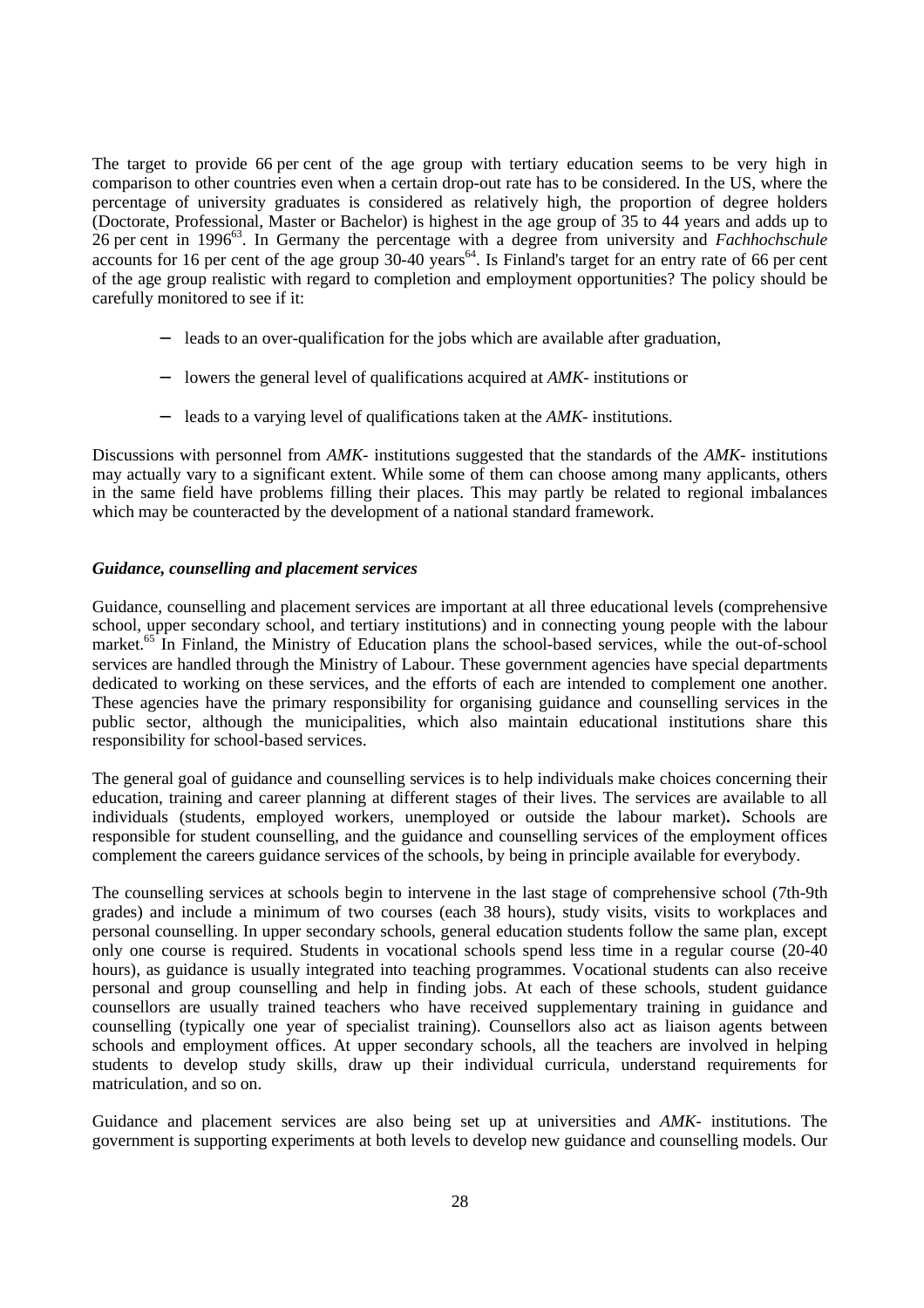meetings with guidance workers from both types of institutions suggest that these models will lean more heavily toward guidance and counselling than toward placement. One university, for example, is focusing it's efforts on helping students to identify their own vocational goals and aspirations by providing information about occupations (type of work, salary, etc.) and by providing specific assistance, such as writing resumes or introductory letters or suggesting ways to contact employers. When asked how employer demands for workers is assessed and used in the guidance system, the impression was that this information was not considered to be of particular importance. Every individual is different and takes a different path to employment and therefore the focus should be on each individual. At this university, about 40 per cent of the students used the counselling services. If employers happened to contact the service concerning available jobs or work-based learning opportunities, the staff passed the information on to the various departments. Faculty and departments, then, still have the main responsibility for connecting students to the labour market. The counselling staff at this university was also making attempts to teach their counterparts at the *AMK*s how to provide similar services. These developments seemed fairly new and it is premature to comment on their success.

At one of the other *AMK-* institutions visited, however, administrators and teachers strongly underlined the importance of connections to the workplace, with some emphasis on finding opportunities for students to work abroad. In addition, these institutions create direct connections between students and employers through project work. For example, a student team may get an assignment from a firm to develop a real product (e.g., a machine to recycle waste materials from a metal making process) and handle all aspects of product design, development, testing, and marketing. While this kind of an activity is not guidance and counselling per se, it does serve the purpose of informing students about real work options and creates links between schools and employers that may enhance students' post-school employment opportunities. Again it is difficult to assess whether such connections are widespread among *AMK-* institutions or whether the quantity and quality of connections between school and work is quite variable across schools and regions.

In Finland, students also play an important role in tutoring other students. At vocational schools, students act as tutors to help other students cope with practical day-to-day matters. The Union of Finnish Polytechnic Student's URRE-project co-ordinates career planning and recruitment services for *AMK* students' local associations at the national level. The effort aims to make students more active in their own career planning and provides assistance in a number of ways: it develops and disseminates guidelines for students to build portfolios and engage in self-reflection, conducts national seminars, and provides information about international opportunities. It encourages and provides support for students to tutor one another, primarily concerning school-related matters, such as which courses to take. This philosophy -- that students need to help one another -- goes with a general belief that it is important for students to take responsibility for their own educational and career planning. It is perceived to be an important condition for success in working life and also seems valued in the Finnish culture more generally.

As mentioned earlier, it was difficult to obtain a clear picture of how guidance and counselling services operate at the upper secondary level, particularly within the *Mutual Enrichment Experiment*. We found it difficult to understand the process by which students make their choices and how guidance counsellors or teachers are involved in this process. The impression was that counsellors in general schools emphasise preparation for examinations and university matriculation, while those in vocational schools are more connected to working life, both in finding work-based learning opportunities for students and in communicating with employers about skill needs in the workplace. There exists no special policy or system for counselling students in the *Mutual Enrichment Experiment*, which may affect the rate or patterns of participation. Other studies of the upper secondary reform found that counsellors, not surprisingly, were most informed about the experiments and had some concerns about the added paperwork required to track students as they take options in different schools. In their view, this administrative burden detracted somewhat from their pastoral role. In addition, many teachers seemed unaware of what the experiments were designed to achieve, a situation partly attributed to a desire to keep a low profile on the uppercondary experiments.<sup>66</sup> At any rate, although upper secondary teachers are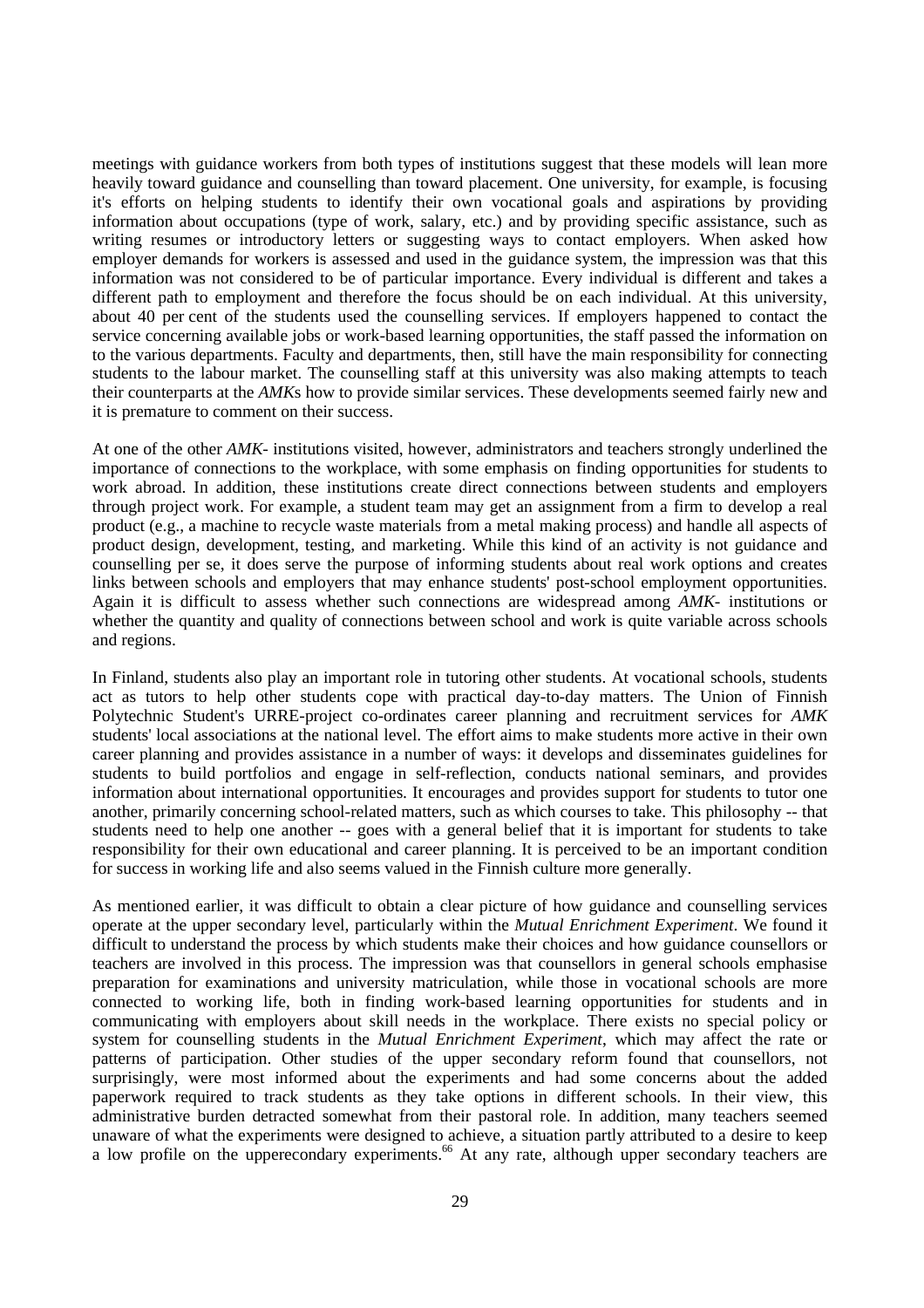supposed to counsel students in planning their individual course menu, many teachers may lack information about curriculum options in other schools.

In speaking with counsellors in schools and in employment offices, the division of labour and responsibilities between the two types of offices is apparent. The school-based counsellors do not venture much into the job search or job finding territory that belongs to employment offices. When students cannot find a job, they visit the local employment offices (organised around 16 labour regions across the country). The employment offices follow a common job-finding process, initiated about two years ago, incorporating several steps. The process and philosophy encourages individuals to actively participate in job finding and to discourage them from expecting compensation right out of school. In order to receive any unemployment benefits an individual must first enter the labour market or pursue training. Visiting the employment office is an important first step. The process for young people (under 25 years) is to register and attend an information meeting about the available services. An appointment is made with an employment counsellor, after which the job seeker joins a group and receives training for job finding. After three months, the counsellor checks on the client's activities. If the client is still not employed after six months, he or she may receive additional counselling and assistance. Few young people remain unemployed after nine months<sup>67</sup>. The remaining group includes the disabled, those with little education or students from upper secondary vocational schools. The latter group is harder to place because they graduated before the new reforms were in place, and have only two years of schooling (not three) and little direct work-based learning experience. After six months, individuals who have participated in employment service activities (or those with an upper secondary vocational certificate) can obtain unemployment benefits.<sup>68</sup>

In addition to job seekers, employment offices deal with individuals who are already employed and seek information about training or other work opportunities. Individuals may also just visit the office to get information. The offices have computer systems and other materials containing information on the labour market<sup>69</sup>, jobs (description, demand, salaries, benefits), universities and other education or training options, local job opportunities, etc. One office estimated their market share at about 50 per cent: job seekers can also seek employment services from private providers. The employment service lists vacancies for all municipal and state jobs and other offices in the public sector (e.g., teacher positions). Generally, these jobs are not the "best" or highest level, and large companies do not use their services.

Overall, employment office representatives were not very concerned about finding placements for young people under the age of twenty five. Many of their clients are seeking short-term employment while they wait for a place at the university. This age cohort is also shrinking in number. Their greatest challenge, then, is not with youth but in finding work for unemployed persons over fifty. Many in this age group lost jobs during the recession and experience difficulties re-entering the labour market. These offices also do not work with the hard-core unemployed, those who opt-out of seeking unemployment benefits or employment services. Some individuals may obtain aid through social services, but these are usually unconnected to the employment programs<sup>70</sup>. At any rate, the number of young people who are "out of the system" appears to be very small (estimated to number only about 3000 individuals).

Employment offices have little contact with schools or school-based counselling services, except to let students know they exist and the services they can provide. The general feeling was that school counselling and guidance is not very effective and quite variable, often depending on the available resources in each municipality. Schools lack good information on jobs and employment services. Thus, students seeking this information must go to the employment office.

#### **Box 3**

Another effort to support counselling, guidance and placement was spearheaded by Statistics Finland during the past ten years. They provide two types of services. First, upon requests by individual schools tailored statistical packages containing detailed data about their graduates are provided (e.g., occupational status, employment sector, average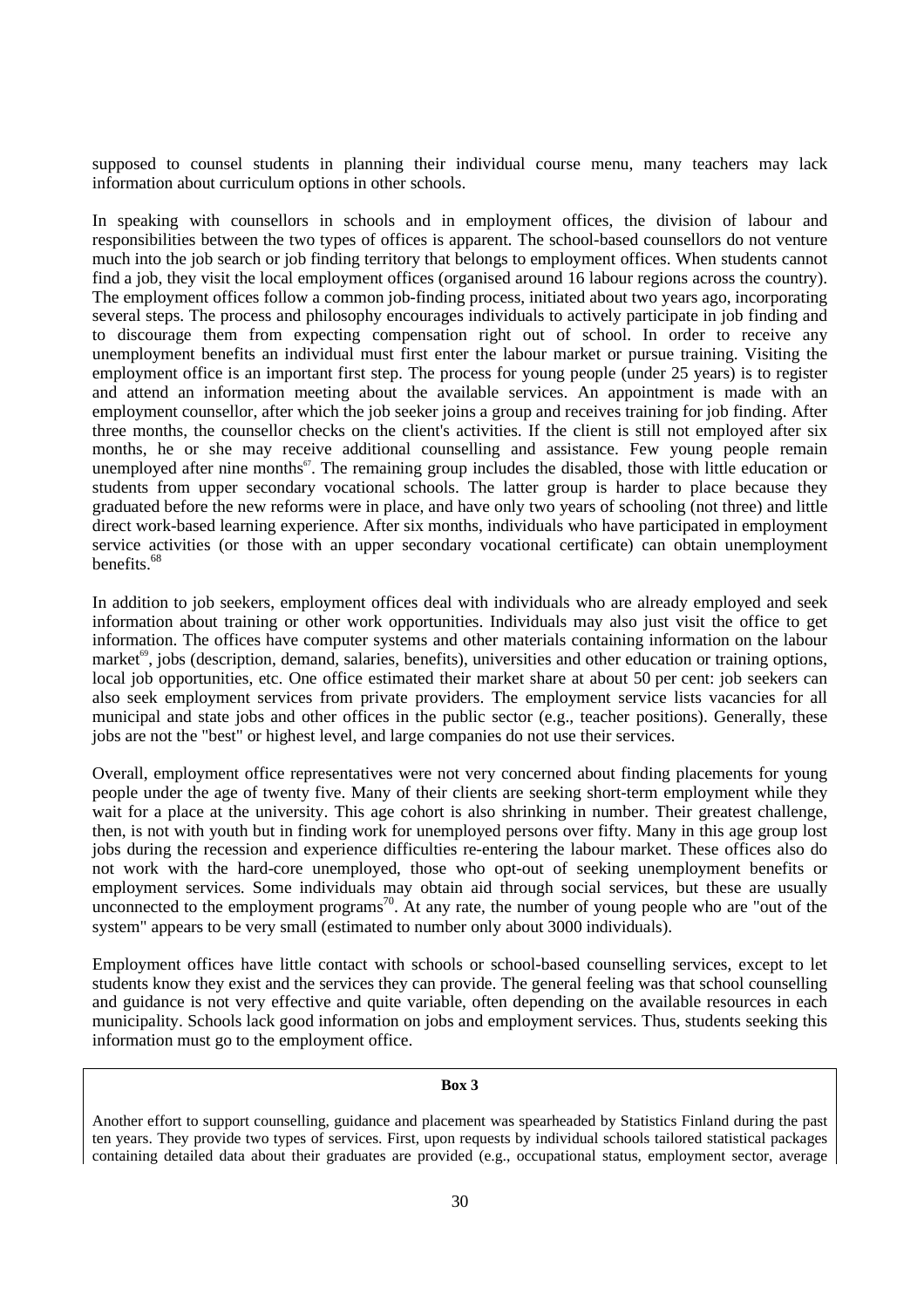income, further studies). Schools can use these data to understand how their students fare in working life and presumably to modify their services or programs of study. A second project is the SijoittumisCD or "the key to the future". This is a PC program mainly used as an aide for counselling students in their career choices or for helping students make decisions about further studies. Schools, enterprises and employment agencies make use of this product, which contains data according to education (426 degrees or educational qualifications) and occupation (359 classes of occupation). Individual students may also use the information to search about job characteristics (e.g., description of work, expected wages). Since this SijoittumisCD project is new, it is not yet clear how clients may make use of this information for guidance and counselling purposes. A more detailed description of these two services is provided in Annex 4.

In sum, the employment-related guidance and counselling system in Finland is primarily delivered through schools and employment offices, with somewhat distinct roles for each. Co-operation and networking is encouraged, but the scope and form of co-operation between labour and education authorities vary locally and regionally. At the present time, it is difficult to assess the "system" as a whole, as there are many activities and innovations going on at all levels.

## *Competency based qualifications*

Following the example of Anglo-Saxon countries, Finland has introduced a national system of modularised and competency-based qualifications. The qualifications allow adults to obtain formal recognition of their competencies, independent of training programmes or types of schools. Competency-based examinations are designed and supervised by examination boards which include representatives of employers, employees and teachers. The design of standardised competency-based tests for each qualification module by the *National Board of Education* with support from the sectoral *Training Committees* is intended to ensure high quality training across the country and to build up confidence in qualifications acquired at the work place. This process is currently underway. It was reported that some pilot testing of the competency-based examinations in the apprenticeship system proved too difficult even for very experienced workers.

The competency-based qualification system covers nearly 300 vocational titles in eight broad sectors. Three levels of competency-based qualifications parallel the structure of school-based vocational qualifications: basic *vocational qualifications* requiring the command of basic skills; *further vocational qualifications* required of a skilled employee; and *specialist vocational qualifications* encompassing the command of the most demanding skills and knowledge of the trade. Basic *vocational qualifications* correspond to the level achieved at the end of upper secondary vocational education. *Further vocational qualifications* correspond roughly to one additional year of post-secondary vocational education and *specialised vocational qualifications* are higher level technician qualifications. These correspond to longer programmes of the former post-secondary vocational colleges many of which are currently being transformed and integrated into networks of *AMK* polytechnical schools.

As indicated above, vocational education programmes for both young people and adults usually offer 40 hour training modules preparing for partial qualifications at each level. These qualification modules can be accumulated according to individual needs, preferences and learning rythms. Adults may obtain the certification of previously acquired competencies without preparatory training, on the basis of work experience or other forms of personal development demonstrated through competency based examinations.

The current reform of the apprenticeship system foresees the introduction of competency-based qualifications in initial apprenticeship programmes for young people. Given the modularisation of all upper-secondary vocational education since the mid-1990s this is intended to develop apprenticeship as an integral part of the altogether reformed system of initial vocational education and training, without questioning its role as part of the larger system of life long learning. It was not entirely clear to the review team, however, what exactly will be the combination of practical and theoretical modules in different occupational fields, and whether apprenticeship qualifications will be organised according to the eight sectors of adult qualifications or the 30 fields of school-based vocational programmes. Another issue is to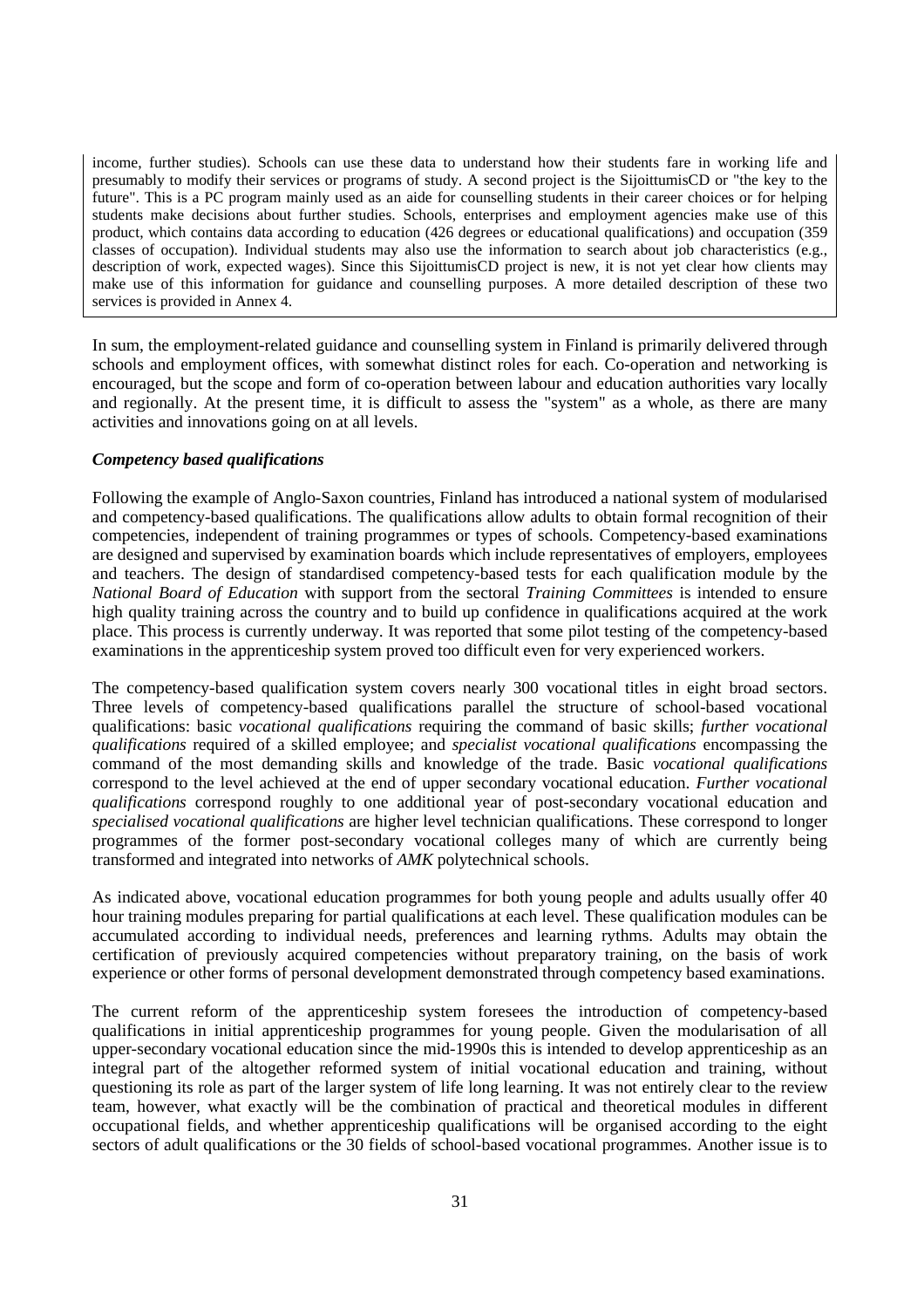what extent apprenticeship qualifications and school-based vocational qualifications will be formally equivalent and can be expected to be equivalent in practice. These questions were still being debated at the time of our visit. To judge from experience in other countries, it is probable that the combination of practical and theoretical modules and their value in the labour market will vary across different occupational areas. The slightly hesitant support for the ambitious 20 per cent target for apprenticeship could be related to unsolved questions of this sort. Thorough experimentation, negotiation and close monitoring will be of great value in this domain as well.

#### *Strategies of reform and evaluation*

As indicated before, a crucial feature of recent reforms concerns the devolution of wide-ranging decision making powers to local education providers, coupled with the modularisation of courses and programmes at the upper secondary level and with the current introduction of competency-based vocational qualifications. All of these changes are underpinning major policy objectives such as closer links between vocational education and working life, the expansion of on-the-job learning, the individualisation of education and training pathways, and greater flexibility and responsiveness of education and training provision to changing labour market conditions in the local and regional environment. With the reduction of public budgets, cost effectiveness has become another crucial dimension of the ongoing reform processes.

The reforms are led by clear policy objectives and basic quantitative targets for participation in different education and training pathways are layed out in the government's five-year development plan. At present the *Development Plan for the Period 1995-2000* is being implemented, and the plan for the next period is in preparation.<sup>71</sup> The structure of education and training provision is thus largely determined at the central level of the Ministry of Education, so far with limited reference to systematic anticipation of labour demand developments, be it at the national or regional level. Municipal responsibility and institutional autonomy seem to relate rather to the implementation of innovation processes through which centrally determined objectives and targets are being achieved. Recently, however, the system of anticipation of education and training needs in the society and economy has started to undergo a major overhaul aimed at underpinning and supplementing the traditionally centralised and predominantly quantitative forecasting methods. New approaches incorporate closer co-operation with forecasting activities of the Ministry of Labour and the systematic involvement of different stakeholders in anticipation and planning tasks (industry at local and regional level, educational institutions, municipalities). Such developments are supported by the *ESF* policy (*Objective* 4).<sup>72</sup>

It was not entirely clear to the review team how more quantitative and centralised planning approaches on the one hand and more qualitative advisory contributions by local and regional actors on the other will converge into orientations for coherent action at central, regional and local levels. The intention is to combine the ongoing development of framework curricula and of targets and standards at the national level (after wide consultation with *Training Committees* and regional actors) with a high degree of responsibility for implementation at institutional, local and regional levels.

Decentralisation was coupled with incentives for municipalities and schools to engage in local and subregional provider networks, not least in order to combine their resources and to provide complementary rather than competing programmes in view of local labour market needs. One less positive consequence of these developments are increasing inequalities between different regions, due to decreasing state intervention. The northern and eastern regions of Finland which have suffered particularly from the economic crisis are also those participating least in the recent recovery and where significant population decreases are occurring. Their disadvantages are reflected in weaker education and training provisions which are far from being compensated by the central state budget.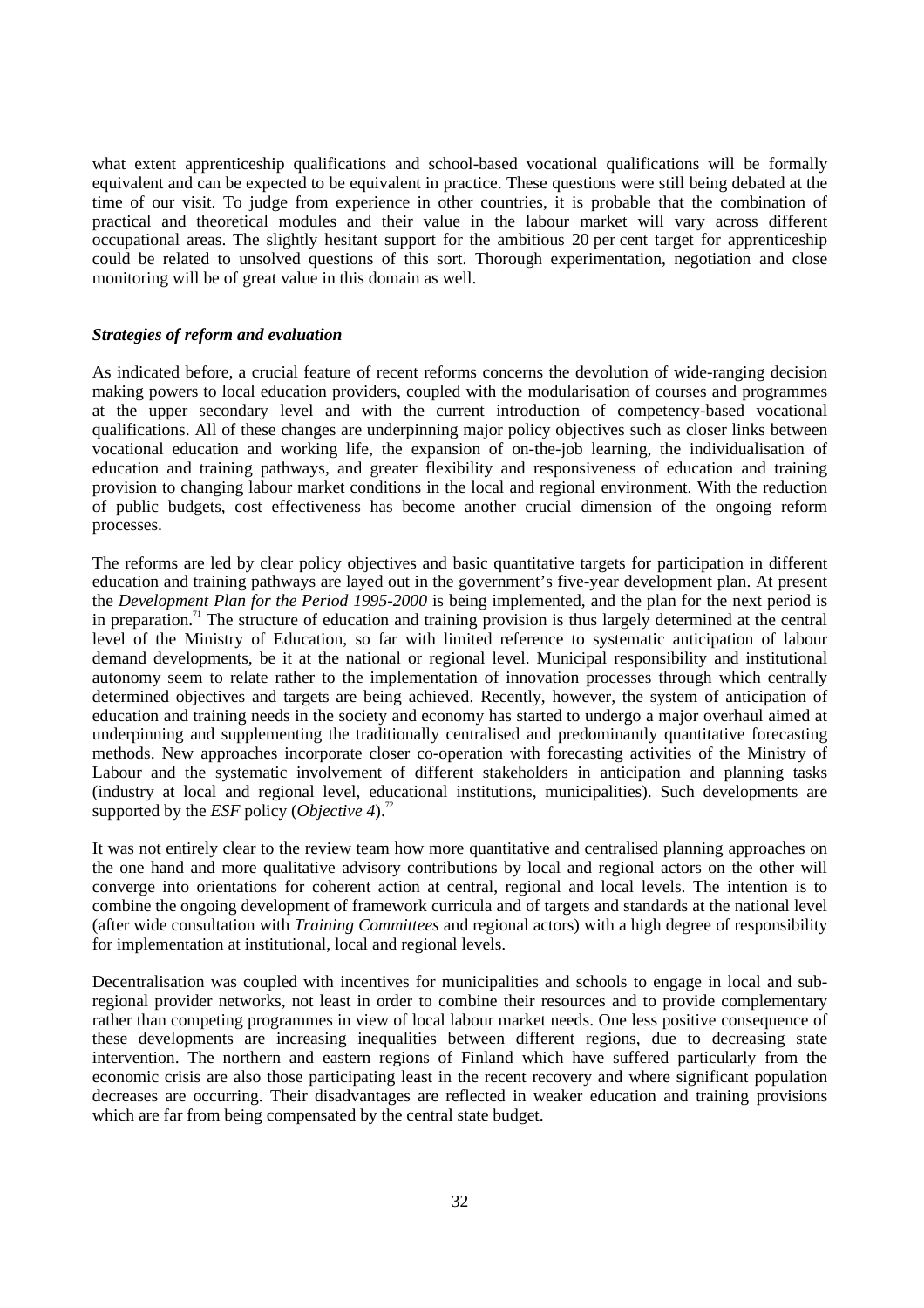Another problematic aspect of current administrative arrangements concerning young people's transition to the labour market relates to the lack of a common regional structure for different administrations. In particular, it seems difficult to establish effective co-operation between educational planning and development strategies in the 6 provinces and in different sorts of municipal or inter-municipal *education consortia* on one hand and, on the other, labour market planning and employment measures conducted by the 15 regional *Employment and Economic Development Centers*.

An impressive feature of Finnish policy making and governance is the care with which education and training reforms are planned, implemented and evaluated. Examples are the gradual upgrading and confirmation of selected post-secondary vocational colleges to polytechnics (*AMK-* institutions) institutions in the framework of the *Polytechnic Experiment* and the "*Upper Secondary Experiment*" aiming to provide students with more individualised pathway options and encouraging more integrated forms of general and vocational education within and across schools. Similarly, the introduction of competency-based vocational qualifications in adult education, followed by their gradual extension to initial education, can contribute to ensuring high and equal standards for both competency-based and curriculum-based qualifications. Systematic recourse to external evaluation, including international comparisons, is another cornerstone of quality assurance in the Finnish approach to education and training reform.73 However, such monitoring and evaluation have so far largely been restricted to the responsibilities of the Ministry of Education. Similarly careful approaches should be applied to reforms and innovations which relate to the interaction between education and the labour market (e.g. anticipation of and educational responses to changing labour demand).

One important reform area where the review team remained somewhat sceptical as to the chances of success within the envisaged time frame relates to the creation of opportunities for work experience. The introduction from 1999 onwards of at least 6 months work placement for all students in upper secondary vocational education and the target of 20 per cent of upper secondary vocational education and training in the form of apprenticeships appear quite ambitious. While both the employer organisations and the trade unions with whom we met expressed strong support, especially for the reform of school based vocational education and training, it remains to be seen whether enough training places will actually be available in industry. In addition, as underlined before, it is unclear whether trainers within enterprises will be sufficiently prepared for their tasks, notwithstanding substantial public support through ESF funding for trainer and teacher training and student/apprentice remuneration. The implementation of the reform will require a major mobilisation of employers including, in particular, those in small and medium-sized enterprises. As we were told during our meeting with employer and trade union representatives: taking into account the demographic situation and the trend away from vocational and technical studies "employers and unions agree that they need to be more involved in reproducing the skilled labour force. Too much responsibility is left to the state, too little is assumed by industry, especially at the branch level. Until now the understanding was that society is responsible for initial education and industry for further education and training of adults. That must change." 74

# **7. CONCLUSION: SUMMARY OF ISSUES AND SUGGESTIONS**

This last section pulls together major observations by the review team which may be of particular relevance to policy making. It highlights the very comprehensive approach towards transition policy in Finland as well as a number of issues which seem to be somewhat neglected or "postponed" for future action.

#### *Main policy orientations*

The main objectives of Finnish transition policy can be identified as follows: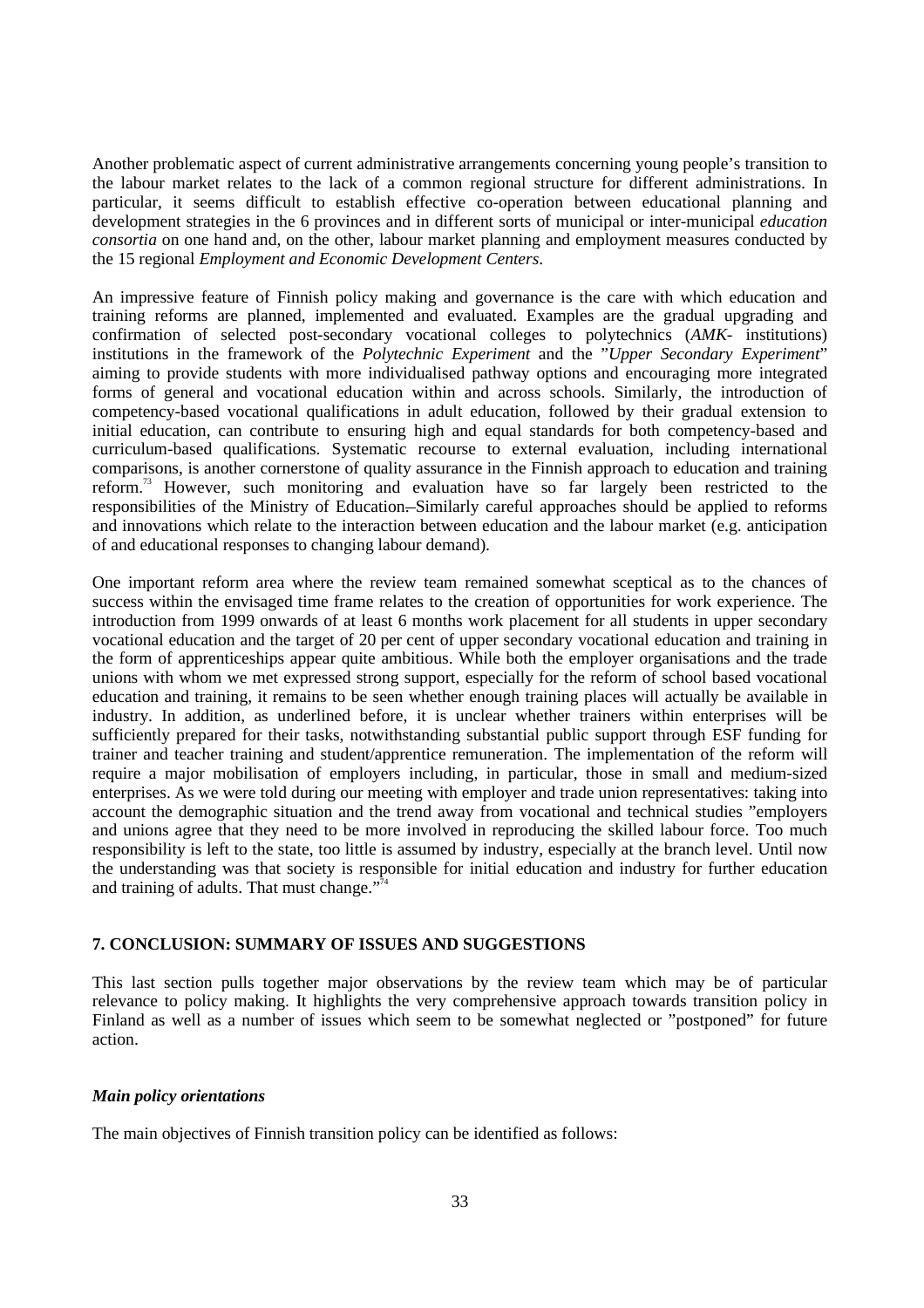- The highest possible levels of education and training for all young people;
- Improved preparation for working life through various forms of work experience and feedback from the employment system to education;
- − Open and flexible transition routes within the education and training system;
- Targeted policy against exclusion and youth unemployment.

The objective of high levels of educational achievement was highlighted continuously during our visit. It has been stated particularly clearly with regard to the 60-65 per cent of an age group who are expected to enter high-quality tertiary education in future. The institutions we saw during the country visit did not show any readiness to make concessions with regard to quality. Similarly, the standards for competencybased qualifications in the apprenticeship system are very demanding. Finally, enterprises are expected to provide high quality apprenticeship and on-the-job learning schemes.

There are clear attempts to create closer links between education and the world of work, mainly through direct forms of co-operation in organising opportunities for work experience and enterprise related study projects for students organised and supervised by teachers. In addition, representatives of enterprises are invited to contribute to educational programmes and to serve in consultative bodies and committees. This strategy is relatively recent. The representatives of the sectors involved have clearly expressed their determination to participate in this implementation process. It is of course too early to make any judgement about the success of such efforts.

Current policies aim to develop flexible transition routes within the education system by increasing the possibilities for students to choose individual combinations of courses. The modularization of the curriculum and the steps taken to establish a system of competency-based qualifications which can be reached independently of study courses provide the foundations for a more flexible system. However, these policies seem to meet with strong obstacles. Educational institutions themselves control their intake and the supply of tertiary level study places is much lower than the demand. This is especially true for universities which reject the majority of applicants. To a somewhat lesser extent the same phenomenon occurs in certain popular fields of study in polytechnics (*AMK-* institutions). Finally, the possibilities for genuine integration of general and vocational education through individualised pathways at the upper secondary level still remain an objective rather than a reality for a very large majority of students.

While labour market measures and changes in the social benefit system during the crisis of the early 1990s have included effectively targeted policies against exclusion and youth unemployment, we have not been able to reach clear understanding of the extent to which that policy priority has been pursued during the economic recovery. While it seems justified to highlight the positive aspects of recent developments in young people's conditions of education, training, and transition it may be that remaining problems of exclusion, especilly in disadvantaged regions, are perhaps receiving less than desirable attention.

# *Widening participation in education and training and improving linkages between education and working life*

Overall, the review has provided a picture of coherent policies driven by a vision of the mid- and longerterm development towards a learning economy and information society. Comprehensive implementation strategies take quantitative and qualitative aspects into account and create closer interaction between education, the economy, and society.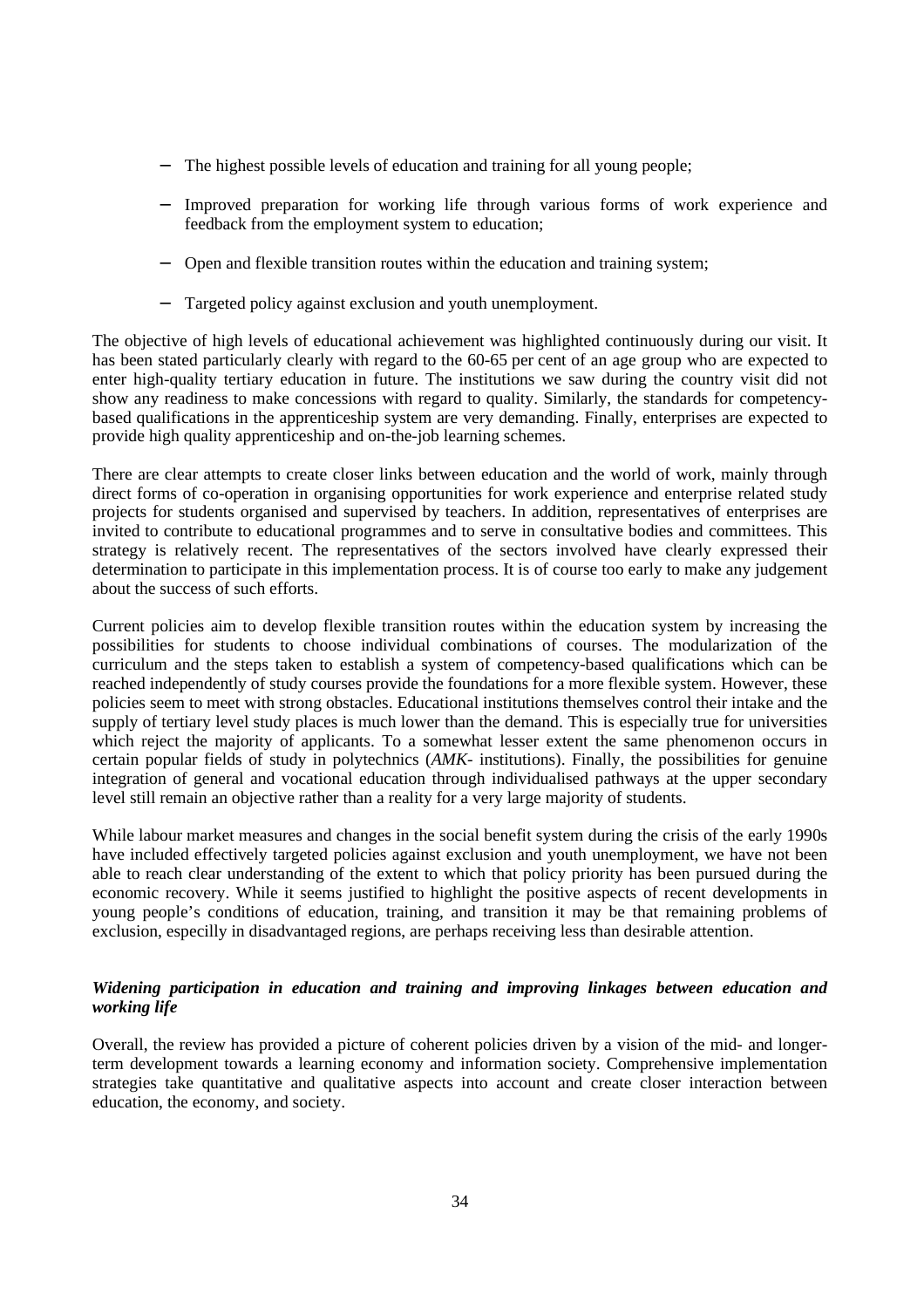More recent waves of education policy have to a large extent concentrated on the development of tertiary education. Reforms in the secondary sector were largely driven by the underlying objectives. They aim at solving the longstanding bottleneck problem of waiting lines at the entry to universities and at responding to the growing social and economic demand for higher level qualifications

The effectiveness of policies for reform of upper secondary vocational education and training may suffer from this orientation to the extent that admission criteria of universities and polytechnics (*AMK*institutions) encourage young people to choose general rather than vocational education. It is difficult to say whether the measures taken will be convincing enough to improve the attractiveness of vocational education and training at the secondary level or to at least prevent its further devaluation. In the longer run, the vocational sector could thus find it difficult to overcome its second class image of a "rescue pathway" for those selected out of the general education "mainstream". Nevertheless, a broad range of measures have been developed which may improve the integration and parity of esteem between general and vocational pathways. Success will depend on the proper implementation of modularization; high quality work-basedlearning; the development of vocational qualifications and standards; and, especially, on appropriate measures of evaluation and quality control. It seems not entirely clear to what extent issues of variable standards and quality across institutions is taken into account by current policies. Close follow up concerning the responses of polytechnics (*AMK-* institutions) to the increasing number of students will be of particular importance in this growth sector of tertiary education.

Education, employment, labour market and social policies in Finland have developed co-operative strategies to deal with the consequences of the recession for young people. A genuine framework of transition policies has been elaborated with a view to its main objective: providing young people with high-level and relevant qualifications. The plans for developing a high quality apprenticeship system may prove an important area of future development. If it succeeds, apprenticeship could turn out as the axle of a co-operative relationship between different actors aiming at the integration of vocational education and human resource development, the learning enterprise and the learning society. The creation of a new apprenticeship system from scratch may provide the opportunity to invent new approaches to which more traditional apprenticeship systems are aspiring but which they find difficult to put into practice because of the deadlock caused by traditional positions and power struggles.

# *Changing practices required by all actors: opportunities and risks*

The Finnish policy is bound to develop new relationships among the three main categories of actors responsible for education: policy institutions, expert bodies and the grass-root level providers of education and training. A clearly stated objective is to develop a relationship in which:

- the decision making and administrative institutions, especially the parliament, the government and the ministries, should provide the strategic aims and the framework for their implementation;
- − the expert bodies, especially the *National Board of Education*, the newly established *Training Committees* and others should develop the support materials to underpin implementation, monitoring and evaluation;
- schools and enterprises should develop their capacities for organising effective learning, teaching and training processes.

During recent years marked progress towards stronger autonomy of education and training institutions has been achieved. In particular, the modularization of the curricula in vocational education aims at moving away from rote teaching of traditional subjects and towards new forms of co-operative, team oriented teaching and training and the acquisition of more complex competencies. The implementation of that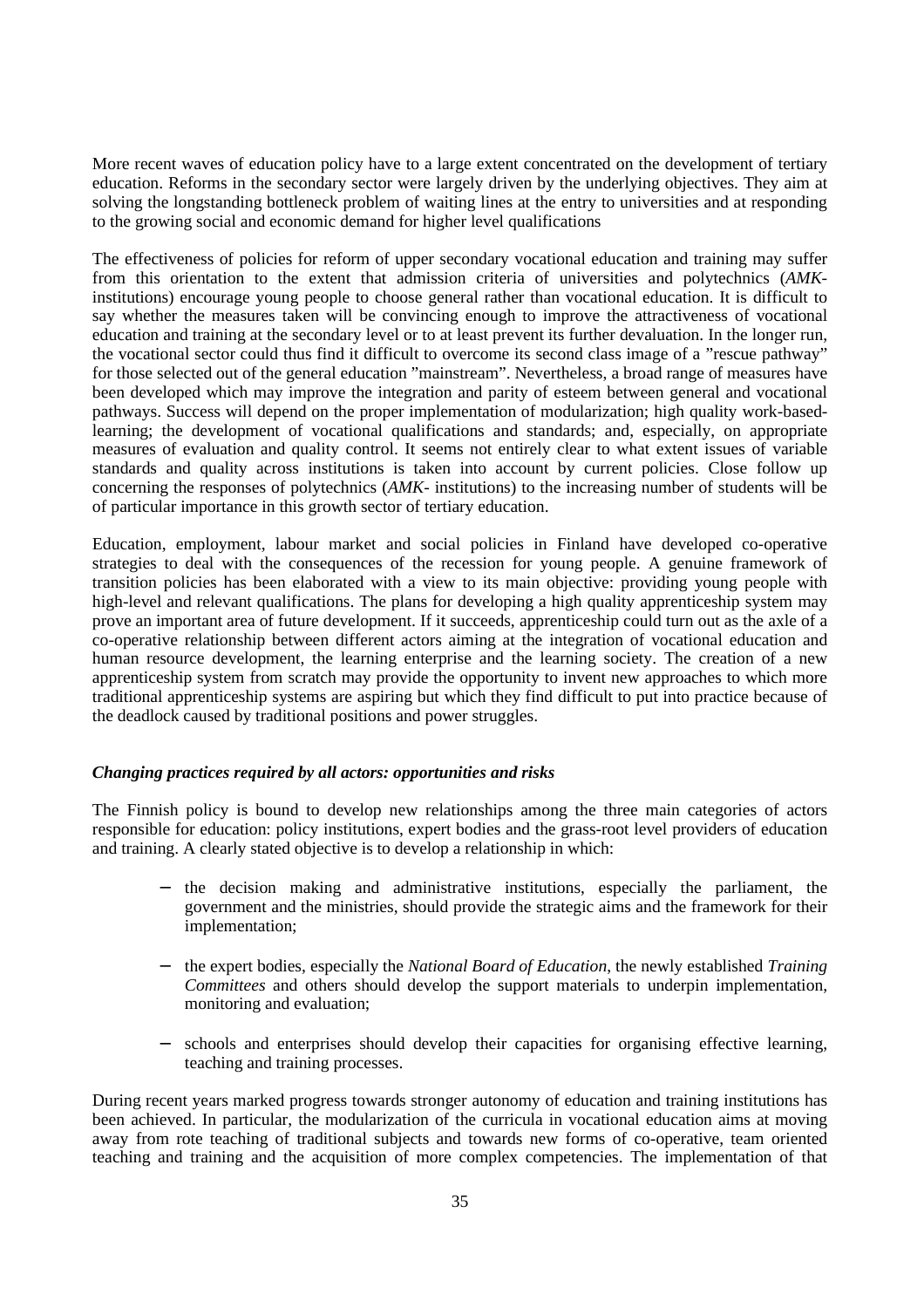reform challenged teachers and the school management to rethink and develop their pedagogical and organisational practice.

The reform process provides broad scope for the interpretation of its aims and objectives and thus expresses high trust in the qualifications and motivations of teachers, school administrators and the local actors involved. During our visit we saw examples of experimentation involving a significant reorganisation of teaching and learning processes encouraged by the *Secondary Education Experiment* and the new emphasis on work-based learning. However, the high autonomy and initiative of individual institutions and teachers also carries a number of risks such as the mere reproduction of traditional practice or quick but poorly developed new approaches. Moreover, the monitoring and evaluation of education and training processes and outcomes through central authorities appears to have lost some of their traditional thoroughness in the course of reform.

All reform strategies are to some extend confronted with a trade-off between tightly controlling every step towards innovation and thus limiting creativity and initiative and, on the other hand, producing a plethora of unintended results by more or less relinquishing any control of ongoing changes. The Finnish approach seems to be closer to the latter. It thus provides an interesting case for observation especially by those countries whose reform strategies are tending more toward the other side of the continuum. Two kinds of conclusions might be drawn with regard to the Finnish experience: the recent plans for monitoring and evaluation should be implemented vigorously, and more support might be needed to orient and strengthen the reform across the education and training system as a whole.

# *The anticipation of economic demand: clear objectives, but monitoring and evaluation remain open for improvement*

Anticipation of economic demand must take into account the structure of the labour market in terms of categories of labour demand. The categories most commonly used are occupations, branches of activity and levels of qualification. Labour market research has developed distinctions between different segments of the labour market, such as external labour markets characterised by flexible wages and limited regulation, internal labour markets based on specific modes of in-firm training and careers, and occupational labour markets based on regulated training for standardised occupational qualifications. Due to ongoing changes and the consequences of the dramatic recession in the early 1990s it is not easy to situate the Finnish labour market in such terms.

The following reforms of vocational education have introduced new structures of qualifications on the labour supply side:

- − changes in the qualification structure in upper secondary vocational education during the 1980s;
- − creation of a new level of qualifications through the development of the non-university tertiary sector (polytechnics (*AMK-* institutions);
- − recently development of a system of competency-based qualifications in adult education which are soon to be applied to the secondary and post-secondary levels of initial education and training as well.

Things are much less clear with respect to economic demand for qualifications. During our visit, different opinions were expressed by different interlocutors as to the relevance of the current structure and content of occupational qualifications and educational fields for the Finnish economy. However, several observers made the point that educational levels do indeed matter very much in the Finnish labour market, and that their importance has grown during the recent upswing of the economy. There is strong consensus about the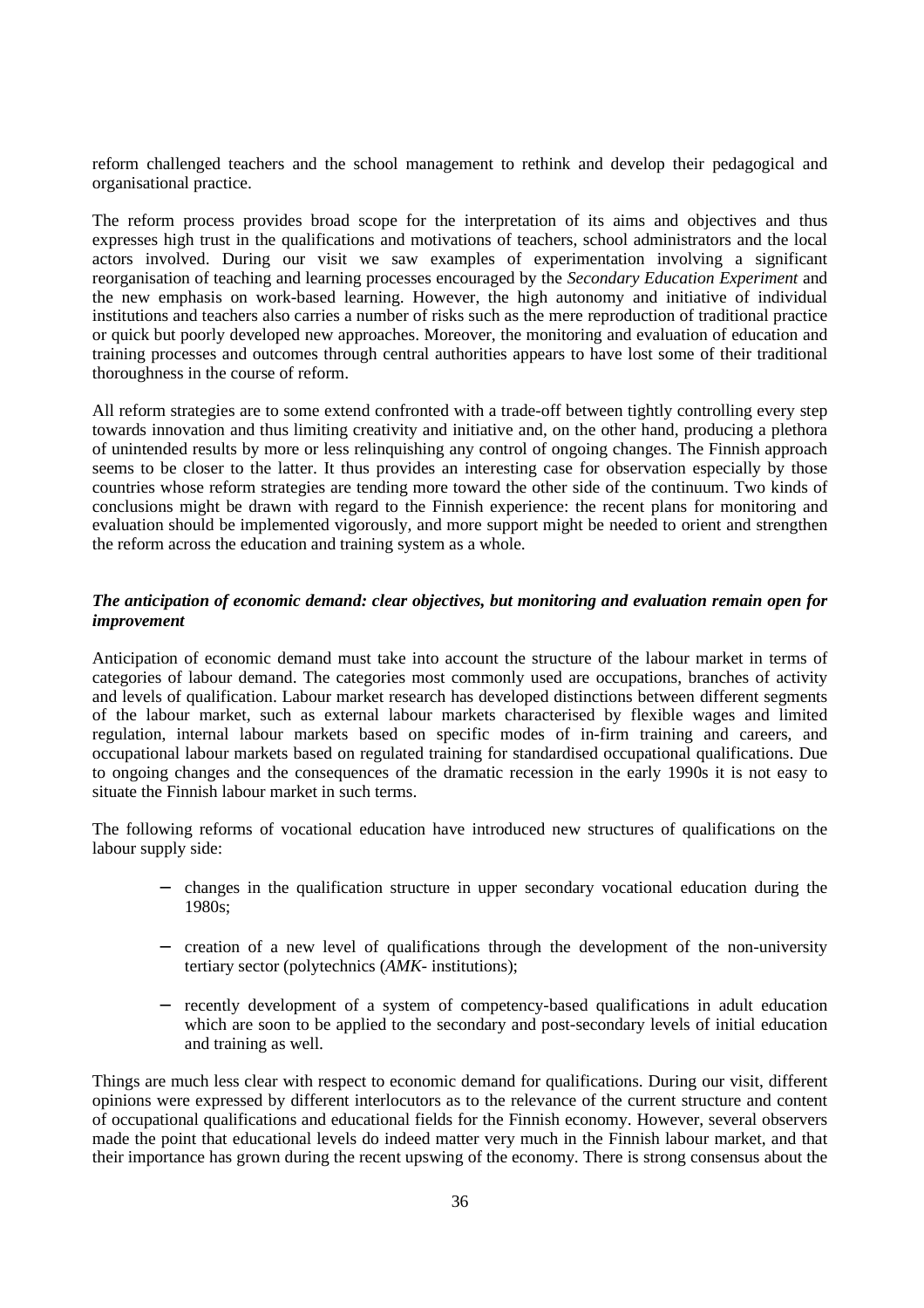rising demand for tertiary qualifications due to the rapid development of the information society in Finland. The strong orientation towards information technology by the educational authorities, reflected by the development of the polytechnics (*AMK-* institutions), reveals a proactive approach towards the provision of qualifications. To some extent it seems to precede and shape the economic demand for qualifications which has apparently not sent very clear signals to the education and training system in recent years.

The mechanisms for anticipating labour demand are currently under review. In particular, quantitative projections and scenarios are complemented by qualitative forms of observation and communication involving the representatives of the various occupational fields and qualifications. It is too early to attempt an assessment of the success of these innovations.

## *Employment opportunities and transition to the labour market: progress for the young and the highly educated*

The information in the Background Report as well as our discussions during the review visit testify to the success of Finnish education and employment policies in preventing many more young people from being unemployed during the recession and in preparing them for high quality jobs which became available during the recent upswing. The strategies aiming at re-integrating low qualified young people in the education system also seem to have been relatively successful, even if this problem area seems to receive less attention today. However, severe problems subsist for the elderly and for young people leaving the education systems with low levels of qualification. A particular reason for concern is the decrease in recent years of employment chances for graduates from upper secondary vocational schools relative to those with tertiary level qualifications. This problem is exacerbated by the limited access of vocational education students to tertiary education. Current reforms in vocational education and training are aiming to improve this situation through more integrated forms of general and vocational education, wider access to tertiary education and a stronger emphasis on work-based learning. It is too early to assess the success of all these efforts.

#### *Delaying transition from initial education to working life to the post-secondary level: benefits and costs*

Finnish educational policy has taken a clear orientation towards providing tertiary education to a large majority of young people. Nevertheless, access to tertiary institutions remains highly selective and many young people are circulating in "waiting lines" at the entrance to tertiary education. It seems to be agreed that the expansion of tertiary education will take place exclusively through the development of polytechnics (*AMK-* institutions) while the university sector remains at its current size. However, we have not been able to understand how the intended further development of the polytechnics (*AMK-* institutions) sector is expected to solve the problem. The growing number of potential applicants still seems to outweigh the number of planned polytechnics (*AMK-* institutions) places in coming years. Furthermore, questions could arise in future about societal esteem for and the labour market value of polytechnics (*AMK-* institutions) qualifications compared to those of universities. Will there be a "mass sector" and an "elite sector", or will the two sectors be perceived as "different but of equal value"?

The planned expansion of education at the tertiary level leads us to expect further changes at the preceding levels, especially at the upper secondary level. The links and the articulation between upper secondary qualifications and further careers may turn out to be crucial in that respect. To the extent that general upper secondary education remains the main pathway toward preferred fields of study at the tertiary level, young people's choices can be expected to shift even further in that direction. This would imply that growing numbers of young people would be kept away from full integration into working life for relatively long periods of initial education.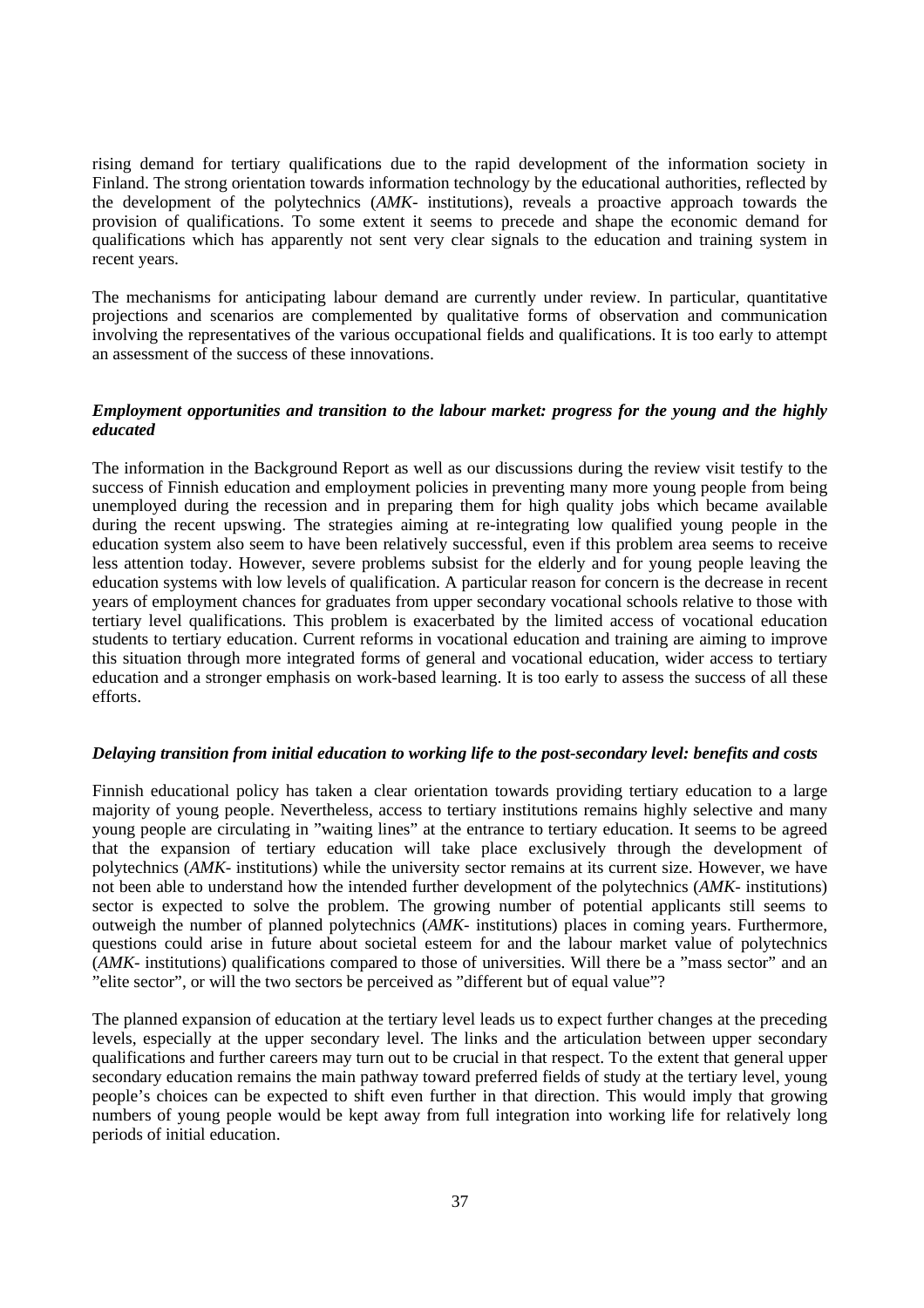Consequently, the achievement of parity of esteem seems to be a major condition of success of the Finnish transition policies. In addition, opening up the general track of upper secondary education and extending the possibilities and encouragement for combining general and vocational education at the secondary level could be of utmost importance in future, especially if the general education pathway continues to expand.

Prolonging the majority of educational careers into the tertiary stage could be a costly strategy, especially if it were accompanied by delayed opportunities for work experience. If the expansion of tertiary education is to improve young people's transition into working life it needs to be complemented by educational provision at the secondary level which allows work experience for general education students at the secondary level as well.

#### *Teaching practice and support for teachers*

The ongoing policy reforms concentrate very much on the overall goals and the regulatory context of learning and teaching practice in educational institutions. It is clearly one of the major objectives of Finnish education policy to develop a better division of labour among the various actors. The political institutions, including the Ministry of Education, define the overall strategy and agenda, the *National Board of Education* provides expertise in support of their implementation, and the educational institutions are free to act within this framework according to their own conditions and preferences. The most important changes introduced during the past decade, e.g. new funding mechanisms, the modularisation of the curriculum, the reorganisation of the educational fields, and new forms of co-operation among institutions, have opened up room for variety, innovation, creativity and flexibility. This means that the most important part of the reform process, i.e. their everyday implementation, lies in the hands of educational institutions, teachers and other local actors. During our discussions we were told of different types of reactions in response to these innovations (e.g. mere adaptation of old practice to the new ideas or genuine experimentation with new approaches which may of course fail to some extent). High expectations for the motivation, creativity and capability of the actors involved have not always been accompanied by clear targets or necessary methodological and logistic support.

We were impressed by the examples of innovation which we saw both in upper secondary schools and in polytechnics (*AMK-* institutions). These innovations were realised at least partly under the pressures of financial austerity and concomitant growth in student numbers. We heard critical remarks about teacher training being slow to react to reform. Research indicates that especially teachers in vocational schools have expressed reservations with respect to a 'technocratic' reform approach.<sup>75</sup> Teachers may not have unambiguously positive attitudes about reform policies that create additional demands under relatively difficult conditions. If the various reforms are to produce the expected outcomes across the education system as a whole it may be necessary to engage in more widespread follow-up and monitoring of developments at the "grassroot-level" in order to respond to the need for different forms of support.

#### *More emphasis on the effective use of available information*

A very rich statistical data base about various aspects of transition is available in Finland. However, its presentation seems to be rather complex and it cannot easily be used for an assessment of ongoing developments. In addition, we had the impression of a certain lack of communication between the experts developing and providing the information on one hand and the users, i.e. decision makers and administrators on the other. Perhaps these two groups could communicate more effectively, especially in developing indicators that provide a simpler and more telling picture of the complex issues involved in transition from initial education to working life. Closer monitoring and follow-up of flows through all levels of education, including tertiary education, and into the labour market seem desirable.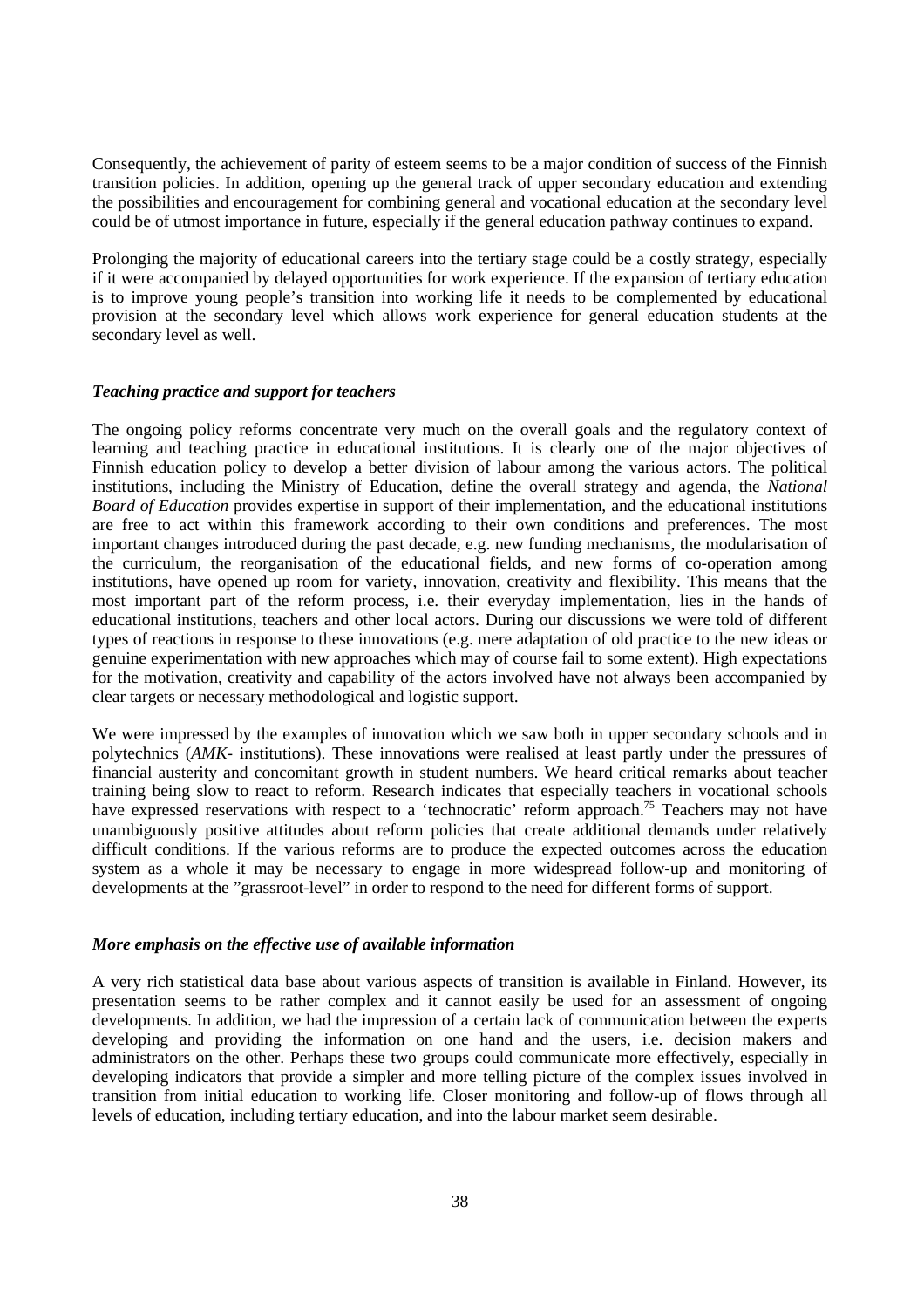The review team was provided with a thorough presentation of the very comprehensive statistical information base for education and employment in Finland. That presentation also showed the complexities of data concerning changes related to European integration and internationalisation more generally. Different indicators are used to describe the development and functioning of the labour market, to the point where some confusion may arise. The growing complexity of education pathways makes it difficult to choose descriptive indicators which provide a valid and straightforward picture. Such problems are common across many countries. However, we had the impression that in spite of the availability of comprehensive and thorough data bases, policy makers in the different areas concerned do not always make use of them.

As far as education policy is concerned, valuable quantitative information is available and utilised for development planning. Qualitative issues, however, seem to be less successfully monitored. The development of evaluation and monitoring procedures for the qualitative aspects of reform was reported to be currently underway. We can only encourage further steps in this direction.

#### *Regional disparities, social equity and young people at risk*

The problem of regional disparities was mentioned in the Background Report, and that issue came up at several occasions during the country visit. We were told that changes in regional policies during the 1990s have shifted emphasis somewhat away from alleviating regional disparities through regional development and more towards individual mobility. The consequences of such a shift for education policies seem to be difficult to apprehend. In particular, the question of the regional distribution of tertiary institutions was mentioned several times. A trade-off operates between the size of such institutions and the impact which they may have on regional development. The university of Oulu was presented as an example of the considerable impact that the early establishment and continuing further development of universities can produce with regard to regional development. However, it is not entirely clear to what extent this example can be replicated elsewhere, not only for reasons of scale but also because of its relatively long history. Today, attention seems to focus on polytechnics (*AMK-* institutions) as more promising development agents than universities. Nevertheless, their effectiveness will also depend to a significant extent on sufficient financial support, especially in the less developed regions.

Current transition policies seems to favour the notion of geographical mobility of well educated young people to the prosperous regions of the south-western parts of Finland, a notion which is reinforced by policy recommendations of international economic organisations such as the OECD. On the other hand there are aspects of the current educational reforms which seem to call for more intense regional development including, for instance, the possibilities at upper secondary and tertiary levels to combine modules from several institutions also in less populated regions.

Finland has a long tradition of furthering equality of opportunity for all members of society. In addition, there is evidence that the more advantaged groups in society have shared at least some of the deprivation caused by the austerity measures during the economic crisis. During the recent economic upswing the situation of the majority, especially among young people, has improved and Finnish policy makers show strong determination to focus and build on the positive aspects of recent developments. Hopes seem to prevail for a continuous upswing which will gradually include all groups of society. Nevertheless, problems of social exclusion, marginalisation, and remaining social inequality, especially due to regional disparities, are still evident. Our impression was that some social groups and regions have been left behind in the recent process of economic recovery.

The issue of young people at risk deserves particular attention in this respect. It may be masked to some extent by the waiting lines for tertiary education. The majority of those who do not continue their educational career immediately after upper secondary education may be expected to succeed later on. However, one should bear in mind that the waiting lines also include young people who may not succeed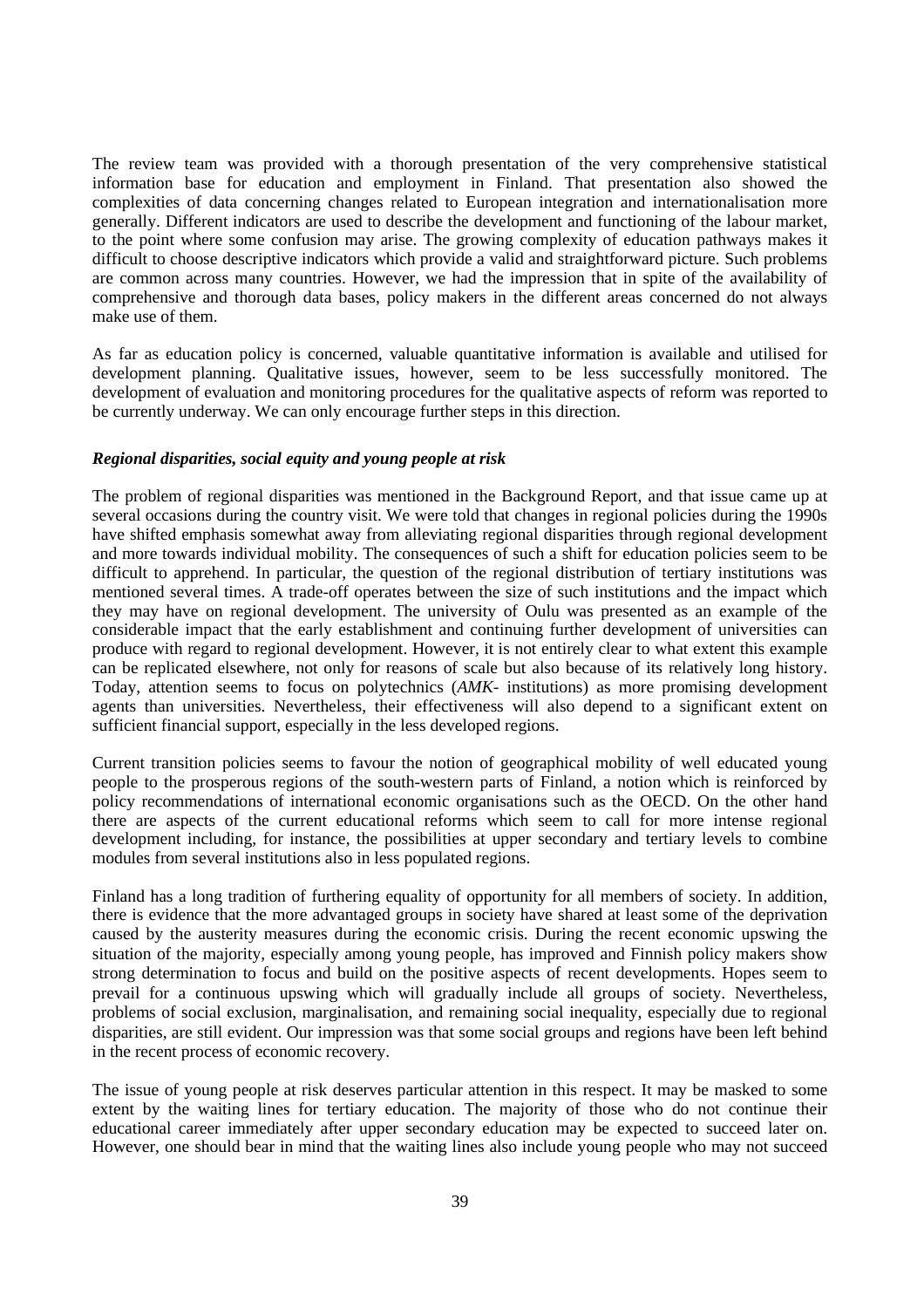in future years. It appears difficult to obtain precise information on the size or the educational characteristics of that group and on their situation in the labour market. Our discussions in Finland suggested that this problem may be underestimated to some extent.

Keeping in mind Finnish traditions of equity and solidarity and recognising that especially older people are still suffering from the consequences of the economic crisis, policy makers may want to pay particular attention to the provision of education and training opportunities in disadvantaged regions and to young people at risk of leaving initial education without recognised labour market qualifications.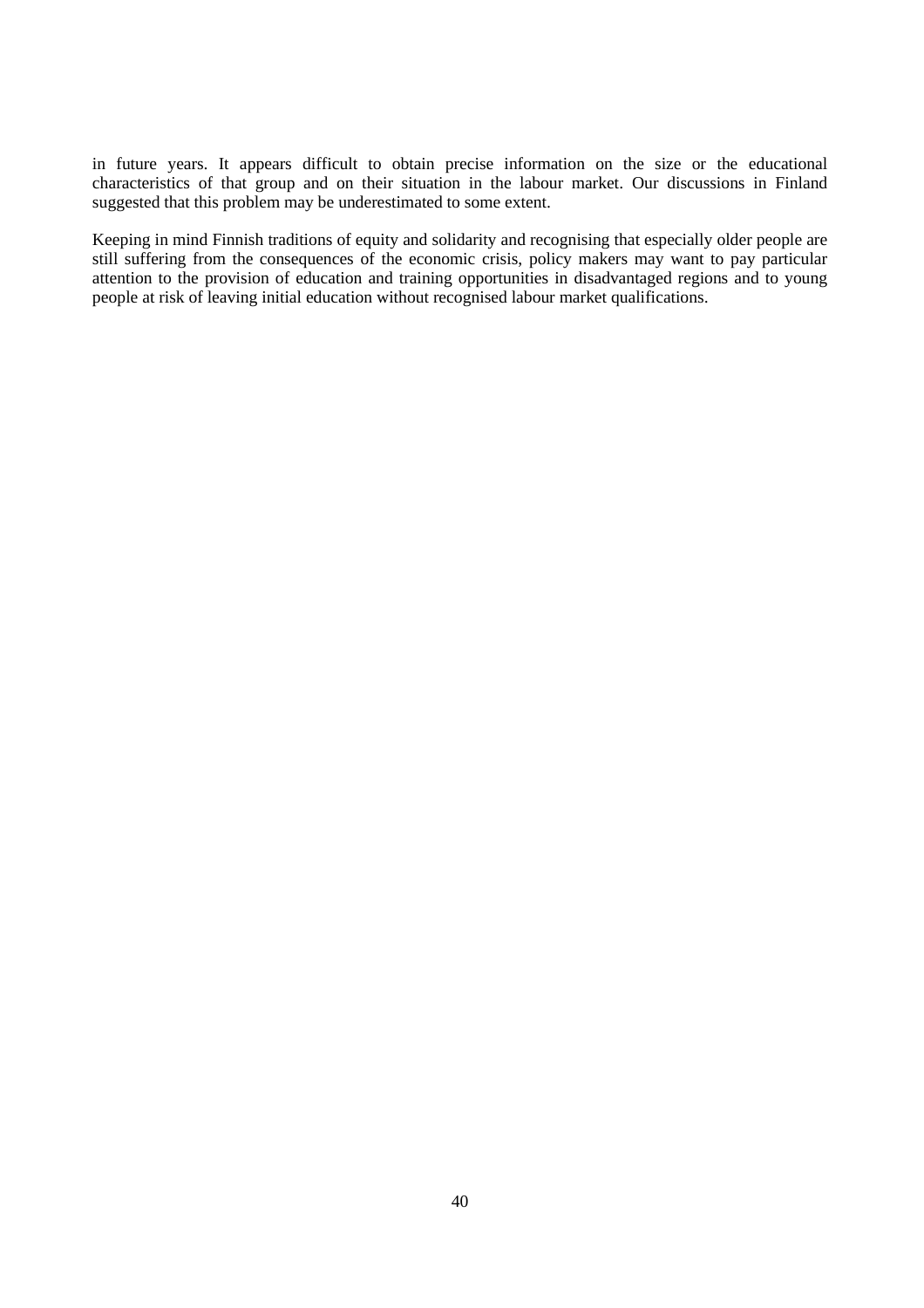# **ANNEX 1**

# **OECD Review Team:**

Ms Marianne Durand-Drouhin Principal Administrator Directorate for Education, Employment, Labour and Social Affairs Education and Training Division **OECD** Paris, France

Mr. Lorenz Lassnigg (Rapporteur) Assistant Professor IHS (Institut für Höhere Studien = Institute for Advanced Studies) Department of Sociology Vienna, Austria

Ms Cathleen Stasz Researcher RAND Corporation Santa Monica, USA

Ms Karin Wagner Professor FHTW (Fachhochschule für Tecknik und Wirtschaft) Berlin, Germany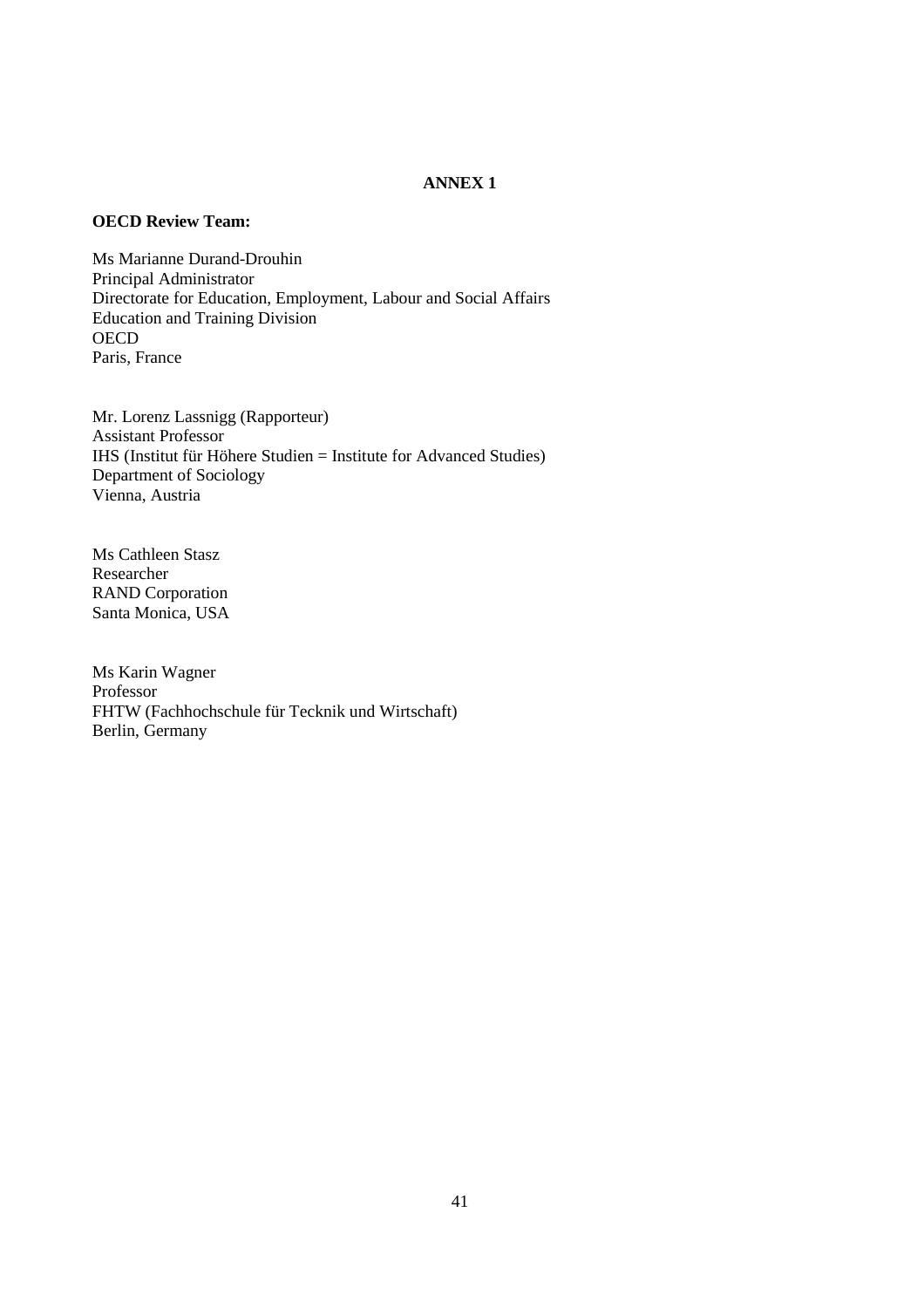# **Author of the Background Report:**

Doctor of Philosophy Kaarle Sulamaa

## **Steering Committee:**

*The Ministry of Education:* Timo Lankinen, Director of Vocational Education Division (Chairman of the steering committee) Tarja Riihimäki, Senior Advisor (National Co-ordinator) Ari Saarinen Senior Advisor Tuulikki Koski Senior Advisor

*The National Board of Education:* Matti Kyrö, Counsellor of Education Kaarle Sulamaa, Expert

*Ministry of Labour:* Anneli Tallqvist, Senior Advisor

*Statistics Finland:* Aila Repo, Senior Research Officer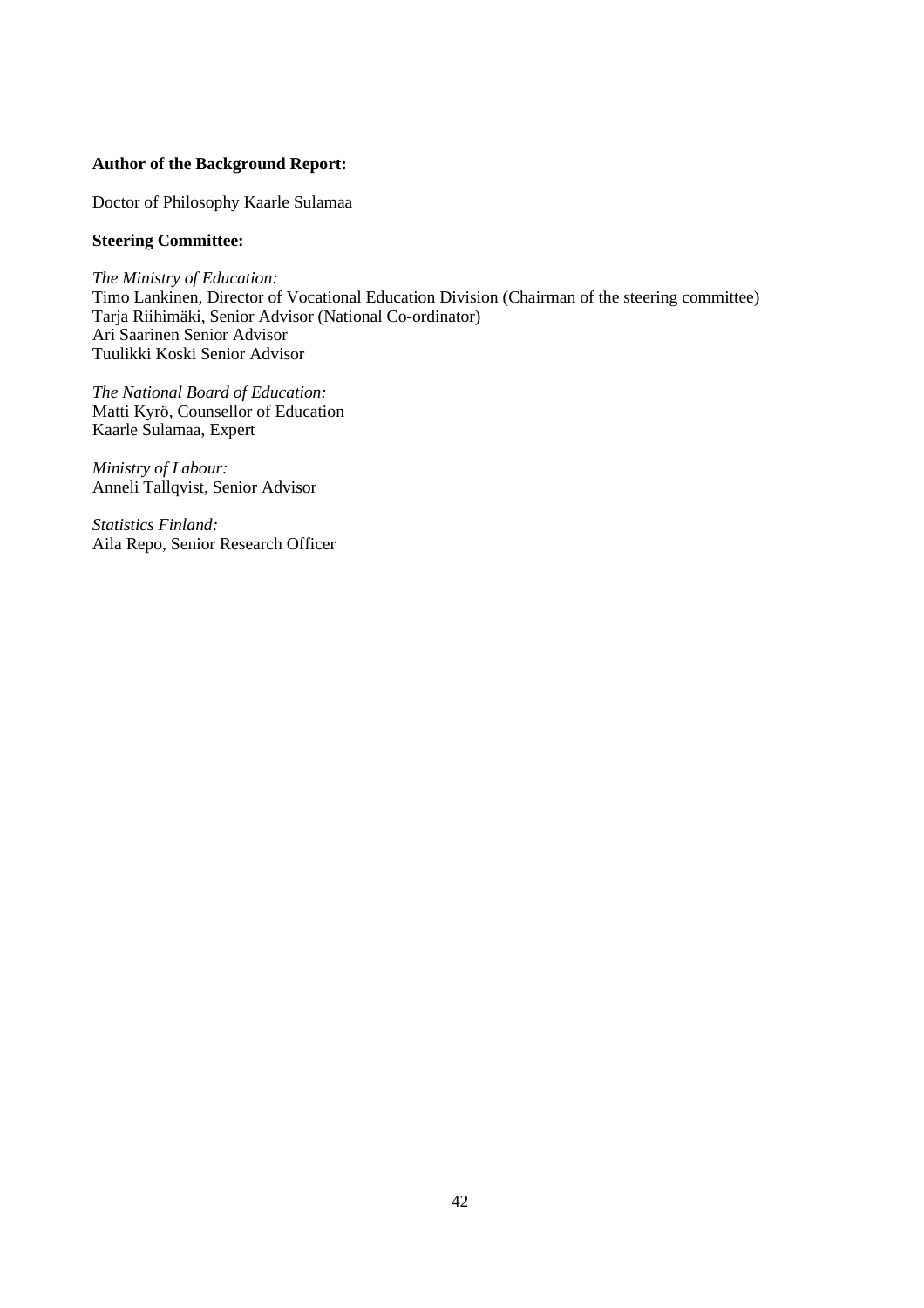# **ANNEX 2**

| Table 1 - Number of registered unemployed persons per age groups in Finland for selected years |  |  |  |  |  |
|------------------------------------------------------------------------------------------------|--|--|--|--|--|
| 1988-98                                                                                        |  |  |  |  |  |

|          | $15-19-vrs.$ | 20-24-yrs. | 15-24-vrs. | 25-54-yrs. | 55-59-yrs. | 60-64-yrs. | 55-64-vrs. | Total (15-64) |
|----------|--------------|------------|------------|------------|------------|------------|------------|---------------|
| 1988     | 9300         | 19300      | 28600      | 79400      | 8200       | 3100       | 11300      | 119300        |
| 1990     | 7400         | 14400      | 21800      | 61800      | 7900       | 2000       | 9900       | 93500         |
| 1994     | 27500        | 64700      | 92200      | 324100     | 43400      | 7800       | 51200      | 467500        |
| 1998(11) | 11400        | 36600      | 48000      | 246900     | 57400      | 10300      | 67700      | 362600        |

**Table 2 - Percentage change of the number of unemployed persons in Finland 1990-94-98 (in %)**

|             |        | 15-19-yrs. 20-24-yrs. 15-24-yrs. 25-54-yrs. 55-59-yrs. 60-64-yrs. 55-64-yrs. total |        |        |        |        |        |        |
|-------------|--------|------------------------------------------------------------------------------------|--------|--------|--------|--------|--------|--------|
| 1990/94     | 371.62 | 449.31                                                                             | 422.94 | 524.43 | 549.37 | 390.00 | 517.17 | 500.00 |
| 1994/98(II) | 41.45  | 56.57                                                                              | 52.06  | 76.18L | 132.26 | 132.05 | 132.23 | 77.56  |

**Table 3 - Unemployment rates from labour force survey per age groups in Finland for selected years 1989-98 (in %)**

|      | 15-19-yrs. | 20-24-yrs. | 15-24-yrs. | total | 55-59-yrs. | 60-64-yrs. |
|------|------------|------------|------------|-------|------------|------------|
| 1989 | 14,1       | 5,3        | 8,1        | 3,1   | 3,5        | 2,0        |
| 1990 | 14,1       | 6,2        | 8,8        | 3,2   | 3,2        | 0,9        |
| 1994 | 36,1       | 28,7       | 31,1       | 16,6  | 21,4       | 9,9        |
| 1998 | 28,1       | 18,6       | 21,8       | 11.4  | 15,4       | 6,3        |

**Table 4 - Labour force (absolute) per age groups in Finland for selected years 1989-98 (N x 1000)**

|      |     |     | 15-19-yrs. 20-24-yrs. 15-24-yrs.  25-54-yrs.  55-59-yrs. 60-64-yrs. 55-64-yrs.  total |      |     |    |     |      |
|------|-----|-----|---------------------------------------------------------------------------------------|------|-----|----|-----|------|
| 1989 | 130 | 276 | 406                                                                                   | 1962 | 154 | 65 | 220 | 2612 |
| 1990 | 129 | 264 | 393                                                                                   | 1970 | 157 | 64 | 222 | 2606 |
| 1994 | 94  | 197 | 293                                                                                   | 1971 | 165 | 46 | 211 | 2488 |
| 1998 | 106 | 216 | 322                                                                                   | 1973 | 169 | 52 | 221 | 2532 |

|      | 15-19-yrs. | 20-24-yrs. | total $(15-74-yrs.)$ | 55-59-yrs. | 60-64-yrs. |
|------|------------|------------|----------------------|------------|------------|
| 1989 | 43,0       | 76,7       | 70.1                 | 60,0       | 26,0       |
| 1990 | 42,7       | 75,9       | 69,7                 | 62,1       | 25,3       |
| 1994 | 28,8       | 64,9       | 65,1                 | 62,0       | 18,8       |
| 1998 | 32,2       | 67,2       | 65,3                 | 60,5       | 20,9       |

**Table 6 -Population (absolute 15-64-yrs.) per age groups in Finland for selected years 1989-98 (N x 1000)**

|      |     |     |     |      |     |     | 15-19-yrs. 20-24-yrs. 15-24-yrs.  25-54-yrs.  55-59-yrs. 60-64-yrs. 55-64-yrs.  15-64-yrs. |      |
|------|-----|-----|-----|------|-----|-----|--------------------------------------------------------------------------------------------|------|
| 1989 | 302 | 359 | 662 | 2174 | 257 | 251 | 509                                                                                        | 3344 |
| 1990 | 302 | 348 | 650 | 2195 | 253 | 254 | 507                                                                                        | 3352 |
| 1994 | 327 | 304 | 631 | 2261 | 266 | 245 | 511                                                                                        | 3403 |
| 1998 | 329 | 322 | 650 | 2264 | 280 | 247 | 527                                                                                        | 3441 |

*Source*: Labour Force Survey, Statistics Finland (3-6)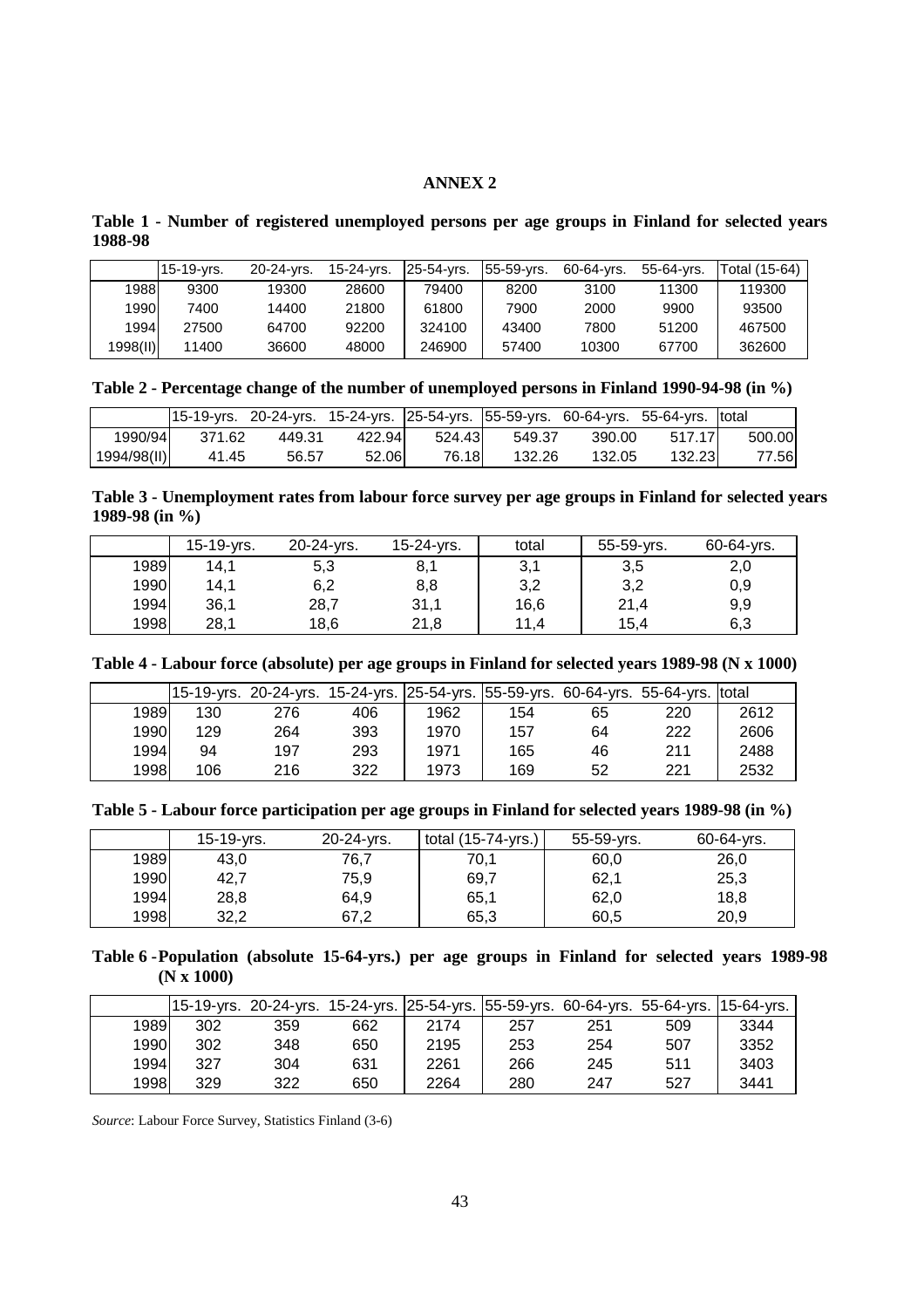|          | 15-19-yrs. | 20-24-yrs. |      |      |      |      | 15-24-yrs. 25-54-yrs. 55-59-yrs. 60-64-yrs. 55-64-yrs. | 15-64-yrs. |
|----------|------------|------------|------|------|------|------|--------------------------------------------------------|------------|
| 1988     | 8.4        |            |      | 4.1  | 5.4  | 4.8  | 5.3                                                    | 4.7        |
| 1990     | 6.7        | 5.9        | 6.1  | 3.1  | 5.1  | 3.3  | 4.6                                                    | 3.7        |
| 1994     | 37.2       | 34.6       | 35.3 | 16.3 | 25.4 | 16.3 | 23.4                                                   | 18.9       |
| 1998(II) | 11.3       | 17.6       | 15.5 | 12.5 | 34.5 | 20.0 | 31.1                                                   | 14.4       |

**Table 7 - Registered unemployment rate per age groups in Finland for selected years 1988-98 (in %)**

**Table 8 - Registered unemployment/Population rate per age groups in Finland for selected years 1988-98 (in %)**

|          | 15-19-yrs. | 20-24-yrs.  | 15-24-yrs.       | 25-54-yrs. | 55-59-yrs. | 60-64-yrs. | 55-64-vrs.       | 15-64-vrs. |
|----------|------------|-------------|------------------|------------|------------|------------|------------------|------------|
| 1988     | 3.0        | 5.2         | $4.2^{\circ}$    | 3.7        | 3.1        |            | 2.2 <sub>l</sub> | 3.6        |
| 1990     | 2.5        |             | 3.4 <sub>l</sub> | 2.8        | 3.1        | 0.8        | 2.0 <sub>l</sub> | 2.8        |
| 1994     | 8.4        | 21.3        | 14.6             | 14.3       | 16.3       | 3.2        | 10.0             | 13.7       |
| 1998(II) | 3.5        | 11 <i>Δ</i> | 7.4I             | 10.9       | 20.5       | 4.2        | 12.9             | 10.5       |

*Source*: Finnish Labour Review, Vol.41, No.3, 1988, Tables 1, 3, 4, 12, 14, recalculated.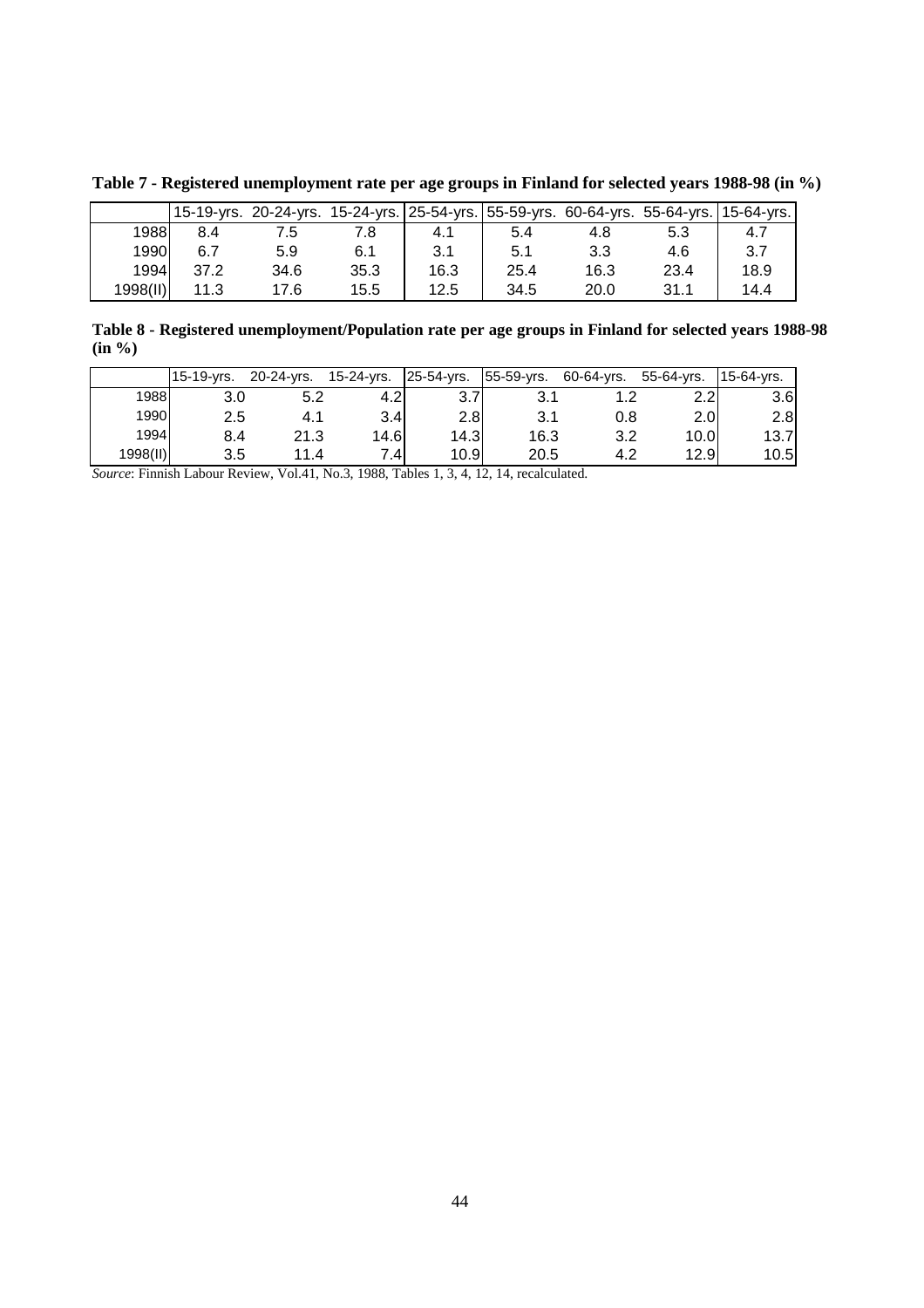| 15-24-y.              |      |       |       |       | <b>Unemployment/Population</b> |       |       |       |
|-----------------------|------|-------|-------|-------|--------------------------------|-------|-------|-------|
| Country               | 1990 | 1991  | 1992  | 1993  | 1994                           | 1995  | 1996  | 1997  |
| Australia             | 9,29 | 11,55 | 13,32 | 12,42 | 11,11                          | 10,07 | 10,42 | 10,67 |
| Austria               |      |       |       |       | 2,99                           | 3,02  | 3,63  | 3,55  |
| Canada                | 8,77 | 10,89 | 11,60 | 11,22 | 10,40                          | 9,69  | 9,90  | 10,22 |
| <b>Czech Republic</b> |      |       |       | 3,97  | 4,17                           | 4,00  | 3,54  | 4,04  |
| Denmark               | 8,48 | 8,42  | 8,88  | 10,30 | 7,03                           | 7,26  | 7,81  | 6,01  |
| Finland               | 5,38 | 8,54  | 12,81 | 15,30 | 14,42                          | 12,34 | 11,51 | 11,27 |
| Hungary               |      |       | 7,93  | 9,03  | 7,93                           | 7,16  | 6,66  | 5,94  |
| Japan                 | 1,90 | 2,03  | 2,03  | 2,41  | 2,59                           | 2,90  | 3,25  | 3,23  |
| Norway                | 7,12 | 7,40  | 7,71  | 7,54  | 7,00                           | 6,63  | 7,38  | 6,75  |
| Portugal              | 6,02 | 5,30  | 5,21  | 6,16  | 6,89                           | 7,17  | 7,39  |       |
| Sweden                | 3,10 | 5,15  | 8,22  | 12,47 | 12,09                          | 10,32 | 10,75 | 10,53 |
| Switzerland           |      | 2,28  | 3,21  | 4,63  | 4,06                           | 3,61  | 3,09  | 4,02  |
| <b>United Kingdom</b> | 7,89 | 10,36 | 11,24 | 12,37 | 11,36                          | 10,66 | 10,41 | 9,49  |
| <b>United States</b>  | 7,51 | 8,87  | 9,41  | 8,83  | 8,27                           | 8,00  | 7,87  | 7,39  |

**Table 9 - Development of youth unemployment in the OECD Countries selected for the Thematic Review**

| $15 - 24 - y$ .      | Unemployment/Labour Force |       |       |       |        |       |       |       |
|----------------------|---------------------------|-------|-------|-------|--------|-------|-------|-------|
| <b>Country</b>       | 1990                      | 1991  | 1992  | 1993  | 1994   | 1995  | 1996  | 1997  |
| Australia            | 13,20                     | 17,09 | 19,49 | 18,60 | 16,25  | 14,44 | 14,82 | 15,94 |
| Austria              |                           |       |       |       | 5,03   | 5,27  | 6,51  | 6,48  |
| Canada               | 12,68                     | 16,17 | 17,77 | 17,65 | 16,53  | 15,57 | 16,10 | 16,69 |
| Czech Republic       |                           |       |       | 7,39  | 7,72   | 7,90  | 7,15  | 8,37  |
| Denmark              | 11,53                     | 11,51 | 12,34 | 14,60 | 10, 18 | 9,92  | 10,59 | 8,09  |
| Finland              | 8,88                      | 14,95 | 24,48 | 30,79 | 31,06  | 26,90 | 24,91 | 23,30 |
| Hungary              |                           |       | 17,54 | 21,20 | 19,44  | 18,64 | 17,98 | 15,94 |
| Japan                | 4,32                      | 4,46  | 4,36  | 5,11  | 5,45   | 6,09  | 6,73  | 6,64  |
| Norway               | 11,76                     | 12,84 | 13,58 | 13,59 | 12,62  | 11,86 | 12,37 | 10,90 |
| Portugal             | 9,97                      | 9,28  | 10,02 | 12,52 | 14,73  | 16,01 | 16,65 |       |
| Sweden               | 4,49                      | 7,83  | 13,62 | 22,68 | 22,61  | 19,59 | 21,05 | 20,99 |
| Switzerland          |                           | 3,18  | 4,54  | 6,39  | 5,98   | 5,45  | 4,66  | 6,00  |
| United Kingdom       | 10,12                     | 13,57 | 15,46 | 17,35 | 16,17  | 15,28 | 14,73 | 13,47 |
| <b>United States</b> | 11,16                     | 13,44 | 14,23 | 13,37 | 12,46  | 12,07 | 12,01 | 11,29 |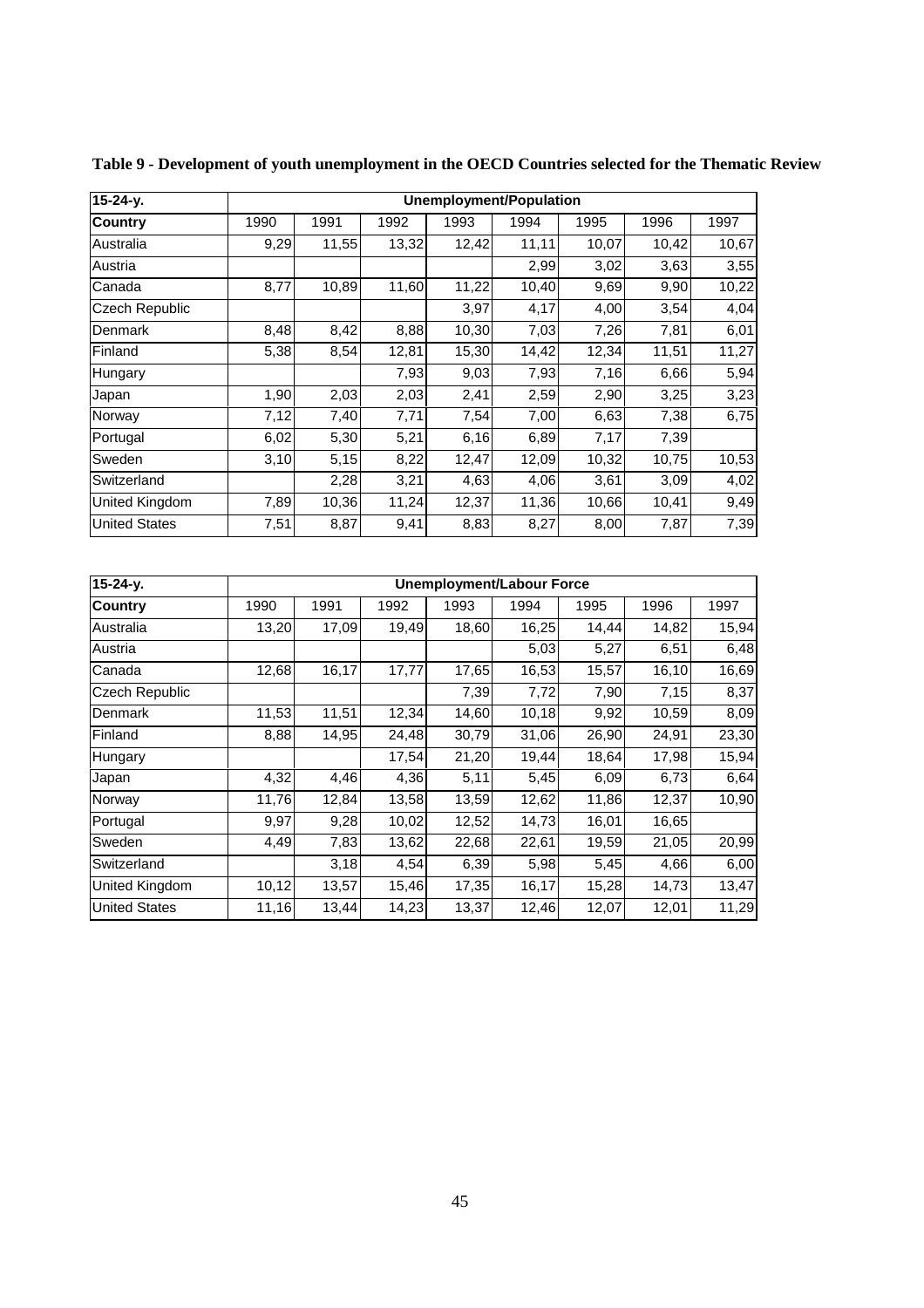| $15 - 24 - y$ .       | Ratio Young/Adult Unemployment Rate (Labour Force) (in %) |       |       |       |       |       |       |       |
|-----------------------|-----------------------------------------------------------|-------|-------|-------|-------|-------|-------|-------|
| <b>Country</b>        | 1990                                                      | 1991  | 1992  | 1993  | 1994  | 1995  | 1996  | 1997  |
| Australia             | 255,3                                                     | 229,7 | 239,4 | 213,3 | 220,2 | 223,2 | 213,9 | 239,3 |
| Austria               |                                                           |       |       |       | 144,1 | 146,0 | 163,6 | 156,9 |
| Canada                | 177,3                                                     | 176,9 | 177,2 | 176,3 | 179,1 | 185,1 | 188,1 | 211,8 |
| <b>Czech Republic</b> |                                                           |       |       | 229,5 | 255,6 | 240,1 | 224,1 | 210,8 |
| Denmark               | 149,4                                                     | 132,9 | 145,7 | 145,0 | 133,4 | 155,5 | 175,0 | 166,1 |
| Finland               | 415,0                                                     | 291,4 | 251,1 | 215,9 | 212,6 | 193,8 | 189,7 | 208,6 |
| Hungary               |                                                           |       | 200,7 | 205,2 | 210,2 | 214,3 | 212,8 | 215,1 |
| Japan                 | 236,1                                                     | 254,9 | 234,4 | 231,2 | 211,2 | 218,3 | 225,1 | 219,1 |
| Norway                | 301,5                                                     | 271,5 | 293,9 | 286,1 | 299.1 | 306,5 | 338,9 | 358,6 |
| Portugal              | 279,3                                                     | 282,9 | 324,3 | 283,9 | 254,8 | 263,3 | 269,4 |       |
| Sweden                | 345,4                                                     | 320,9 | 297,4 | 300,4 | 283,7 | 251,5 | 246,8 | 237,7 |
| Switzerland           |                                                           | 206,5 | 176,7 | 194,8 | 165,7 | 178,7 | 129,1 | 153,5 |
| <b>United Kingdom</b> | 169,8                                                     | 190,9 | 182,1 | 194,9 | 192,7 | 205,7 | 211,0 | 226,8 |
| <b>United States</b>  | 251,9                                                     | 243,5 | 228,8 | 234,2 | 255,3 | 277,5 | 287,3 | 299,5 |

Source: OECD-Database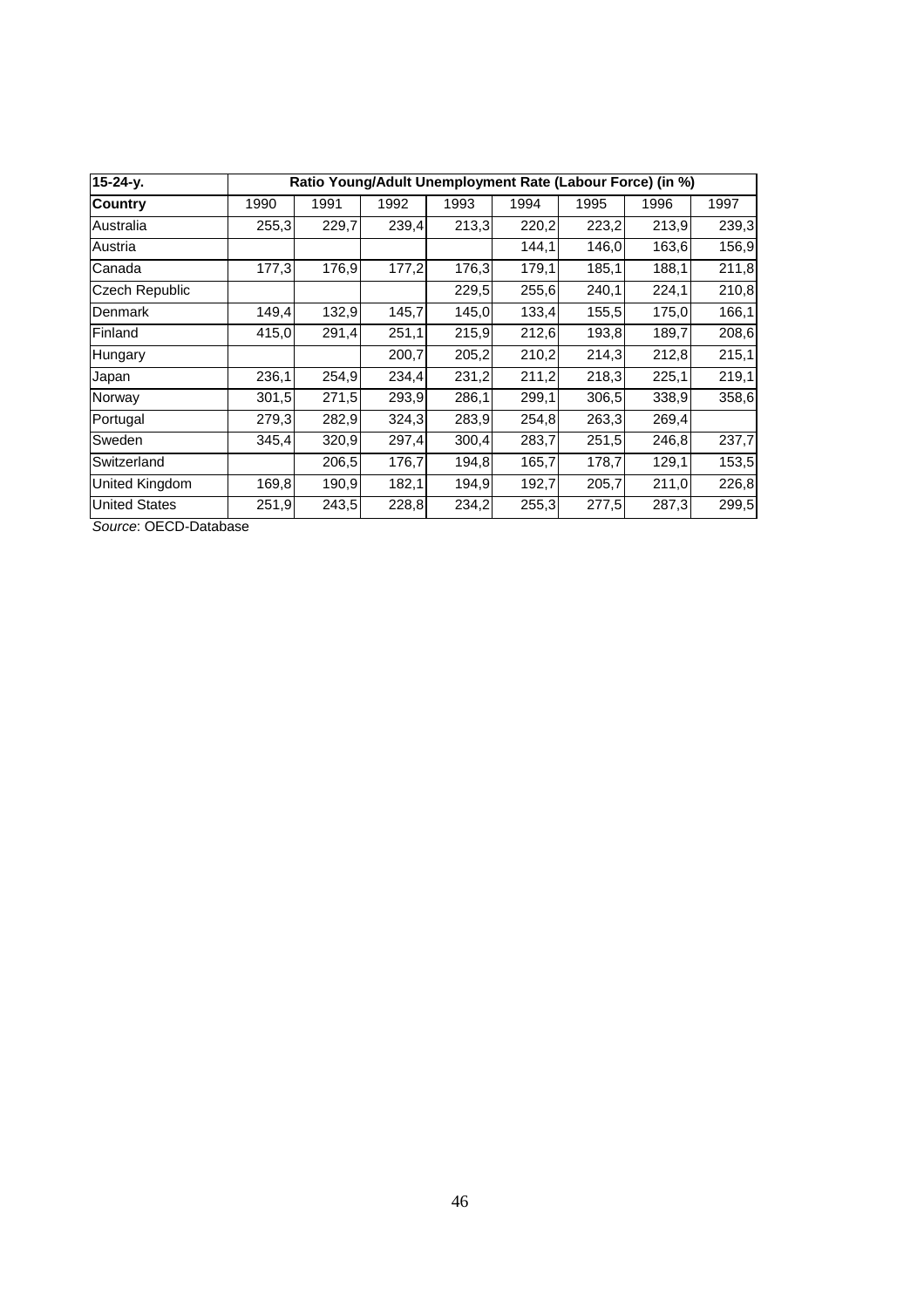|                       | <b>Unemployment/Population</b> |       |       |                    |       |       |                    |       |
|-----------------------|--------------------------------|-------|-------|--------------------|-------|-------|--------------------|-------|
|                       | $15 - 19$                      |       |       |                    |       |       |                    |       |
| <b>Country</b>        | 1990                           | 1991  | 1992  | 1993               | 1994  | 1995  | 1996               | 1997  |
| Australia             | 9,45                           | 11,10 | 13,48 | $\overline{11,84}$ | 10,92 | 11,18 | $\overline{11,12}$ | 10,30 |
| Austria               |                                |       |       |                    | 2,48  | 2,68  | 3,00               | 3,65  |
| Canada                | 8,15                           | 9,22  | 10,30 | 9,98               | 9,34  | 9,01  | 9,52               | 10,19 |
| Czech Republic        |                                |       |       | 3,75               | 4,29  | 3,88  | 3,42               | 3,66  |
| Denmark               | 5,70                           | 4,84  | 5,51  | 5,91               | 4,28  | 5,87  | 7,41               | 5,46  |
| Finland               | 5,96                           | 8,17  | 10,22 | 11,49              | 10,40 | 9,15  | 8,59               | 9,54  |
| Hungary               |                                |       | 6,19  | 6,90               | 5,68  | 5,23  | 4,65               | 4,09  |
| Japan                 | 1,20                           | 1,21  | 1,24  | 1,29               | 1,34  | 1,39  | 1,69               | 1,61  |
| Norway                | 7,09                           | 6,94  | 6,38  | 6,64               | 6,39  | 5,96  | 7,50               | 7,55  |
| Portugal              | 4,75                           | 3,97  | 3,90  | 4,42               | 4,48  | 4,35  | 4,31               |       |
| Sweden                | 3,58                           | 4,97  | 6,22  | 8,30               | 7,42  | 6,41  | 6,40               | 6,74  |
| Switzerland           |                                |       |       |                    |       |       |                    |       |
| United Kingdom        | 8,19                           | 10,39 | 10,37 | 11,42              | 11,14 | 10,34 | 10,99              | 10,12 |
| <b>United States</b>  | 8,34                           | 9,66  | 10,31 | 9,80               | 9,30  | 9,28  | 8,74               | 8,27  |
|                       |                                |       |       |                    |       |       |                    |       |
|                       | $20 - 24$                      |       |       |                    |       |       |                    |       |
| <b>Country</b>        | 1990                           | 1991  | 1992  | 1993               | 1994  | 1995  | 1996               | 1997  |
| Australia             | 9,12                           | 11,99 | 13,16 | 12,95              | 11,29 | 9,09  | 9,77               | 11,02 |
| Austria               |                                |       |       |                    | 3,40  | 3,30  | 4,17               | 3,47  |
| Canada                | 9,34                           | 12,43 | 12,81 | 12,38              | 11,41 | 10,35 | $\overline{10,28}$ | 10,24 |
| <b>Czech Republic</b> |                                |       |       | 4,25               | 4,03  | 4,12  | 3,65               | 4,37  |
| Denmark               | 11,13                          | 11,96 | 12,09 | 14,36              | 9,64  | 8,49  | 8,18               | 6,49  |
| Finland               | 4,89                           | 8,88  | 15,29 | 19,23              | 18,75 | 15,79 | 14,61              | 13,06 |
| Hungary               |                                |       | 9,94  | 11,57              | 10,56 | 9,48  | 8,90               | 7,72  |
| Japan                 | 2,70                           | 2,90  | 2,83  | 3,48               | 3,72  | 4,20  | 4,55               | 4,57  |
| Norway                | 7,14                           | 7,74  | 8,63  | 8,16               | 7,41  | 7,08  | 7,30               | 6,16  |
| Portugal              | 7,34                           | 6,66  | 6,58  | 7,97               | 9,29  | 9,86  | 10,17              |       |
| Sweden                | 2,74                           | 5,29  | 9,73  | 15,54              | 15,44 | 13,04 | 13,82              | 13,28 |
| Switzerland           |                                |       |       |                    |       |       |                    |       |
| United Kingdom        | 7,68                           | 10,35 | 11,83 | 12,99              | 11,51 | 10,88 | 10,00              | 8,99  |
| <b>United States</b>  | 6,87                           | 8,29  | 8,75  | 8,12               | 7,48  | 6,96  | 7,12               | 6,60  |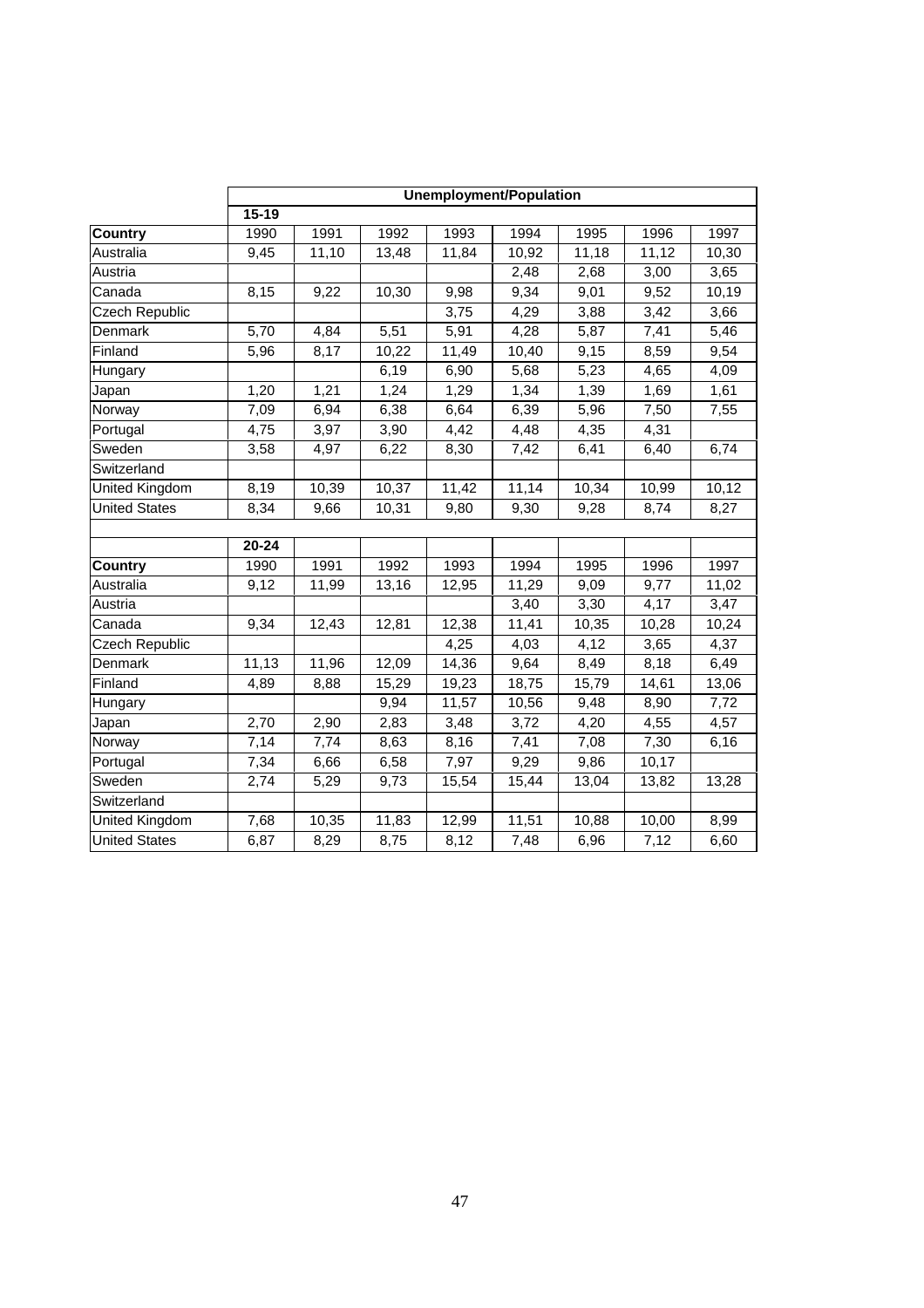|                       | <b>Unemployment/Labour Force</b> |       |       |       |       |       |       |       |
|-----------------------|----------------------------------|-------|-------|-------|-------|-------|-------|-------|
|                       | $15 - 19$                        |       |       |       |       |       |       |       |
| <b>Country</b>        | 1990                             | 1991  | 1992  | 1993  | 1994  | 1995  | 1996  | 1997  |
| Australia             | 16,47                            | 20,97 | 24,95 | 23,00 | 20,29 | 19,99 | 19,47 | 19,34 |
| Austria               |                                  |       |       |       | 5,53  | 6,33  | 7,31  | 9,37  |
| Canada                | 14,17                            | 16,77 | 19,79 | 19,97 | 18,93 | 18,48 | 20,11 | 21,79 |
| Czech Republic        |                                  |       |       | 11,38 | 13,00 | 13,35 | 13,25 | 15,90 |
| Denmark               | 8,89                             | 7,63  | 8,61  | 9,43  | 6,99  | 8,79  | 11,16 | 8,04  |
| Finland               | 13,95                            | 21,19 | 31,07 | 36,27 | 35,79 | 30,30 | 28,57 | 29,81 |
| Hungary               |                                  |       | 26,96 | 33,14 | 29,75 | 31,11 | 30,38 | 28,79 |
| Japan                 | 6,63                             | 6,56  | 6,70  | 7,06  | 7,59  | 8,22  | 9,72  | 9,03  |
| Norway                | 16,07                            | 17,35 | 16,67 | 18,07 | 17,07 | 15,88 | 17,87 | 16,49 |
| Portugal              | 10,39                            | 9,40  | 10,70 | 13,99 | 15,51 | 17,05 | 18,34 |       |
| Sweden                | 6,97                             | 10,56 | 15,55 | 25,69 | 24,60 | 20,85 | 22,34 | 24,22 |
| Switzerland           |                                  |       |       |       |       |       |       |       |
| United Kingdom        | 11,56                            | 14,94 | 16,27 | 19,12 | 18,60 | 17,30 | 17,77 | 16,23 |
| <b>United States</b>  | 15,54                            | 18,71 | 20,11 | 19,04 | 17,64 | 17,33 | 16,73 | 16,02 |
|                       |                                  |       |       |       |       |       |       |       |
|                       | $20 - 24$                        |       |       |       |       |       |       |       |
| <b>Country</b>        | 1990                             | 1991  | 1992  | 1993  | 1994  | 1995  | 1996  | 1997  |
| Australia             | 10,89                            | 14,64 | 16,13 | 16,07 | 13,88 | 11,08 | 11,87 | 13,80 |
| Austria               |                                  |       |       |       | 4,78  | 4,74  | 6,10  | 4,98  |
| Canada                | 11,70                            | 15,78 | 16,51 | 16,23 | 15,04 | 13,75 | 13,61 | 13,55 |
| <b>Czech Republic</b> |                                  |       |       | 5,31  | 5,06  | 5,61  | 5,07  | 6,22  |
| Denmark               | 13,50                            | 14,45 | 15,18 | 18,47 | 12,59 | 10,76 | 10,15 | 8,14  |
| Finland               | 6,42                             | 12,00 | 21,55 | 28,17 | 28,79 | 25,13 | 23,08 | 20,00 |
| Hungary               |                                  |       | 14,00 | 16,88 | 15,97 | 14,72 | 14,53 | 12,97 |
| Japan                 | 3,68                             | 3,91  | 3,77  | 4,65  | 4,99  | 5,68  | 6,14  | 6,16  |
| Norway                | 9,80                             | 10,97 | 12,39 | 11,95 | 10,96 | 10,37 | 10,14 | 8,37  |
| Portugal              | 9,70                             | 9,20  | 9,65  | 11,81 | 14,38 | 15,61 | 16,09 |       |
| Sweden                | 3,32                             | 6,61  | 12,84 | 21,68 | 22,00 | 19,19 | 20,66 | 20,01 |
| Switzerland           |                                  |       |       |       |       |       |       |       |
| <b>United Kingdom</b> | 9,25                             | 12,77 | 15,02 | 16,48 | 14,93 | 14,20 | 12,96 | 11,70 |
| <b>United States</b>  | 8,84                             | 10,81 | 11,36 | 10,54 | 9,72  | 9,09  | 9,26  | 8,51  |

*Source*: OECD Database.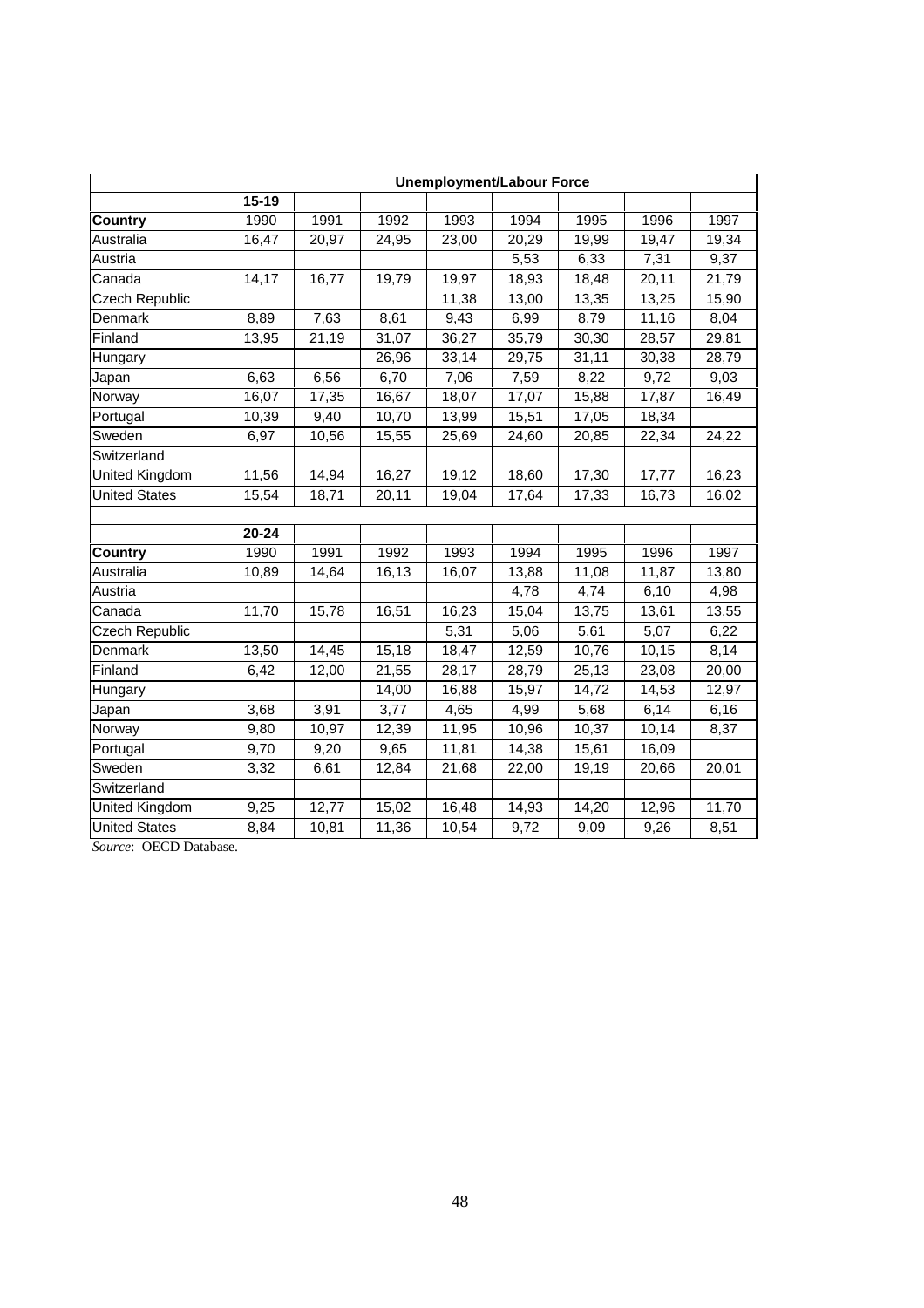| Age 15-19             |                     |                   |                   |                   |      |                   |                   |      |                  |
|-----------------------|---------------------|-------------------|-------------------|-------------------|------|-------------------|-------------------|------|------------------|
|                       | 1990                | 1991              | 1992              | 1993              | 1994 | 1995              | 1996              | 1997 | 1998             |
| Australia             | 35,5                | 44,7              | 47,7              | 46,9              | 44,5 | 40,4              | 40,4              | 38,2 | 41,9             |
| Austria               |                     |                   |                   |                   | 4,7  | 34,5              | 38,8              | 50,2 | 51,6             |
| <b>Czech Republic</b> |                     |                   |                   | 27,5              | 27,5 | 41,7              | 37,7              | 32,5 | 33,0             |
| Denmark               | 32,9                | 36,4              | 23,4              | 28,7              | 22,6 | 18,6              | 25,8              | 19,0 | 16,2             |
| Finland               |                     |                   |                   |                   |      | 14,8              | 15,7              | 9,7  | 13,0             |
| Hungary               |                     |                   | 30,8              | 39,5              | 44,0 | 57,6              | 61,5              | 58,6 | 57,1             |
| Norway                | 21,4                | 20,8              | 22,6              | 30,8              | 20,6 | 30,0              | 0,0               | 0,0  | $\overline{0,0}$ |
| Portugal              | 61,5                | $\overline{53,7}$ | 24,2              | 36,6              | 36,5 | 40,7              | 51,5              | 34,7 | 49,0             |
| Sweden                | 22,4                | 18,3              | $\overline{21,3}$ | 17,6              | 22,3 | 29,8              | 25,3              | 22,3 | 23,3             |
| <b>United Kingdom</b> | 28,8                | 34,4              | 41,0              | 50,6              | 45,0 | 39,3              | 39,4              | 35,7 | 30,8             |
| <b>United States</b>  | 3,2                 | 4,0               | 6,7               | 6,0               | 9,4  | 8,8               | 8,7               | 8,1  | 8,1              |
| OECD-Average          | 46,1                | 44,8              | 41,9              | 44,9              | 44,9 | 45,5              | 45,0              | 43,5 | 43,5             |
|                       |                     |                   |                   |                   |      |                   |                   |      |                  |
| Age 20-24             |                     |                   |                   |                   |      |                   |                   |      |                  |
|                       | 1990                | 1991              | 1992              | 1993              | 1994 | 1995              | 1996              | 1997 | 1998             |
| Australia             | 37,4                | 48,1              | 57,7              | 53,9              | 56,2 | 47,5              | 44,8              | 50,5 | 45,0             |
| Austria               |                     |                   |                   |                   | 12,2 | 31,8              | 33,0              | 32,7 | 19,3             |
| <b>Czech Republic</b> |                     |                   |                   | 29,9              | 35,2 | 45,2              | 43,7              | 42,9 | 46,1             |
| Denmark               | 43,5                | 39,6              | 37,0              | 31,8              | 36,4 | 25,7              | 22,5              | 21,1 | 27,0             |
| Finland               |                     |                   |                   |                   |      | 40,2              | 33,1              | 27,6 | 20,4             |
| Hungary               |                     |                   | 44,8              | 53,4              | 60,2 | 70,5              | 69,4              | 68,4 | 62,6             |
| Norway                | 35,0                | 35,8              | 33,5              | 39,1              | 35,5 | 27,8              | $\overline{26,1}$ | 15,8 | 18,8             |
| Portugal              | 56,7                | $\overline{54,2}$ | 33,3              | 34,4              | 48,0 | 57,4              | $\overline{56,3}$ | 55,9 | 56,2             |
| Sweden                | 11,8                | 18,3              | 23,4              | 31,0              | 40,9 | 38,5              | 42,3              | 41,7 | 44,6             |
| <b>United Kingdom</b> | 41,0                | 42,3              | 55,1              | 58,6              | 61,6 | 54,6              | 51,6              | 46,7 | 36,9             |
| <b>United States</b>  | 5,8                 | 8,1               | 11,6              | 11,6              | 14,0 | 12,7              | 12,9              | 12,3 | 12,3             |
| OECD-Average          | $\overline{49}$ , 1 | 48,6              | 49,1              | $\overline{50,9}$ | 52,5 | $\overline{51,7}$ | 51,3              | 49,7 | 48,5             |

**Table 10 - Incidence of long-term (6 months and over) unemployment (ie percentage of all unemployment in the age group that lasts for 6 months or more)**

*Source*: EULFS (or LFS where no EULFS data available).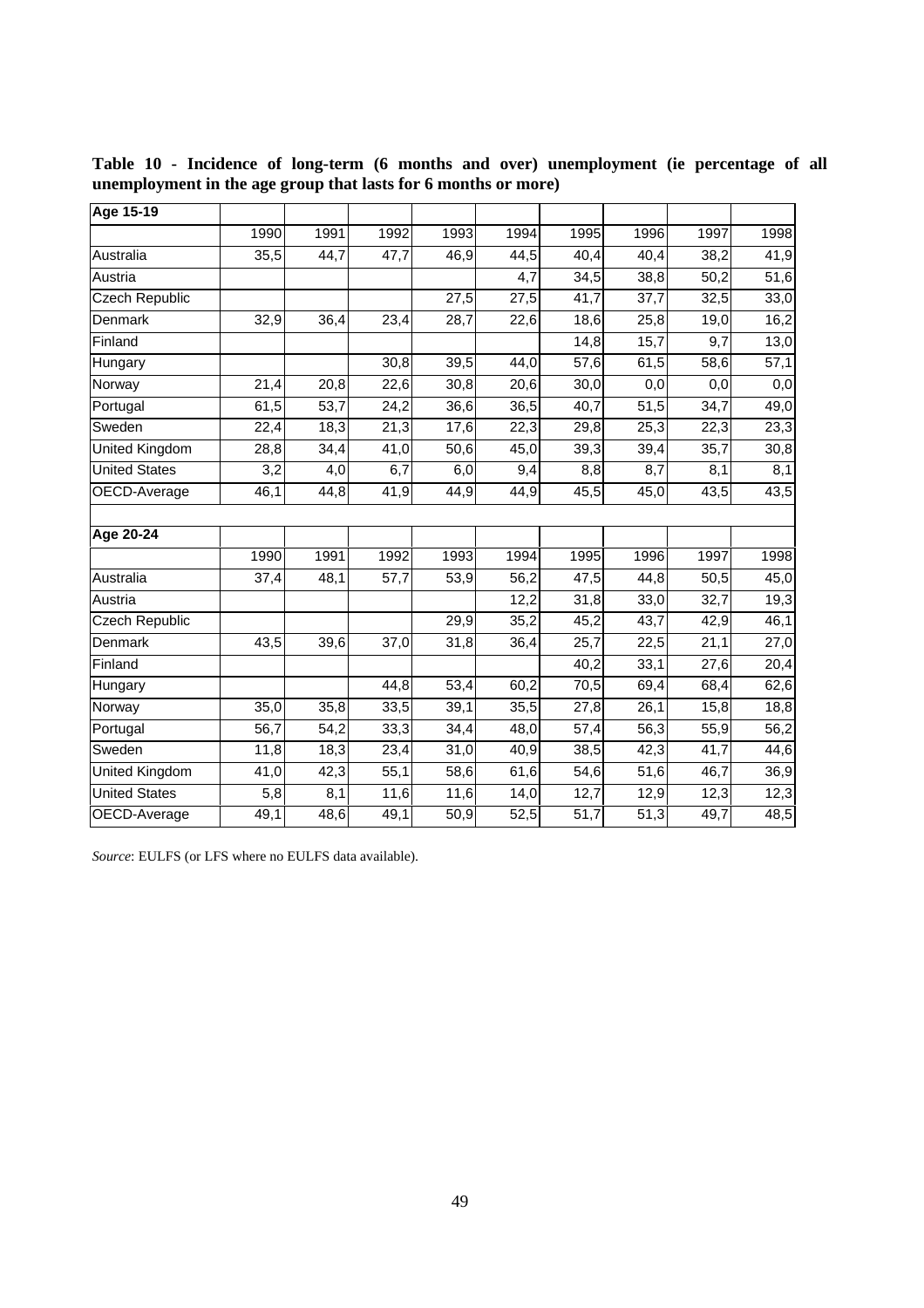|                                                            |                    |          | $\%$ |
|------------------------------------------------------------|--------------------|----------|------|
| <b>Upper secondary qualification</b>                       |                    | 23 080   | 89   |
| General (Matriculation examination) only                   |                    | 13 8 8 0 | 54   |
| General (Matriculation examination) and vocational qualif. |                    | 3 600    | 14   |
| Vocational qualification only                              |                    | 5 600    |      |
| Tertiary degree or qualification                           |                    | 2 800    |      |
|                                                            | New students total | 25 8 8 0 | 100  |

# **Table 11 - Previous qualification of the new polytechnic entrance in 1997**

# **Table 12 - Previous qualification of the new university entrance in 1997**

|                                                            |       | $\frac{0}{0}$ |
|------------------------------------------------------------|-------|---------------|
| <b>Upper secondary qualification</b>                       | 16560 | 90            |
| General (matriculation examination) only                   | 15200 | 82            |
| General (matriculation examination) and vocational qualif. | 1360  | 8             |
| Tertiary degree or qualification                           | 1900  | 10            |
| New students total                                         | 18460 | 1001          |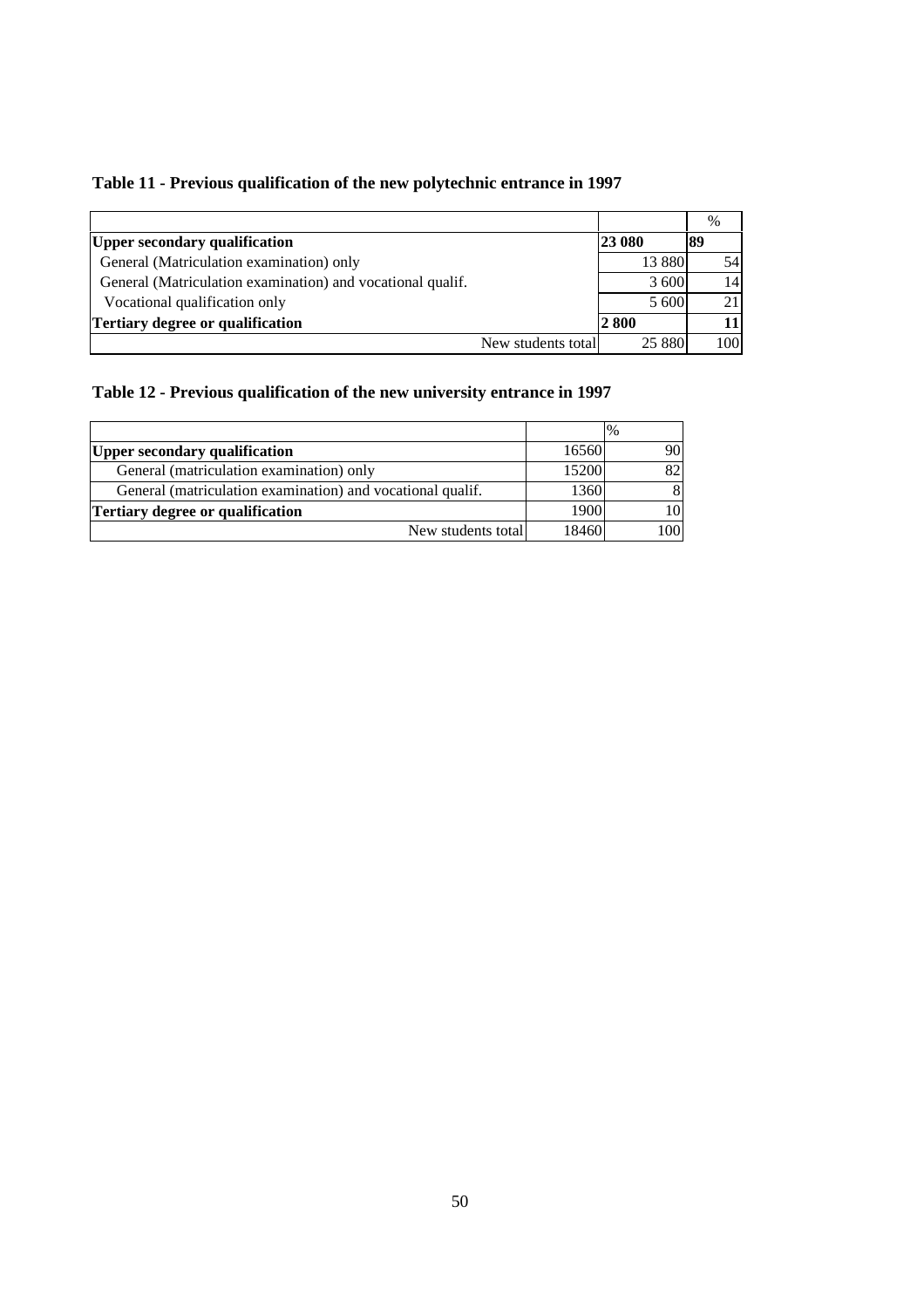



## **Figure 2**

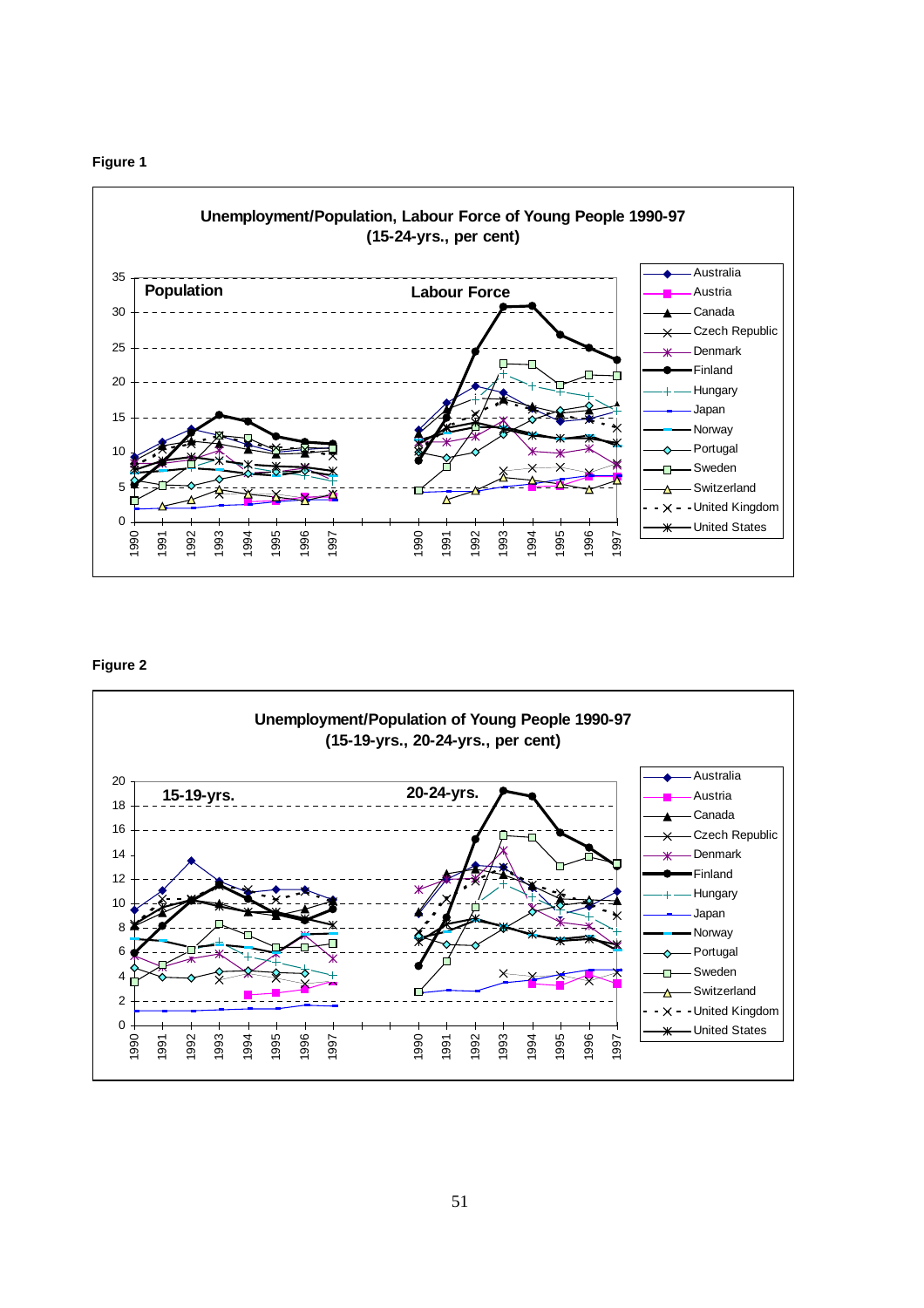



**Figure 4**

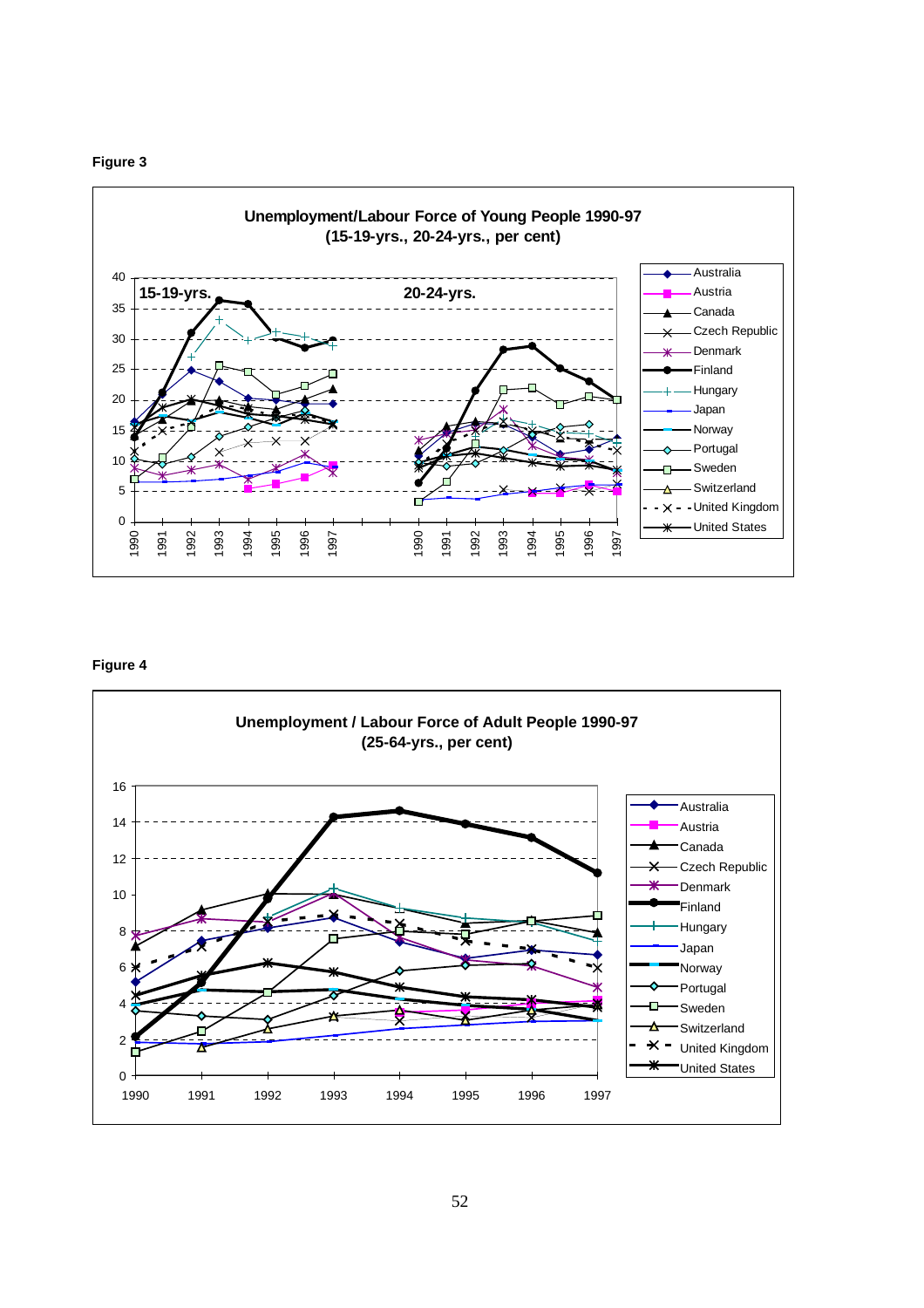# **Figure 5**

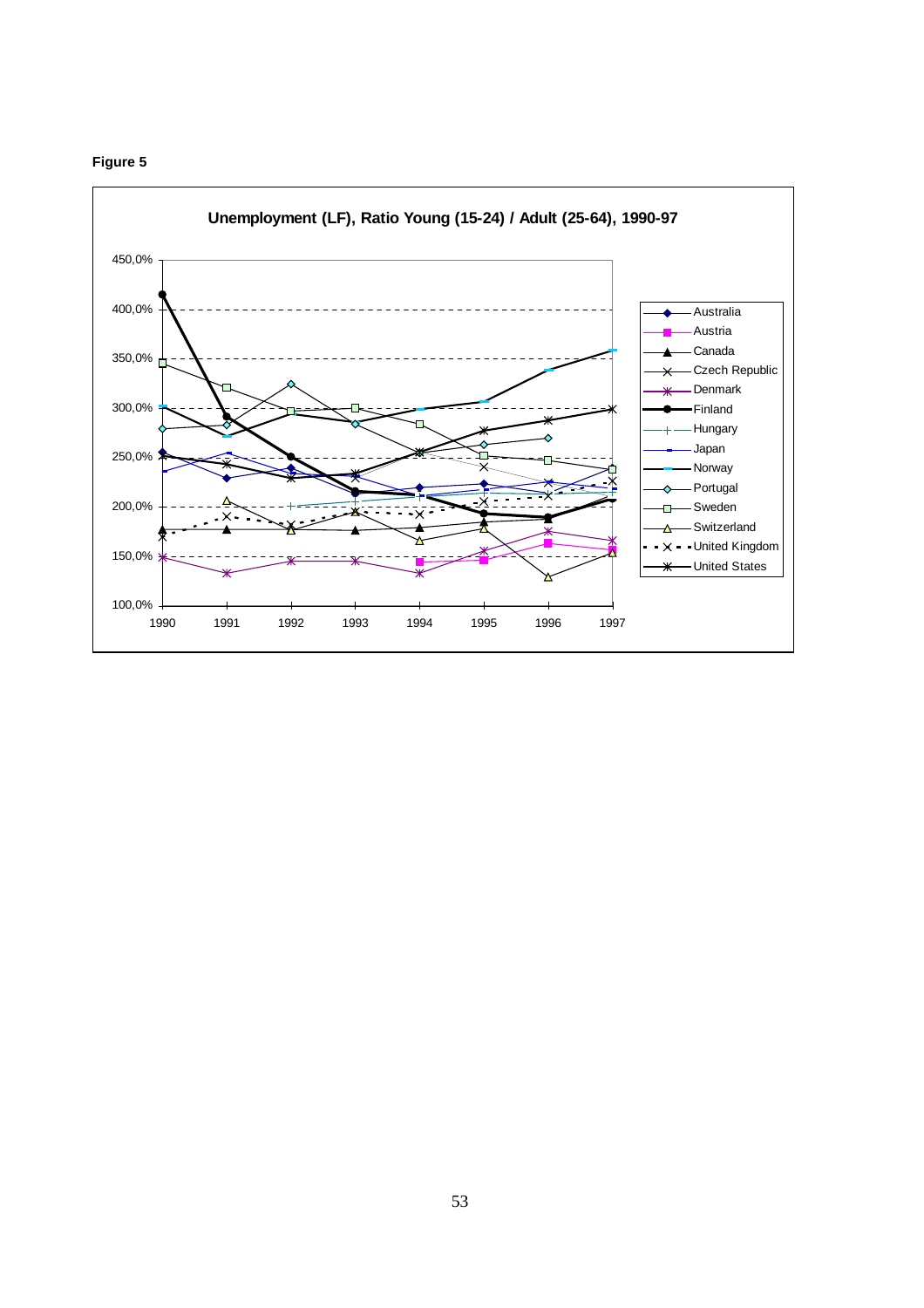



## **Figure 7**

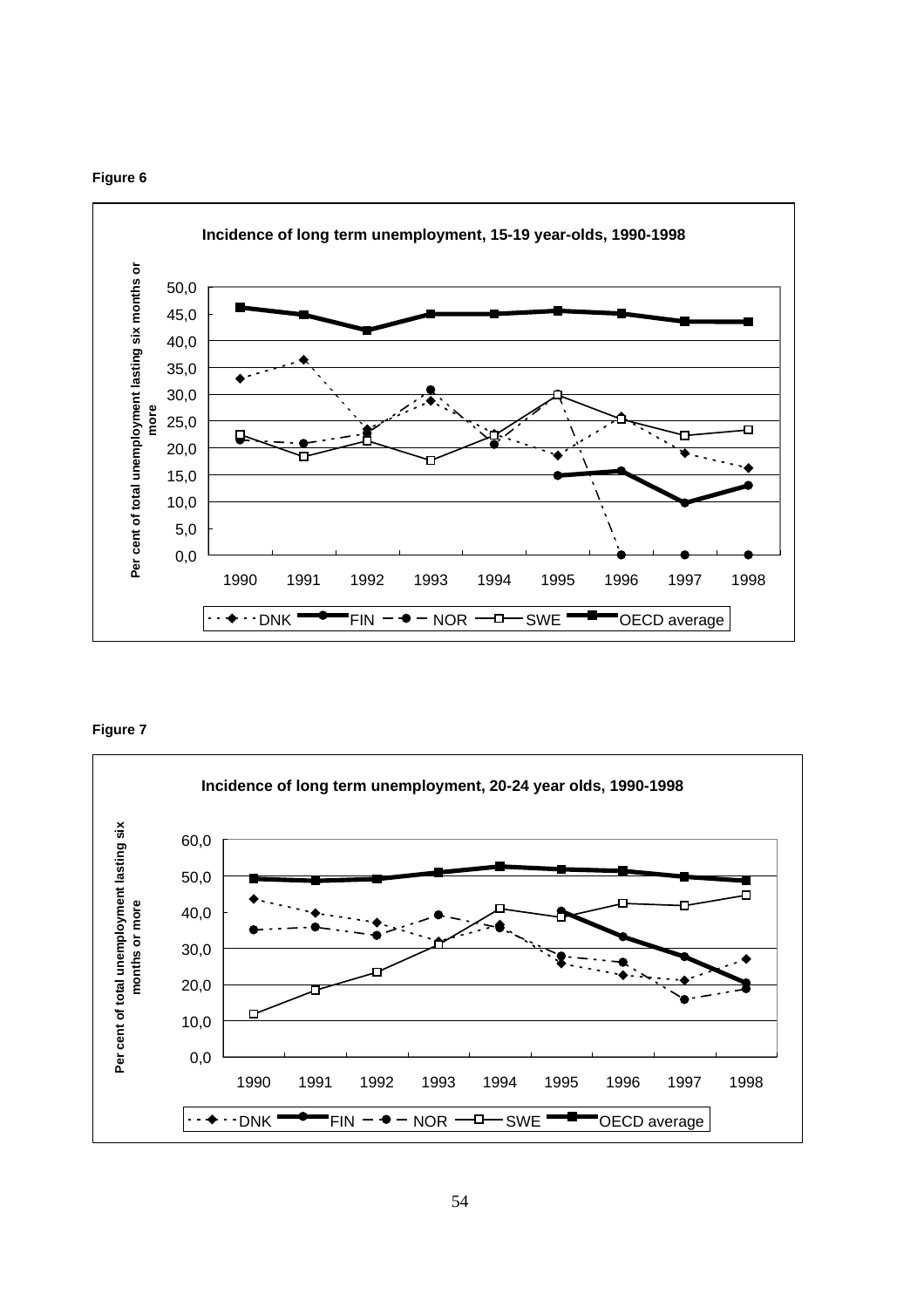# **ANNEX 3**

# AGREEMENT ON TRAINING PROVIDED IN CONNECTION WITH PRACTICAL WORK AT THE WORKPLACE

## PARTIES

Educational institution/Training provider Contact person/Teacher

Tel:

Workplace

Enterprise/Other organisation Contact person/On-the-job instructor<br>Workplace Tel: Tel:

## 1. FORM OF TRAINING

This agreement applies to training provided in connection with practical work at the workplace (on-the-job training) defined in the Vocational Education Act.

The trainee does not have an employment relation with the enterprise and is not paid wages, unless otherwise agreed in an employment contract.

# 2 DIPLOMAS AND STUDENTS

Diplomas to which the agreement applies

Number of students/year

(An annex where needed) Tel.

Student(s) Personal identification number

#### 3. DURATION OF TRAINING

(An annex where needed) Training terminates

Periods

# 4. AIM OF TRAINING

The aim of the on-the-job training is to enable the student to learn part of the vocational skills and part of the syllabus in a real working environment, following the rules applied there. On-the-job learning is planned and guided and the objectives are determined jointly by the teacher, the contact person at the workplace and the trainee.

# 5. TRAINING CONTENT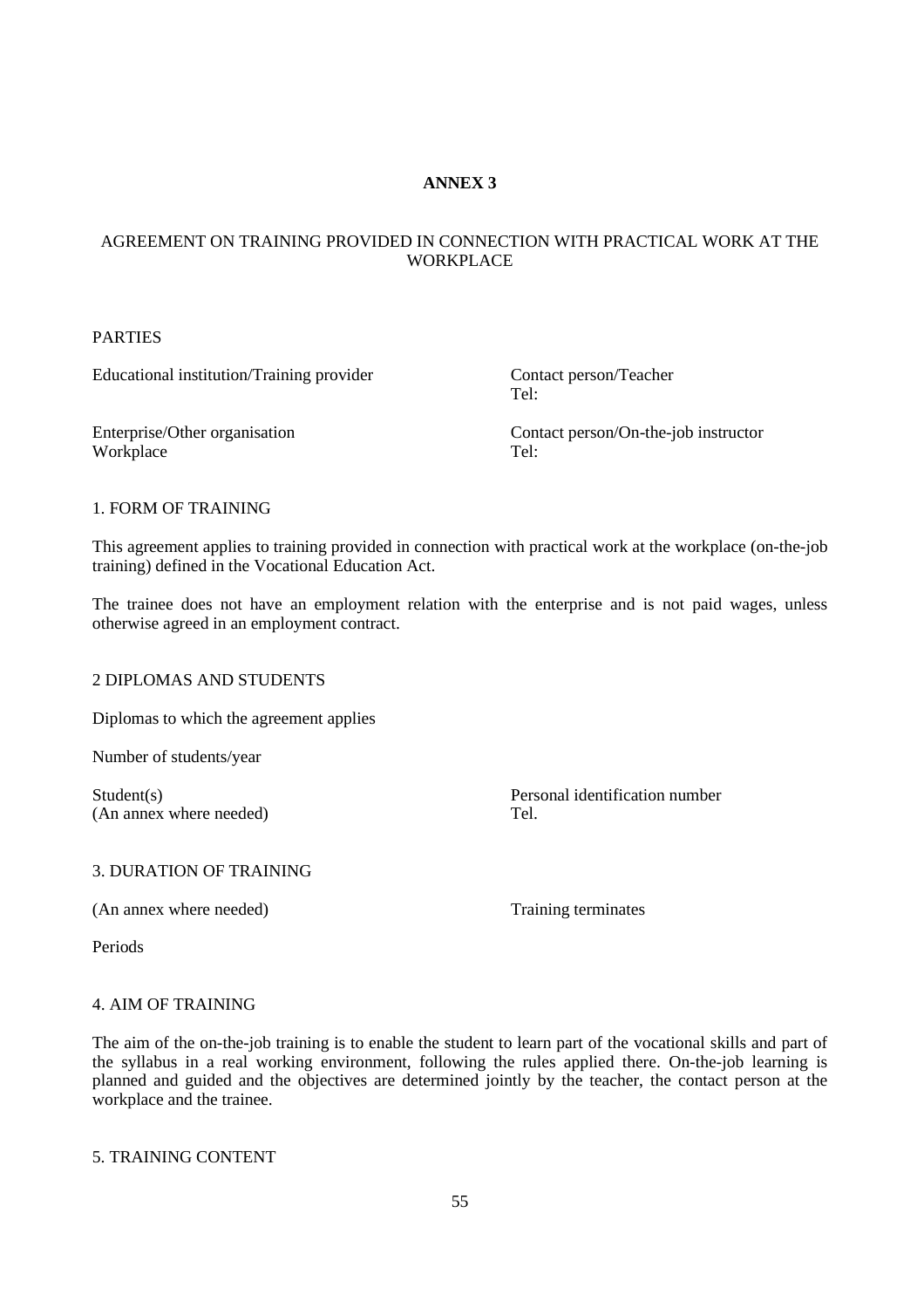Training is provided in the following work tasks: (An annex where needed)

Work task Period Special work occupational safety considerations

# 6. TASKS AND DUTIES OF THE EDUCATIONAL INSTITUTION

The educational institution appoints a contact person or a teacher to represent it in the planning, organisation and supervision of on-the-job learning.

The educational institution assists and advises the enterprise in the implementation of the training and provides all information the enterprise needs about the training and vocational skills the student has acquired so far.

The responsibility and liability to insure in the case of an accident occurring in connection with on-the-job learning is determined under the Employment Accidents Insurance Act and the Decree concerning indemnity in accidents occurring in the course of studies.

The educational institution prepares the student for on-the-job training and sees to it that the student is aware of his or her responsibility to conform to the order and the rules and regulations concerning work and occupational safety applied at the workplace.

The educational institution makes sure that the student is aware of the content of this agreement and of his or her duty to conform to it and to provisions concerning vocational education.

#### 7. TASKS AND DUTIES OF THE ENTERPRISE

The enterprise appoints a contact person / the on-the-job instructor who is competent to provide training and who represents the enterprise in the planning, organisation and supervision of on-the-job learning.

The enterprise provides the student with necessary information about conditions relating to the work and to the working environment and about the tools of the trade.

The enterprise is responsible for and ensures the student's safety under the Employment Accident Insurance Act and the Decree concerning indemnity in accidents occurring in the course of studies.

The enterprise takes care that the personnel at the workplace are sufficiently aware of the student's tasks relating to on-the-job learning and of the relevant agreement.

#### 8. COOPERATION

The respective duties of the educational institution and the enterprise in the arrangement and implementation of on-the-job learning:

Planning: Organisation: Instruction: Monitoring and evaluation: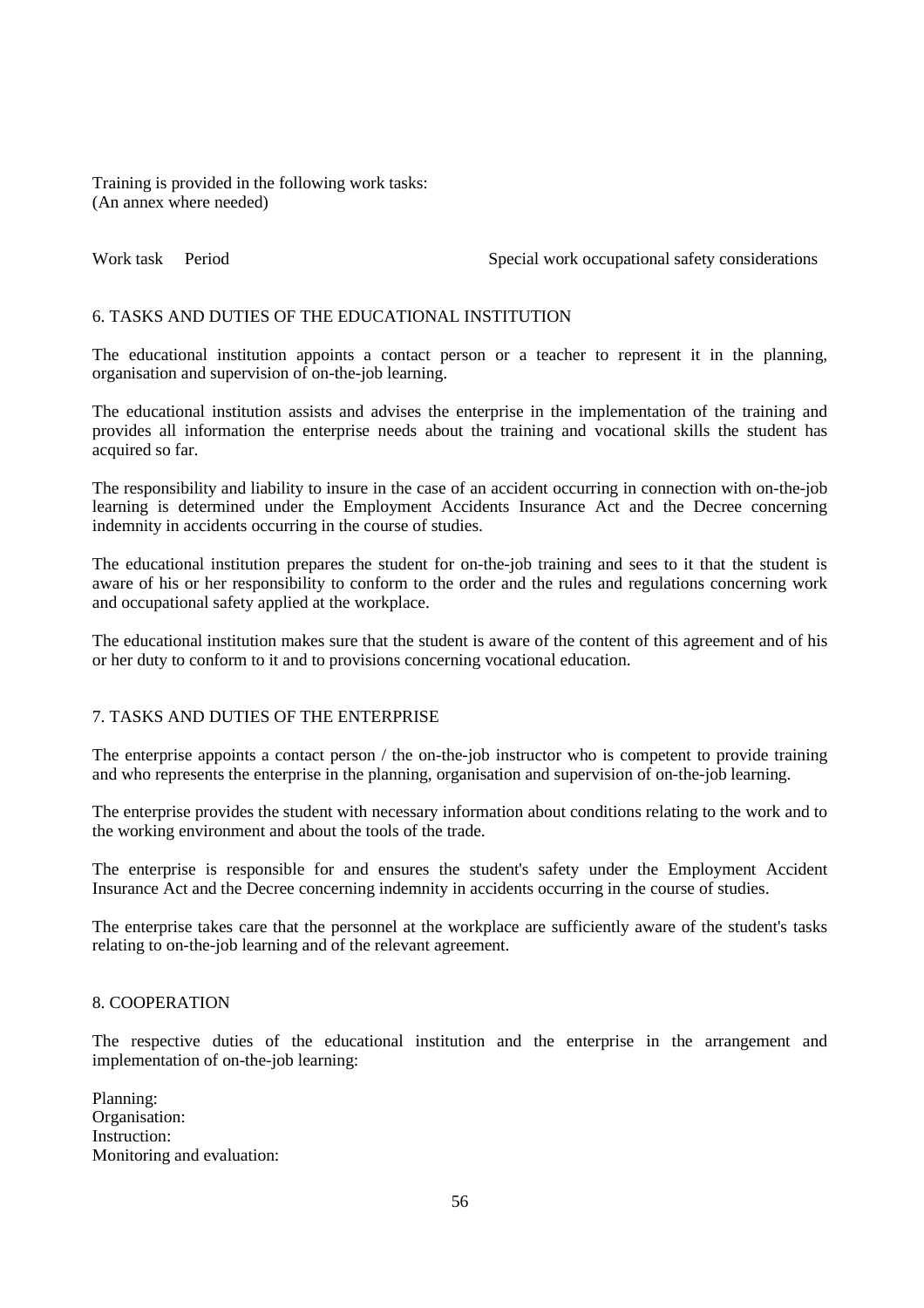Whenever needed, the contact persons of the educational institution and the enterprise will agree on the arrangement of on-the-job learning in more detail.

The enterprise will inform the educational institution without delay about any foreseeable major changes in the student's tasks or working conditions. Correspondingly, the educational institution will inform the enterprise without delay about eventual changes in the student's training.

The educational institution may provide applicable training for the contact person / the on-the-job instructor under separate agreement.

The following has been agreed concerning other co-operation between the educational institution and the enterprise:

#### 9. REIMBURSEMENTS

Eventual reimbursement of the employer for on-the-job training:

#### 10. OTHER MATTERS

The parties are aware of the responsibilities relating to occupational safety, industrial accidents and compensations. Liability in cases of accident is determined under the Damages Act.

Additional insurance:

The enterprise takes a liability insurance The educational institution takes a liability insurance.

Other matters relating to working conditions:

Working hours (a day/a week/on average) Meals Workwear Protective equipment Expense compensation

## 11. VALIDITY

This agreement will be in force until further notice / for the duration of training provided in connection with practical work at the workplace, at the outside until xxx. The agreement may be terminated after a period of notice of one month or, if so agreed, without a period of notice.

# 12. SIGNATURES

The agreement has been signed in two copies, one for each party. A conform copy will be provided for the student.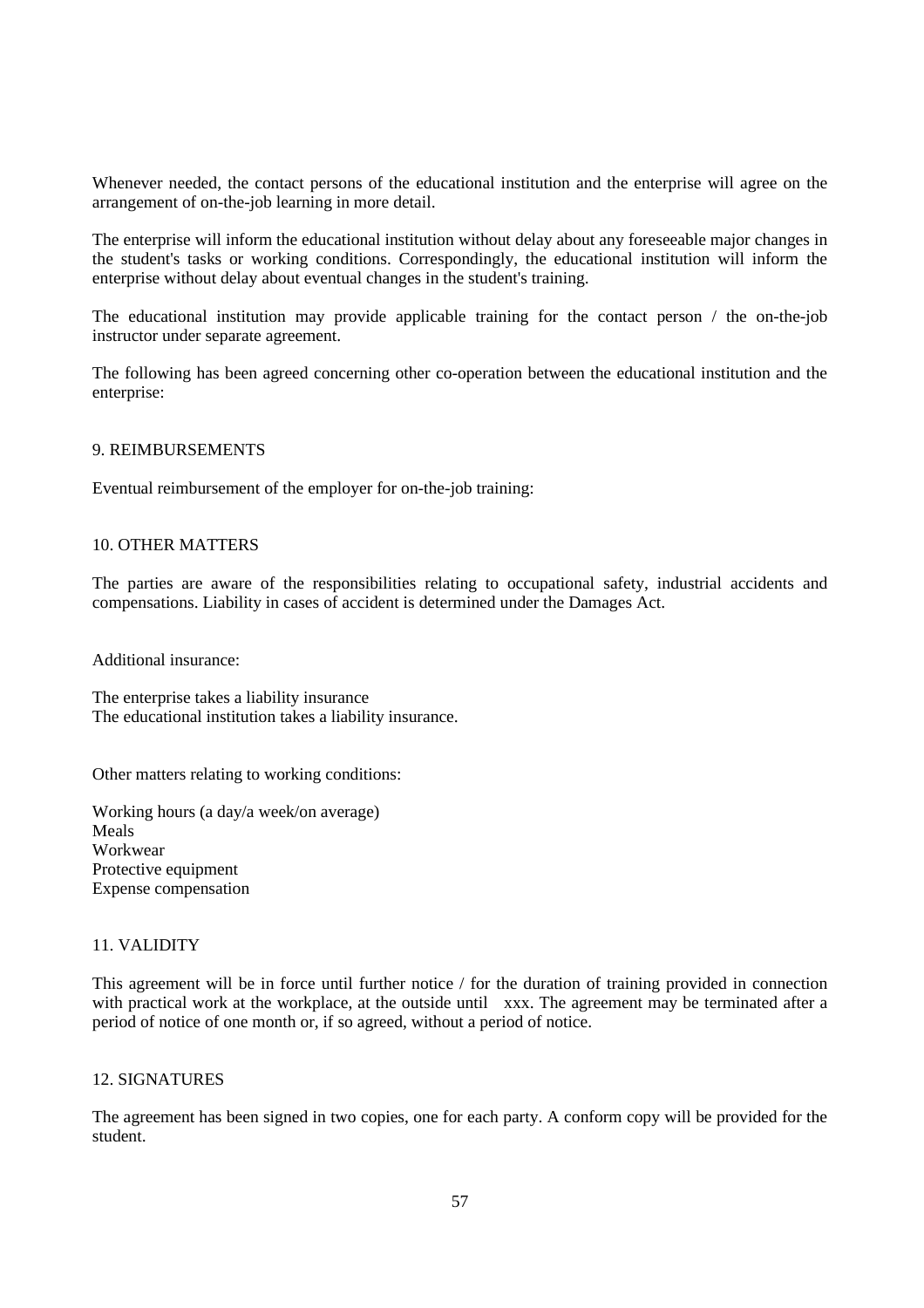Date

For the enterprise/organisation For the educational institution/training provider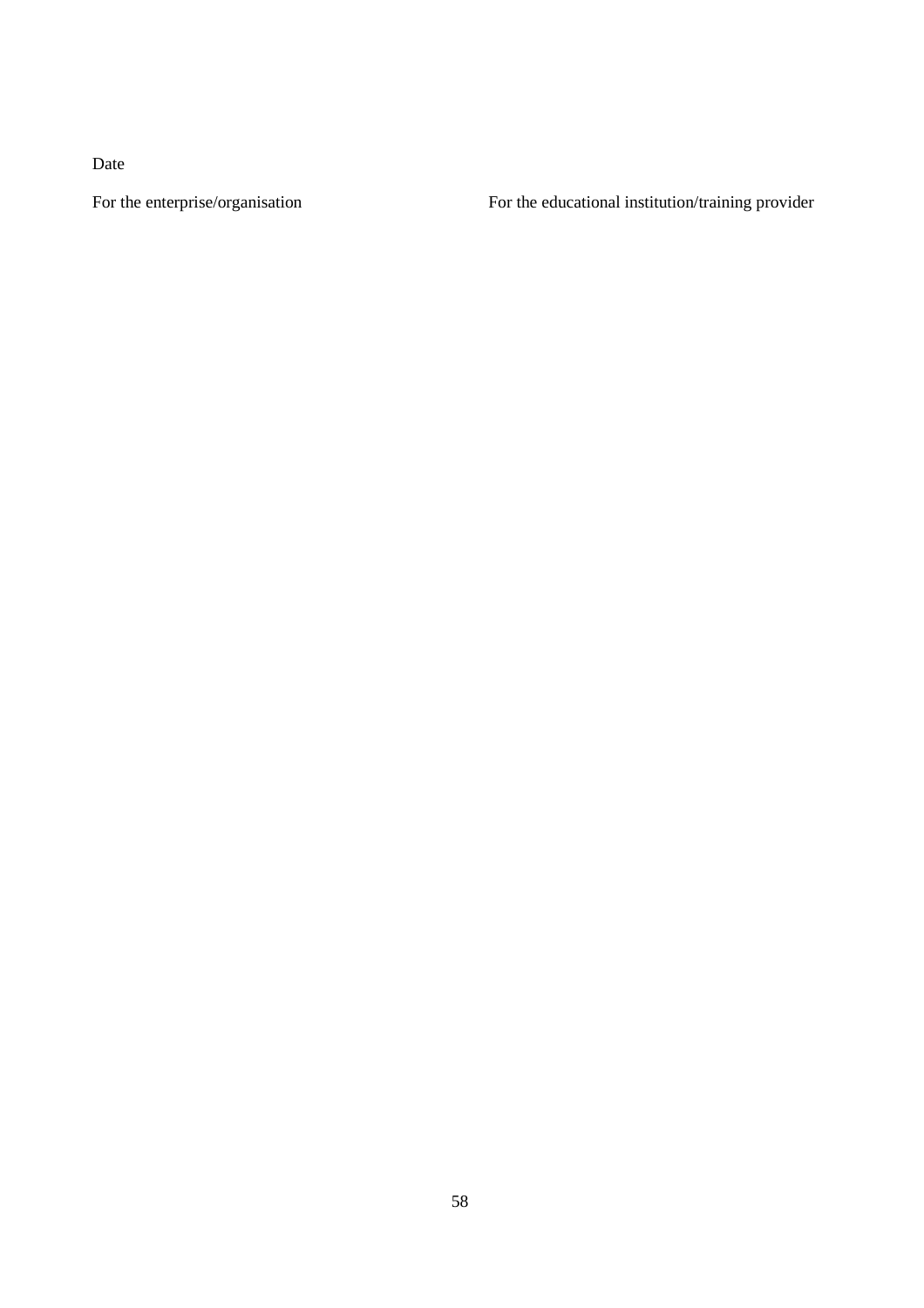# **ANNEX 4**

# Statistics Finland Services offered to schools (Memo 5.11.1998)

#### *Tailored statistical packages*

The tailored statistical packages offered to schools contains detailed data about graduates from a certain schools. The packages are produced yearly, usually in the fall. Almost all types of schools have their own packages. Comparison data is also available.

Depending on the type of schools, following data is offered:

- main type of activity
- further studies (ongoing and completed)
- occupational status
- employment sector
- average income
- area of employment (usually by province)
- industrial sector.

The most popular package is the one produced for universities, but also vocational schools are very interested in following their graduates way through working life. This year we are for the first time also able to produce a package for polytechnics, who so far has been excluded. The demand for this kind of packages is growing all the time.

The appendix contains the package for Kerava Business College (four tables) and a preliminary table for Lahti Polytechnic (this table has not yet been offered to the polytechnics).

#### *SijoittumisCD - "the key to the future"*

SijoittumisCD is a PC-program produced by Statistics Finland and probably a unic product, at least in Scandinavia. The  $4<sup>th</sup>$  version of the programme (SijoittumisCD 2.0) was published in September.

SijoittumisCD is mainly used as an aid for counselling students in their career choices of for helping students decide about future/further studies. Schools are the natural target group for this product, but among our customers we also have for example business enterprises and employment agencies.

SijoittumisCD contains data both according to education (426 different degrees = educational qualifications) and occupation (359 classes of occupation).

Data about degrees:

- basic data (year of graduation, language, classifications)
- main type of activity (1995 and preliminary data for 1996)
- employment by age
- employment by region
- industrial sector
- employment sector
- median earned income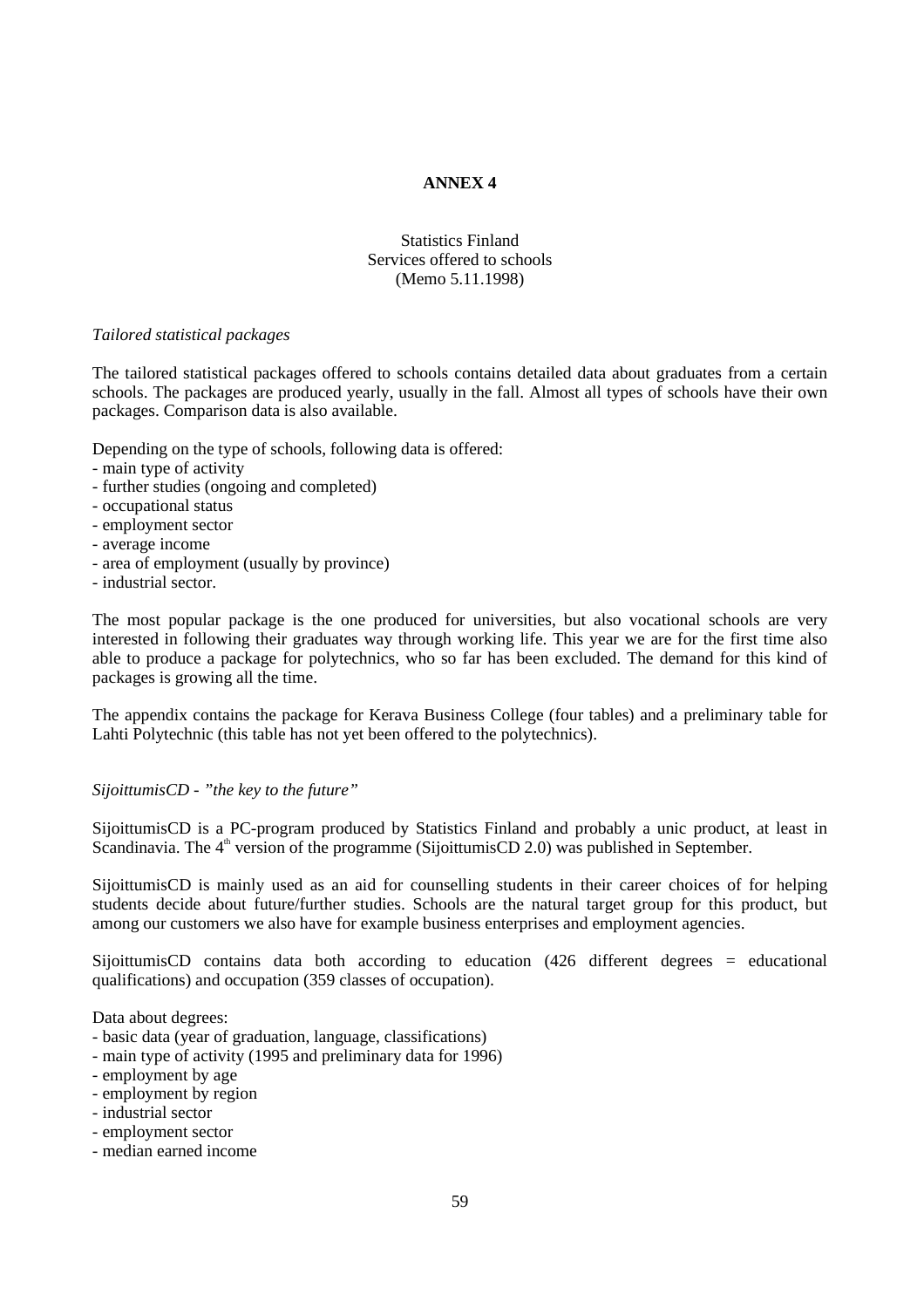- most common occupation.

Data about occupation classes:

- basic data (education on a rough level, language, short description of the occupation in question)
- employment by region
- industrial sector
- employment sector
- median earned income
- most common education.

SijoittumisCD is easy to use. Since the previous version many new functions have been added. Almost every table can also be viewed as a diagram. All tables and diagrams can be printed to paper or saved on disk for use in other programmes.

SijoittumisCD also contains a map to show how usual or unusual a degree or an occupation is geographically. Other functions are:

- quick search for extremes (most unemployed, lowest earned income etc.)
- comparison function
- search for degree/occupation by name.

The programme is available on PC-diskettes or on CD-ROM and soon also through the Internet. The price for one user is FIM 1500.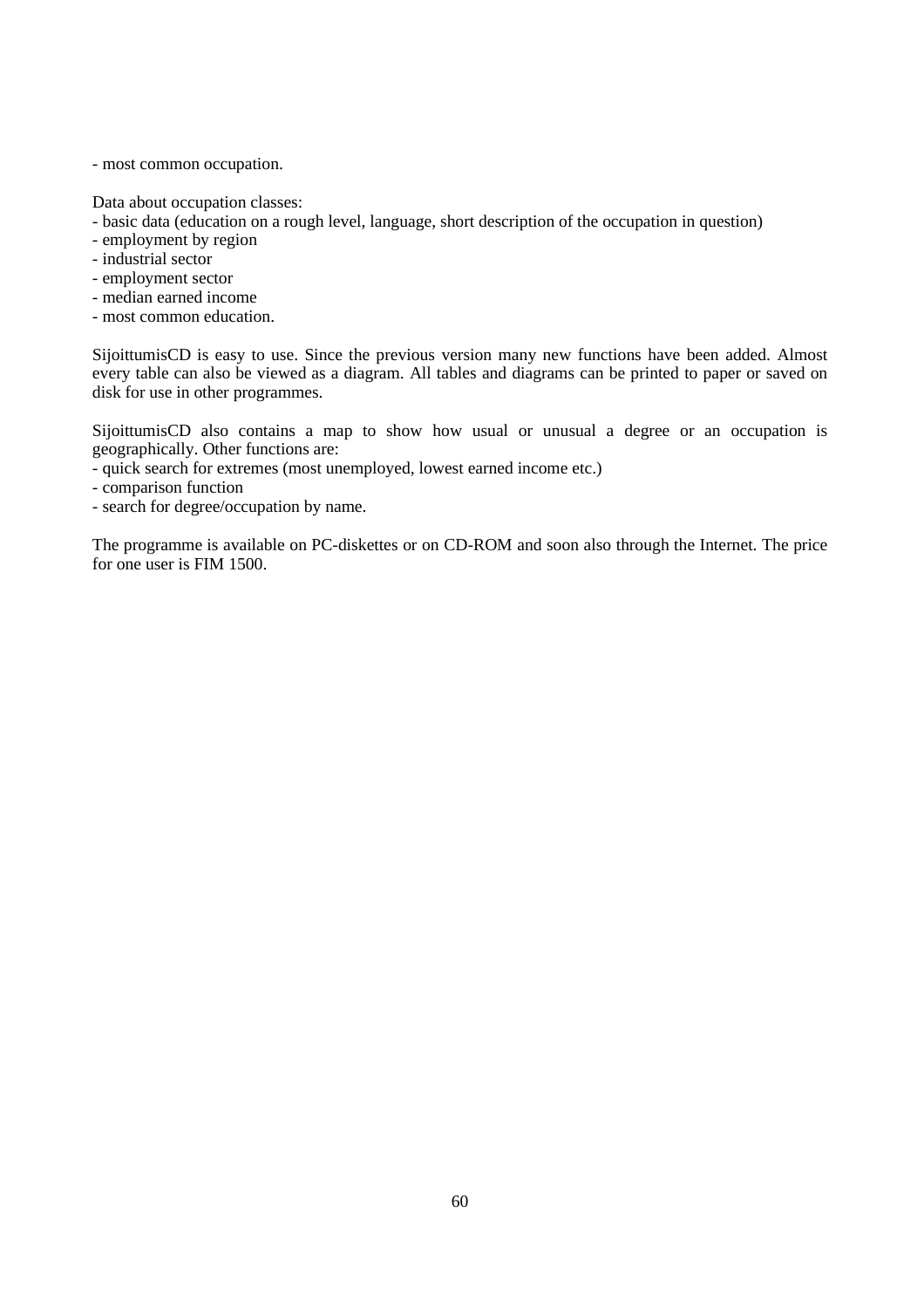# **Endnotes:**

| $\,$ 1           | The Changing Role of Vocational and Technical Education and Training (VOTEC); Round Table on<br>School to work Transitions in OECD countries (1995); OECD Employment Outlook 1996, Chapter 4.                                                                                                                                                                                                                                                          |
|------------------|--------------------------------------------------------------------------------------------------------------------------------------------------------------------------------------------------------------------------------------------------------------------------------------------------------------------------------------------------------------------------------------------------------------------------------------------------------|
| $\sqrt{2}$       | OECD Document DEELSA/ED(98)11, Thematic Review of the Transition from Initial Education to<br>Working Life, Interim Comparative Report ; this document as well as the country notes and background<br>reports are available or will be made available on the OECD Web site in 1999.                                                                                                                                                                    |
| $\sqrt{3}$       | OECD (1998) Economic Surveys. Finland. Paris: OECD, 13, 55.                                                                                                                                                                                                                                                                                                                                                                                            |
| $\overline{4}$   | OECD (1994) Jobs Study. Evidence and Explanations, Part I, 155-156.                                                                                                                                                                                                                                                                                                                                                                                    |
| 5                | Statistics Finland (1997). On the Road to the Finnish Information Society. Helsinki: Statistics Finland, 58-<br>62.                                                                                                                                                                                                                                                                                                                                    |
| 6                | OECD (1998) Economic Surveys. Finland. Paris: OECD, 136; there are slight differences in<br>unemployment figures due to different statistical sources.                                                                                                                                                                                                                                                                                                 |
| $\tau$           | Ministry of Labour (1998), Employment Action Plan Finland. Publication of Labour Administration<br>No.209. Helsinki, 5.                                                                                                                                                                                                                                                                                                                                |
| $\,$ 8 $\,$      | Presidential Working Group on Employment (1994), Unemployment Down to 200 000. Helsinki: Ministry<br>of Labour, 22.                                                                                                                                                                                                                                                                                                                                    |
| $\boldsymbol{9}$ | Statistics Finland (1997). On the Road to the Finnish Information Society. Helsinki: Statistics Finland, 19-<br>21.                                                                                                                                                                                                                                                                                                                                    |
| 10               | OECD (1998) Economic Surveys. Finland. Paris: OECD, 59.                                                                                                                                                                                                                                                                                                                                                                                                |
| 11               | Cf. Programme for Employment in Finland 1996-1999. Halving Unemployment. (October 1995) Helsinki<br>(ISBN 951-735-069-4), 52.                                                                                                                                                                                                                                                                                                                          |
| 12               | OECD (1998) Economic Surveys. Finland. Paris: OECD, 56-57; Programme for Employment in Finland<br>1996-1999 (1995). Halving unemployment. Helsinki (ISBN 951-735-069-4), 51-57.                                                                                                                                                                                                                                                                        |
| 13               | Programme for Employment in Finland 1996-1999 (!995). Halving unemployment. Helsinki (ISBN 951-<br>735-069-4), 51-54.                                                                                                                                                                                                                                                                                                                                  |
| 14               | OECD (1998) Economic Surveys. Finland. Paris: OECD, 44-46, esp. Table 9, 46.                                                                                                                                                                                                                                                                                                                                                                           |
| $15\,$           | Ministry of Education (1998), The Financing of Lifelong Learning. Finland's country report to the OECD.<br>Helsinki, 11.                                                                                                                                                                                                                                                                                                                               |
| 16               | The structure of initial vocational education was reformed in 1995. Before that reform three levels of initial<br>vocational education and training were provided by vocational institutions: basic qualifications at ISCED<br>level 3, college-level qualifications at ISCED level 5, and higher-level qualifications at ISCED level 6.<br>Each of the three levels could be attained either directly from compulsory school, or from upper secondary |

school after the matriculation examination. For pupils who enrolled directly after compulsory school the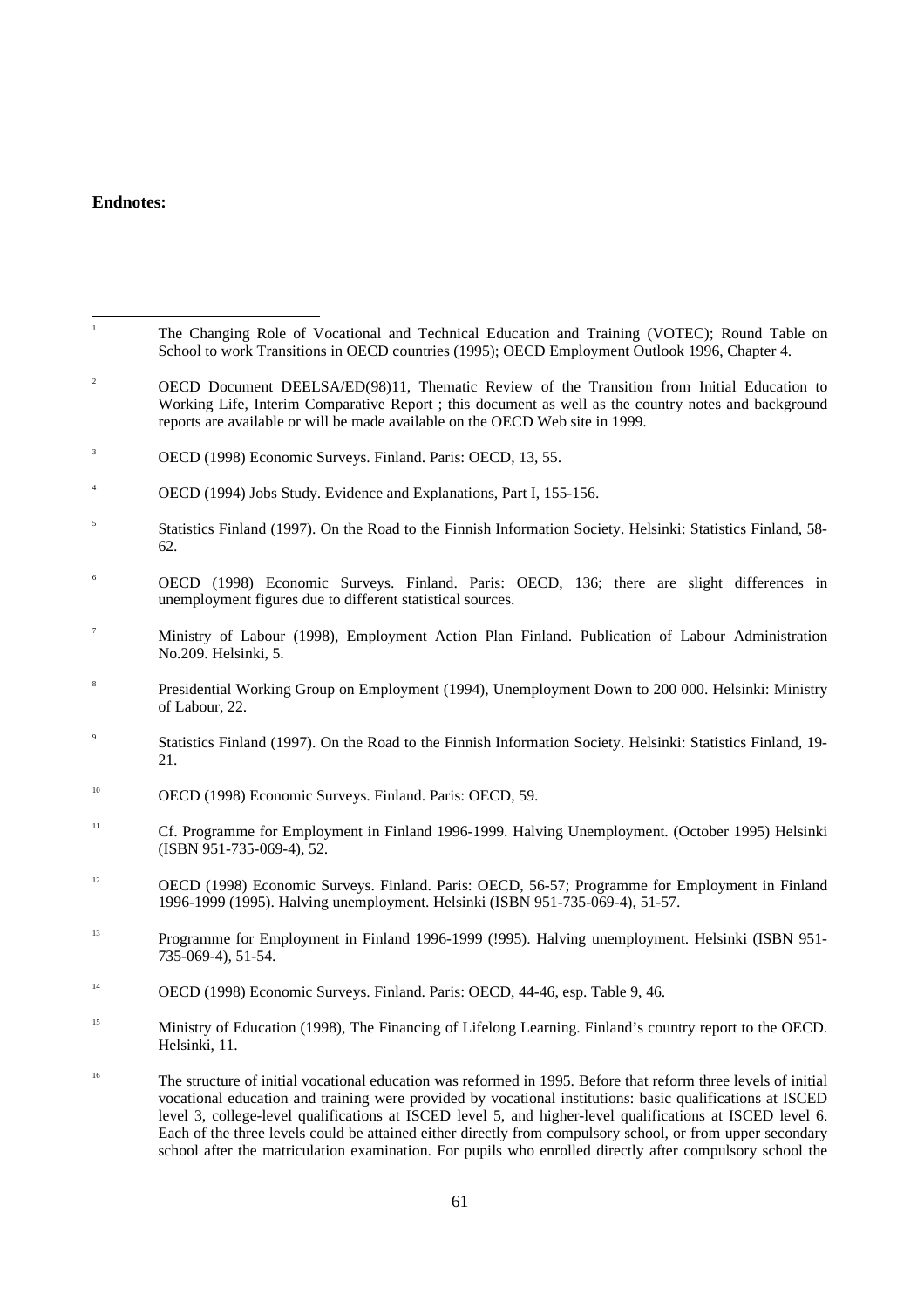three levels of vocational programmes lasted 2-3 years (basic), 2-5 years (college), 4-5 years (higher). The two year upper secondary vocational programmes have come under reform in 1991, the two-year courses being gradually phased out, and post-secondary programmes being upgraded to *AMK* (polytechnical) programmes. Pupils from general upper secondary schools were able to complete their vocational programmes in six months to one year less time. There were separate curricula and classes for the two kinds of pupils, but the qualifications were the same. The 1995 reform cancelled the multi-level system by a separation of initial or basic vocational programmes to be attended after compulsory school on the one hand, and on the other hand, college and higher level vocational programmes to be attained after completion either of initial vocational programmes or the matriculation exam. Until 2000, in the course of the *AMK* reform, the provision of post-secondary vocational programmes at the upper secondary level will be integrated into the *AMK*-sector, cf. National Board of Education (1996), The Development of Education 1994-96. National Report of Finland. Helsinki: NBE, 14-15; Ministry of Education (1998), The Financing of Lifelong Learning. Finland's country report to the OECD. Helsinki, 19-20; see also OECD (1995). Finland. Higher Education. Reviews of National Policies of Education. Paris: OECD, Part One, Ch. 4, Part Two, Ch. 5.

- <sup>17</sup> Renewable natural resources sector (agriculture, horticulture, fishery, forestry, other primary industries); Technology and transport sector (14 fields); Administation and commerce sector (business administration); Hotel, catering and home economics sector (hotel, restaurant and catering, home economics and cleaning services); Social and health care sector (social and health care services, beauty care); Culture sector (crafts and design, communications and visual arts, theatre and dance, music); Humanities and education sector (leisure activities, physical education); see National Board of Education (1996), The Development of Education 1994-96. National Report of Finland. Helsinki: NBE, 40-41.
- <sup>18</sup> Modules in vocational education are principally constructed on the basis of competencies following real compositions of complex tasks in working life (e.g. marketing of some special goods or services). One module normally gives 2-3 credits. The allocation of content matters to modules is done by the schools, an the basis of national objectives and guidelines.
- <sup>19</sup> One credit is earned for one week or 40 hours of study, and the number of credits give the overall length of a specific course. The education and training institutions have responsibility for defining the concrete allocation of credits to the school year.
- <sup>20</sup> The following types of benefits are particularly targeted to adults: Adult study grant, vocational training allowance, adult education supplement to redundancy pay, job alternation compensation and additional partial vocational training allowance. The minimum age limit for the first three programmes is 30 years. About 22.100 recipients for the amount of about 262 M FIM are reported during 1996 (about 12.000 FIM/recipient), the main categories being the adult study grants (47% of recipients and 59% of expenditure), and the adult education supplement (34% of recipients and 16% of expenditure). In addition, the labour market training allowance, which is not targeted exclusively to adults, is also consumed for adult training to a high extent (in 1996 about 100.000 recipients for the amount of 1.220 M. FIM are reported in that programme; about 12.000 FIM/recipient); see Ministry of Education (1998), The Financing of Lifelong Learning. Finland's country report to the OECD. Helsinki, 35-38.
- <sup>21</sup> Ministry of Education Finland (1989) Development of Education 1986-1988. Finland. Report to the 41st Session of the International Conference on Education, Geneva; Ministry of Education Finland (1990) Development of Education 1988-1990. Finland. Report to the 42nd Session of the International Conference on Education, Geneva; Ministry of Education Finland (1996). Education & Research 2000. Development Plan for Education and University Research for the Period 1995-2000. Helsinki: Ministry of Education; National Board of Education (1996), The Development of Education 1994-96. National Report of Finland. Helsinki: NBE; National Board of Education (1998a). Vocational Training and Education in Finland. Helsinki: NEB; National Board of Education (1998b). The Educational System of Finland 1997. Prepared by Eurydice Finland for Eurybase Database. Helsinki: NEB.
- <sup>22</sup> OECD (1995). Finland. Higher Education. Reviews of National Policies of Education. Paris: OECD; Ministry of Education Finland (1998). Higher Education Policy in Finland. Helsinki: Ministry of Education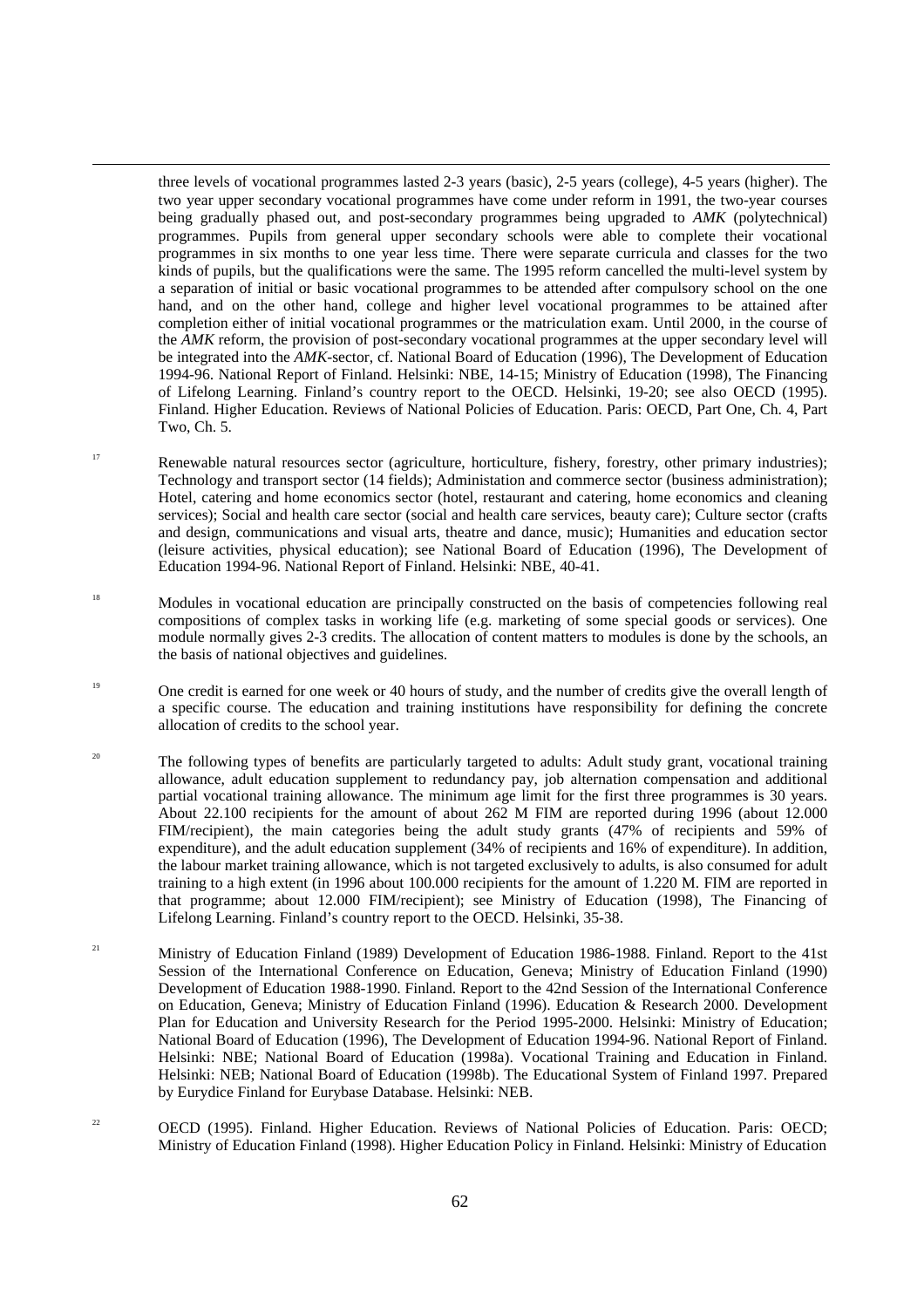| 23     | Figure 1 Annex 2.                                                                                                                                                                                                                                                                                                                                                                                                                                                                                                                                  |
|--------|----------------------------------------------------------------------------------------------------------------------------------------------------------------------------------------------------------------------------------------------------------------------------------------------------------------------------------------------------------------------------------------------------------------------------------------------------------------------------------------------------------------------------------------------------|
| 24     | cf. Annex 2.                                                                                                                                                                                                                                                                                                                                                                                                                                                                                                                                       |
| 25     | Programme for Employment in Finland 1996-1999 (!995). Halving unemployment. Helsinki (ISBN 951-<br>735-069-4), 52.                                                                                                                                                                                                                                                                                                                                                                                                                                 |
| $26\,$ | Programme for Employment in Finland 1996-1999 (!995). Halving unemployment. Helsinki (ISBN 951-<br>735-069-4), 55, Diagram 8.                                                                                                                                                                                                                                                                                                                                                                                                                      |
| 27     | Ministry of Education (1998), The Financing of lifelong learning: Finnish country report to the OECD,<br>Helsinki; for further discussion of the apprenticeship system see below.                                                                                                                                                                                                                                                                                                                                                                  |
| 28     | Programme for Employment in Finland 1996-1999 (1995). Halving unemployment. Helsinki (ISBN 951-<br>735-069-4), 51.                                                                                                                                                                                                                                                                                                                                                                                                                                 |
| 29     | see Background Report, Ch.6.2.2.                                                                                                                                                                                                                                                                                                                                                                                                                                                                                                                   |
| 30     | EU-Commission-ESF (1995), Finland. Single Programming Document. Objective 3 1995-1999, 67-77.                                                                                                                                                                                                                                                                                                                                                                                                                                                      |
| 31     | The Labour Market Support scheme (sometimes also called Labour Market Subsidy) covers the previously<br>employed unemployed members/non members of the unemployment fund, whose eligibility for the<br>unemployment insurance/allowance had ended after 500 days, or for those persons, who are not eligible for<br>the unemployment allowance because of longer time periods out of labour force, or who are applying for a<br>job for the first time. Previously those new job applicants had been easily eligible for Labour Market<br>Support. |
| 32     | For a description see Background Report, Ch 3.2.2.2; see also . EU-Commission-ESF (1995), Finland.<br>Single Programming Document. Objective 3 1995-1999, 68-72.                                                                                                                                                                                                                                                                                                                                                                                   |
| 33     | Aho, S. & J. Vehvilainen (1994), Activating the Young Unemployed into Education? Working Papers<br>Tyoraportteja 53/1997. Tampere: Work Research Centre.                                                                                                                                                                                                                                                                                                                                                                                           |
| 34     | Ministry of Labour (1995), Operational Programme for the Community Initiative Employment in Finland<br>1995-1999.                                                                                                                                                                                                                                                                                                                                                                                                                                  |
| 35     | Ministry of Labour Finland (1998), Employment Action Plan Finland. Helsinki, 10.                                                                                                                                                                                                                                                                                                                                                                                                                                                                   |
| 36     | <b>OECD</b> Data Base                                                                                                                                                                                                                                                                                                                                                                                                                                                                                                                              |
| 37     | National Board of Education, The Education System of Finland 1997, Helsinki 1998 and Finnish<br>Background Report.                                                                                                                                                                                                                                                                                                                                                                                                                                 |
| 38     | See Ministry of Education (1998), The Financing of Lifelong Learning. Finland's country report to the<br>OECD. Helsinki, Ch.7.                                                                                                                                                                                                                                                                                                                                                                                                                     |
| 39     | At the beginning of 1998 there were 452 municipalities in Finland, 67 of which were urban municipalities,<br>70 semi-urban municipalities and 315 rural municipalities; Statistics Finland (1998), Finland in Figures<br>1998, 3. Municipalities are the main actors of local administration, the regions do not have as much<br>relevance in Finland as in many other countries.                                                                                                                                                                  |
| 40     | Ministry of Education (1998), The Financing of Lifelong Learning. Finland's country report to the OECD.<br>Helsinki, 102-106.                                                                                                                                                                                                                                                                                                                                                                                                                      |
|        |                                                                                                                                                                                                                                                                                                                                                                                                                                                                                                                                                    |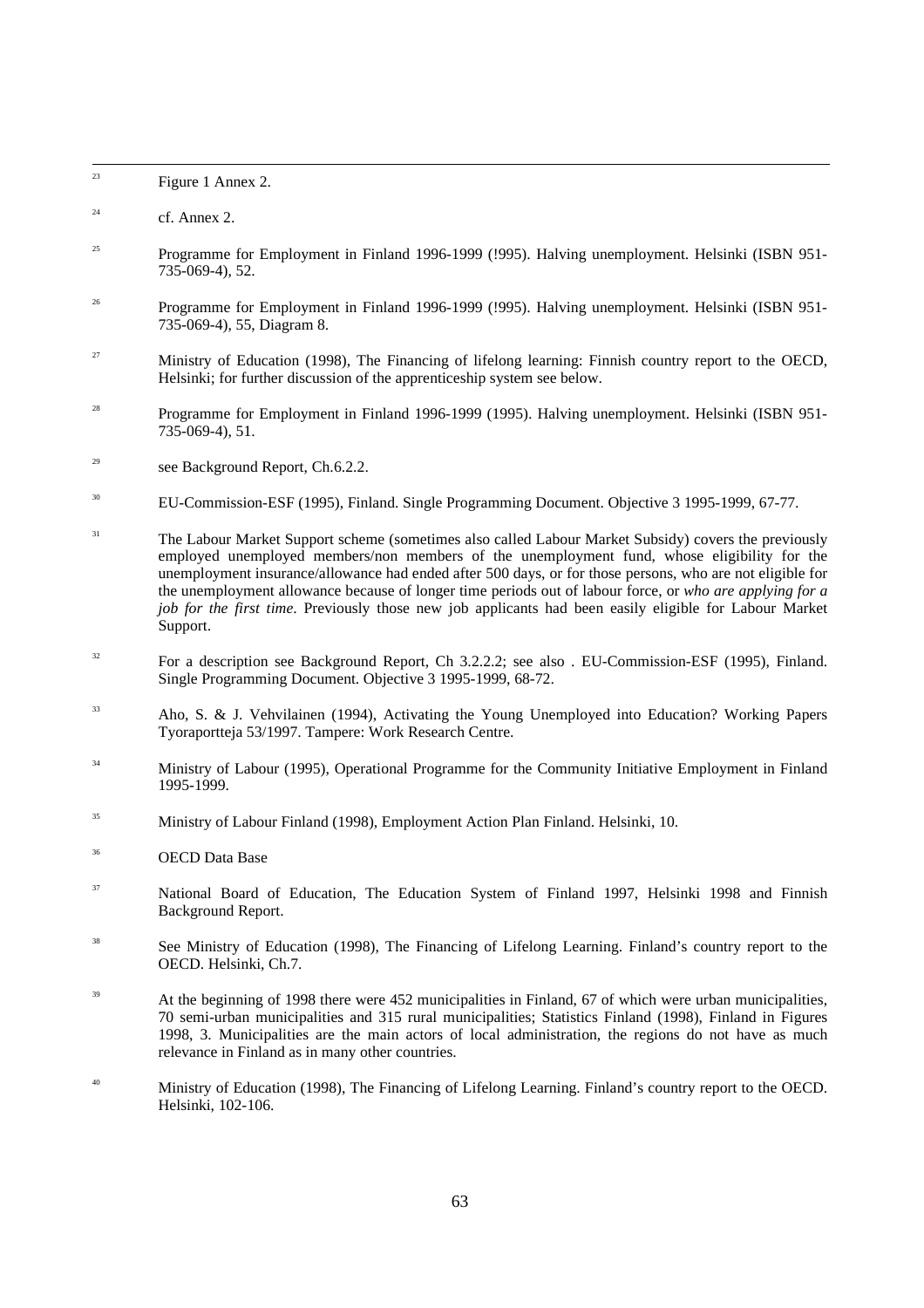- <sup>41</sup> Compared to 1993 in 1997 the unit costs were 93.2% in comprehensive schools (19.500 FIM), 96.5% in vocational institutions (33.400 FIM), and 77.7% in upper secondary schools (where the amount of 17.200 FIM was exceptionally low, the year before it was 20.100 FIM).
- <sup>42</sup> Source: Presentation at the Confederation of Industries (TT).
- <sup>43</sup> See Ministry of Education Finland (1996). Education & Research 2000. Development Plan for Education and University Research for the Period 1995-2000. Helsinki: Ministry of Education.
- <sup>44</sup> Kekkonen, K. (1998), Instruments, tools, and policies to anticipate the effects of industrial training on employment and vocational qualification. Country report Finland. Helsinki: ESF-Publication Series 20/98.
- <sup>45</sup> See J. Lasonen and M. Young (eds.), Strategies for achieving parity of esteem in European upper secondary education. Final report on the "Post-16 Strategies project of the LEONARDO da VINCI Programme. Institute for Educational Research, University of Jyvaraskyla, Finland, 1998.
- <sup>46</sup> These estimates were provided by a NEB researchers; others estimated 4 per cent of vocational students took the matriculation exam.
- <sup>47</sup> Note: twenty students reportedly participate, in a combined school with 238 general students and 130 vocational students.
- <sup>48</sup> Although the Ministry of Education is aware of the critical role of guidance in this reform and has efforts underway to improve guidance and counselling at all school levels, little was evident at the local level. This may be due to the newness of the reforms or to the situation at the local sites that the OECD team happened to visit.
- <sup>49</sup> The youth education experiment was planned for seven years, from 1992-1999.
- <sup>50</sup> See J. Lasonen and M. Young, op cit.
- <sup>51</sup> See, for example, S. Bodilly, C. Stasz, et al. (1992). Integrating Academic and Vocational Education: Lessons from Eight Early Innovators. Berkeley, CA: National Center for Research in Vocational Education, University of California.
- $52$  J. Lasonen and M. Young, op cit.
- <sup>53</sup> In addition to the mutual enhancement experiment, the vocational schools have experienced a major curricular reform (to modularization), and an expansion of the basic programme from 2-3 years, including the addition of an extensive work-based learning requirement.
- <sup>54</sup> This labour market advantage has been noted in other countries as well, for example in studies of returns to co-operative education programmes in the U.S. See David Stern, et al., School to work: Research on programs in the United States. Washington, DC: Taylor and Francis/Falmer Press, 1995.
- <sup>55</sup> One estimate anticipated that 40,000 work-based learning placements would be needed by 2003.
- <sup>56</sup> See Thomas Bailey (ed.), Learning to work: Employer involvement in school-to-work transition programs. Washington, DC: The Brookings Institution, 1995; T. Bailey, K. Hughes, and T. Barr, Achieving scale and quality in school-to-work internships: Findings from an employer survey. Berkeley, CA: National Center for Research on Vocational Education, University of California, 1998.
- <sup>57</sup> For further discussion see C. Stasz and T. Kaganoff (1997). Learning how to learn at work: Lessons from three high school programs. Berkeley, CA: National Center for Research in Vocational Education, University of California.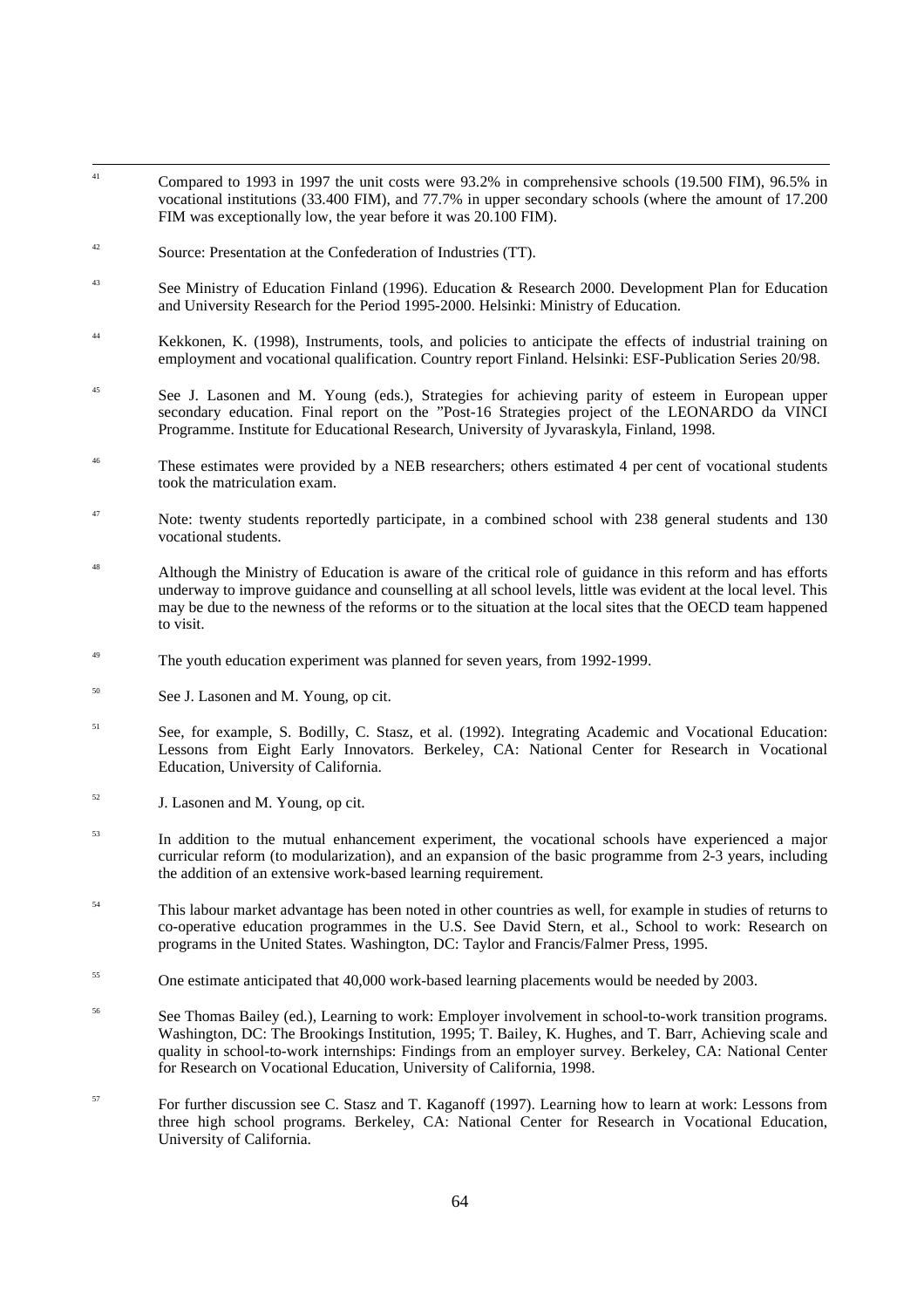- <sup>58</sup> Cf. Lassnigg, L & A.Schneeberger (1997), Transition from initial education to Working life. Country Background Report: Austria
- <sup>59</sup> The total number of trainers who will benefit from this program was given as both 5000 and 2000. In a related Social Fund project, a two-week module is being developed for vocational teachers to assist them with the new work-based learning requirements, such as developing agreements with employers.
- $60$  Grades are awarded on a scale of excellent (5), good (4-3) to fair (2-1). In order to be awarded a qualification certificate, the student must have passed the study modules of his or her training programme with a grade average of at least fair. We have no information as to whether the grades matter to employers.
- <sup>61</sup> see also the "2 + 2" model in Norway.
- $62$  Tables 11 and 12 show the participation in tertiary education according to the previous educational qualification.
- <sup>63</sup> http://www.census.gov./population/socdemo/education/table01.txt
- <sup>64</sup> Bundesministerium fuer Bildung, Wissenschaft, Forschung und Technologie, Grund- und Strukturdaten 1997/98, data are for 1996.
- <sup>65</sup> Guidance: Educational and Vocational Guidance in Finland, Brochure from Ministries of Labour and Education, National Board of Education, and CIMO, January 1998.
- <sup>66</sup> U. Numminen and M. Virolainen (eds.) Open school for the youth: Three European views on developing youth education in Finland. Report 5, Experimental Reform of Upper Secondary Education of Finland. Helsinki: Helsinki University Press, 1995. See especially the contribution by M. Young, "The Experimental Reform of Upper Secondary Education in Finland."
- $67$  Cf. Table 10 on long-term youth unemployment.
- <sup>68</sup> The strategy to have people actively seek jobs or training before they can obtain unemployment benefits was instituted because young people in rural areas, where unemployment rates are often much higher, do not want to leave home. Research indicates that the "activation" policy is working well (cf. S.Aho and J. Vehvilainen, "Activating the Young Unemployed into Education?: Studies of the effects of a recent policy in Finland and on the hidden rationalities of uneducated young people." Working Paper, University of Tampere, Work Research Centre, 1997.
- Similar to the Berufsinformationszentren, BIZ, in Germany.
- $70$  At least one region is experimenting with a "one stop" system where social services, unemployment and employment services are all co-ordinated in one location. The government is conducting some seminars to disseminate this model to others.
- <sup>71</sup> See Ministry of Education Finland (1996). Education & Research 2000. Development Plan for Education and University Research for the Period 1995-2000. Helsinki: Ministry of Education.
- <sup>72</sup> EU-Commission-ESF (1995), Finland. Single Programming Document. Objective 4. 1995-1999; Kekkonen, K. (1998), Instruments, tools, and policies to anticipate the effects of industrial training on employment and vocational qualification. Country report Finland. Helsinki: ESF-Publication Series 20/98.
- $^{73}$  For example: U. Numminen and M. Virolainen eds, Open School for the Youth Three European Views on Developing Youth Education in Finland, Ministry of Education , 1995.
- $74$  Citation from the review team's meeting with employer and trade union representatives on 9 November 1998.